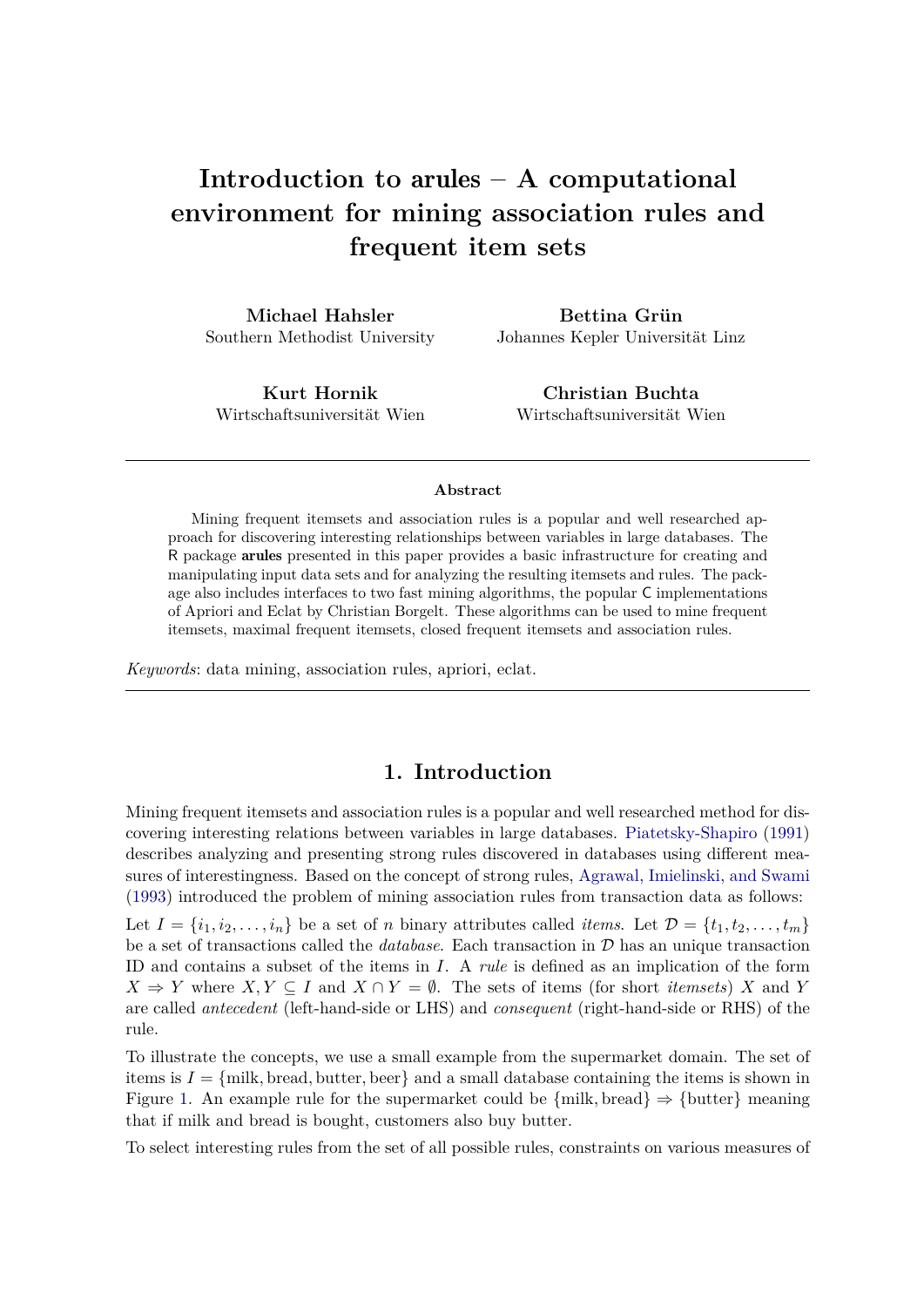#### 2 Introduction to arules

significance and interest can be used. The best-known constraints are minimum thresholds on support and confidence. The *support* supp $(X)$  of an itemset X is defined as the proportion of transactions in the data set which contain the itemset. In the example database in Figure [1,](#page-1-0) the itemset  $\{\text{milk}, \text{bread}\}\$  has a support of  $2/5 = 0.4$  since it occurs in 40% of all transactions (2 out of 5 transactions).

Finding frequent itemsets can be seen as a simplification of the unsupervised learning problem called "mode finding" or "bump hunting" [\(Hastie, Tibshirani, and Friedman 2001\)](#page-36-1). For these problems each item is seen as a variable. The goal is to find prototype values so that the probability density evaluated at these values is sufficiently large. However, for practical applications with a large number of variables, probability estimation will be unreliable and computationally too expensive. This is why in practice frequent itemsets are used instead of probability estimation.

The *confidence* of a rule is defined conf $(X \Rightarrow Y) = \text{supp}(X \cup Y)/\text{supp}(X)$ . For example, the rule  $\{\text{milk}, \text{bread}\} \Rightarrow \{\text{butter}\}\$ has a confidence of  $0.2/0.4 = 0.5$  in the database in Figure [1,](#page-1-0) which means that for 50% of the transactions containing milk and bread the rule is correct. Confidence can be interpreted as an estimate of the probability  $P(Y|X)$ , the probability of finding the RHS of the rule in transactions under the condition that these transactions also contain the LHS (see e.g., [Hipp, Güntzer, and Nakhaeizadeh 2000\)](#page-36-2).

Association rules are required to satisfy both a minimum support and a minimum confidence constraint at the same time. At medium to low support values, often a great number of frequent itemsets are found in a database. However, since the definition of support enforces that all subsets of a frequent itemset have to be also frequent, it is sufficient to only mine all *maximal frequent itemsets*, defined as frequent itemsets which are not proper subsets of any other frequent itemset [\(Zaki, Parthasarathy, Ogihara, and Li 1997b\)](#page-37-0). Another approach to reduce the number of mined itemsets is to only mine *frequent closed itemsets.* An itemset is closed if no proper superset of the itemset is contained in each transaction in which the itemset is contained [\(Pasquier, Bastide, Taouil, and Lakhal 1999;](#page-36-3) [Zaki 2004\)](#page-37-1). Frequent closed itemsets are a superset of the maximal frequent itemsets. Their advantage over maximal frequent itemsets is that in addition to yielding all frequent itemsets, they also preserve the support information for all frequent itemsets which can be important for computing additional interest measures after the mining process is finished (e.g., confidence for rules generated from the found itemsets, or *all-confidence* [\(Omiecinski 2003\)](#page-36-4)).

A practical solution to the problem of finding too many association rules satisfying the support and confidence constraints is to further filter or rank found rules using additional interest measures. A popular measure for this purpose is *lift* [\(Brin, Motwani, Ullman, and Tsur](#page-35-0) [1997\)](#page-35-0). The lift of a rule is defined as  $\text{lift}(X \Rightarrow Y) = \text{supp}(X \cup Y)/(\text{supp}(X)\text{supp}(Y))$ , and

| transaction ID | items               |
|----------------|---------------------|
|                | milk, bread         |
|                | bread, butter       |
| З              | beer                |
|                | milk, bread, butter |
|                | bread, butter       |

<span id="page-1-0"></span>Figure 1: An example supermarket database with five transactions.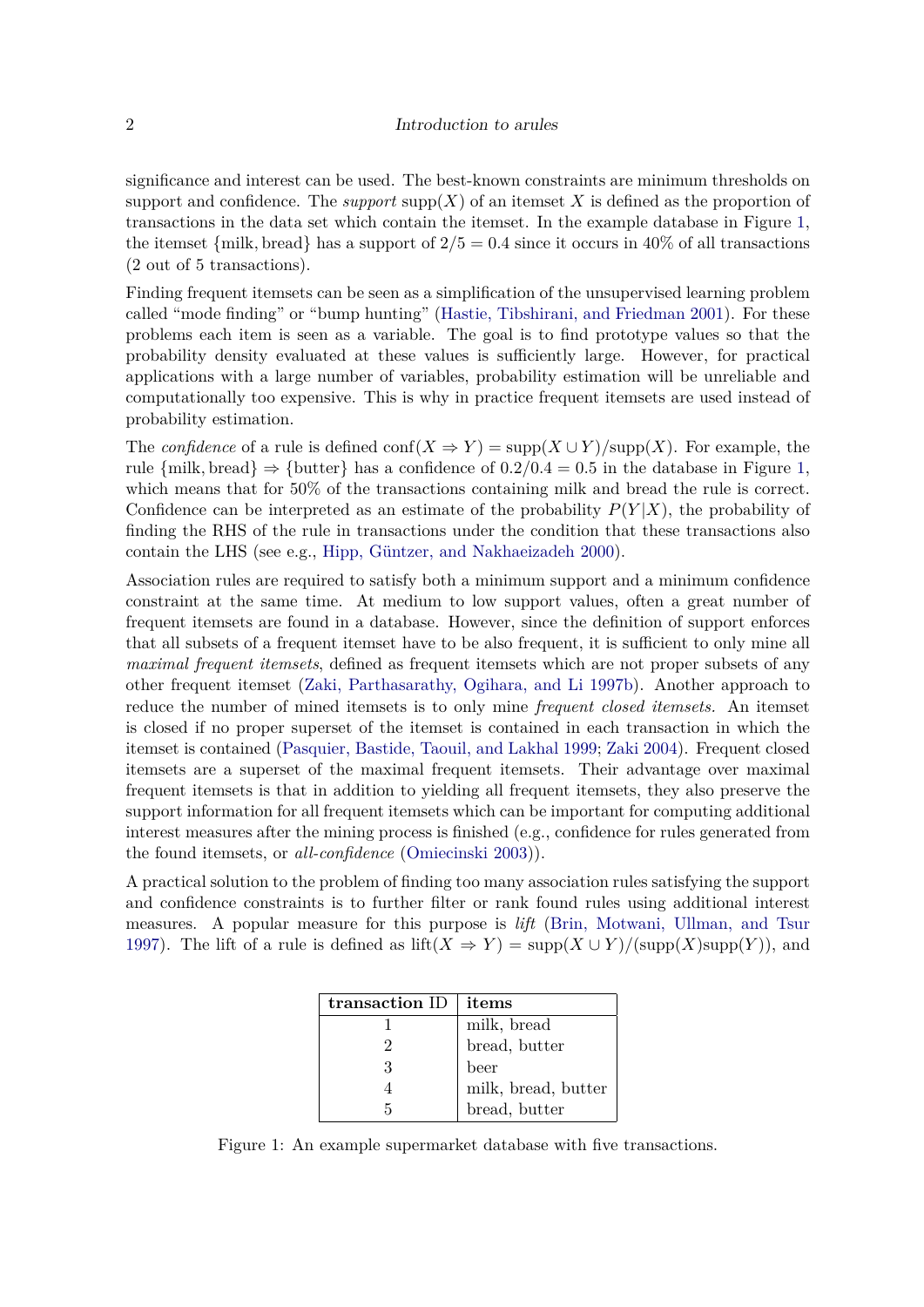can be interpreted as the deviation of the support of the whole rule from the support expected under independence given the supports of the LHS and the RHS. Greater lift values indicate stronger associations.

In the last decade, research on algorithms to solve the frequent itemset problem has been abundant. [Goethals and Zaki](#page-35-1) [\(2004\)](#page-35-1) compare the currently fastest algorithms. Among these algorithms are the implementations of the Apriori and Eclat algorithms by [Borgelt](#page-35-2) [\(2003\)](#page-35-2) interfaced in the arules environment. The two algorithms use very different mining strategies. Apriori, developed by [Agrawal and Srikant](#page-34-1) [\(1994\)](#page-34-1), is a level-wise, breadth-first algorithm which counts transactions. In contrast, Eclat (Zaki *[et al.](#page-37-0)* [1997b\)](#page-37-0) employs equivalence classes, depth-first search and set intersection instead of counting. The algorithms can be used to mine frequent itemsets, maximal frequent itemsets and closed frequent itemsets. The implementation of Apriori can additionally be used to generate association rules.

This paper presents  $arules^1$  $arules^1$ , an extension package for R [\(R Development Core Team 2005\)](#page-36-5) which provides the infrastructure needed to create and manipulate input data sets for the mining algorithms and for analyzing the resulting itemsets and rules. Since it is common to work with large sets of rules and itemsets, the package uses sparse matrix representations to minimize memory usage. The infrastructure provided by the package was also created to explicitly facilitate extensibility, both for interfacing new algorithms and for adding new types of interest measures and associations.

The rest of the paper is organized as follows: In the next section, we give an overview of the data structures implemented in the package arules. In Section [2](#page-2-1) we introduce the functionality of the classes to handle transaction data and associations. In Section [3](#page-9-0) we describe the way mining algorithms are interfaced in arules using the available interfaces to Apriori and Eclat as examples. In Section [4](#page-10-0) we present some auxiliary methods for support counting, rule induction and sampling available in arules. We provide several examples in Section [5.](#page-15-0) The first two examples show typical R sessions for preparing, analyzing and manipulating a transaction data set, and for mining association rules. The third example demonstrates how arules can be extended to integrate a new interest measure. Finally, the fourth example shows how to use sampling in order to speed up the mining process. We conclude with a summary of the features and strengths of the package arules as a computational environment for mining association rules and frequent itemsets.

A previous version of this manuscript was published in the *Journal of Statistical Software* [\(Hahsler, Grün, and Hornik 2005a\)](#page-35-3).

## **2. Data structure overview**

<span id="page-2-1"></span>To enable the user to represent and work with input and output data of association rule mining algorithms in R, a well-designed structure is necessary which can deal in an efficient way with large amounts of sparse binary data. The S4 class structure implemented in the package arules is presented in Figure [2.](#page-3-0)

For input data the classes transactions and tidLists (transaction ID lists, an alternative way to represent transaction data) are provided. The output of the mining algorithms comprises the classes itemsets and rules representing sets of itemsets or rules, respectively. Both classes

<span id="page-2-0"></span><sup>&</sup>lt;sup>1</sup>The arules package can be obtained from  $http://CRAN.R-Project.org$  and the maintainer can be contacted at <michael@hahsler.net>.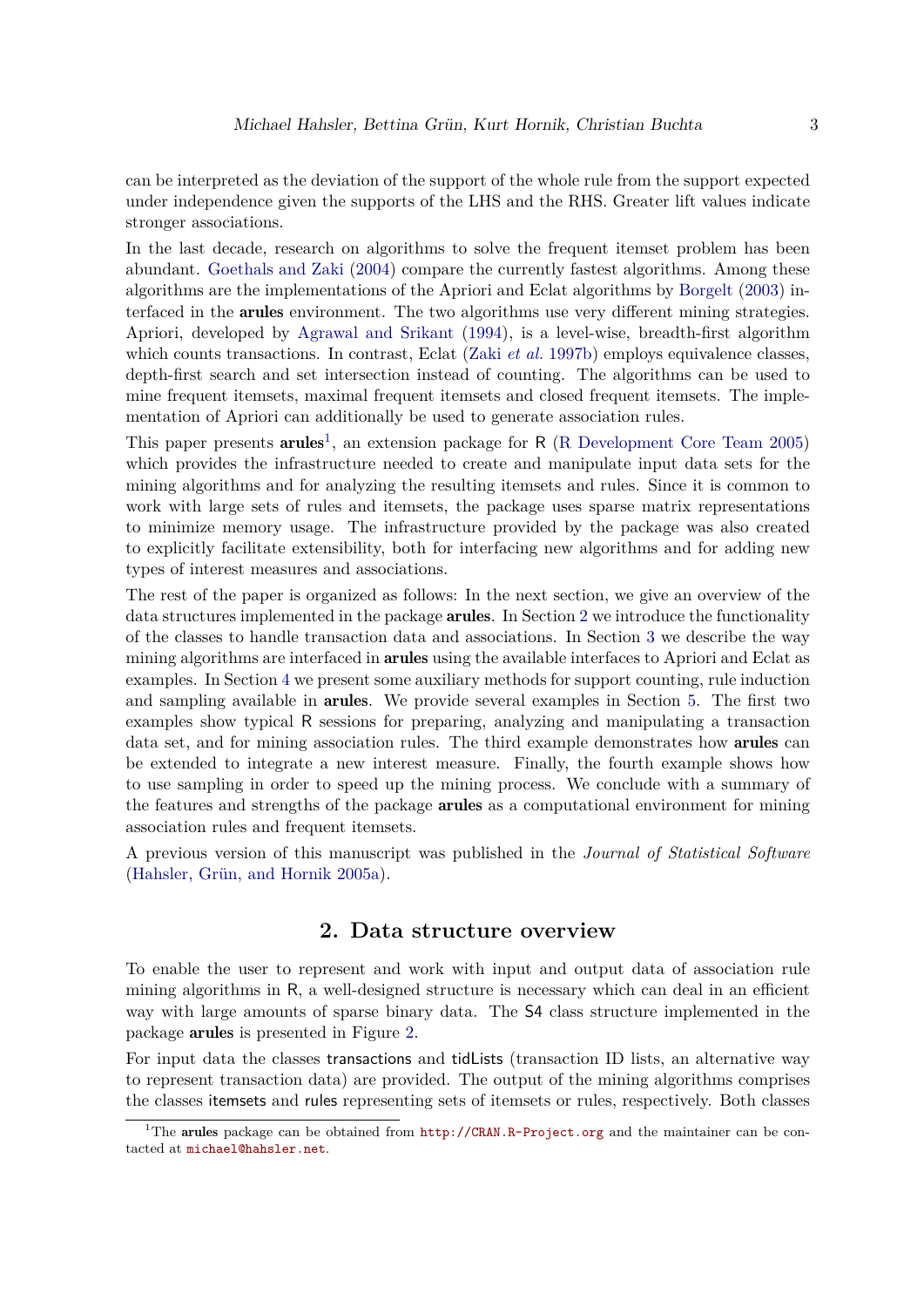

<span id="page-3-0"></span>Figure 2: UML class diagram (see [Fowler 2004\)](#page-35-4) of the arules package.

directly extend a common virtual class called associations which provides a common interface. In this structure it is easy to add a new type of associations by adding a new class that extends associations.

Items in associations and transactions are implemented by the itemMatrix class which provides a facade for the sparse matrix implementation ngCMatrix from the R package Matrix [\(Bates](#page-35-5) [and Maechler 2005\)](#page-35-5).

To control the behavior of the mining algorithms, the two classes ASparameter and AScontrol are used. Since each algorithm can use additional algorithm-specific parameters, we implemented for each interfaced algorithm its own set of control classes. We used the prefix 'AP' for Apriori and 'EC' for Eclat. In this way, it is easy to extend the control classes when interfacing a new algorithm.

# **2.1. Representing collections of itemsets**

From the definition of the association rule mining problem we see that transaction databases and sets of associations have in common that they contain sets of items (itemsets) together with additional information. For example, a transaction in the database contains a transaction ID and an itemset. A rule in a set of mined association rules contains two itemsets, one for the LHS and one for the RHS, and additional quality information, e.g., values for various interest measures.

Collections of itemsets used for transaction databases and sets of associations can be represented as binary incidence matrices with columns corresponding to the items and rows corresponding to the itemsets. The matrix entries represent the presence (1) or absence (0) of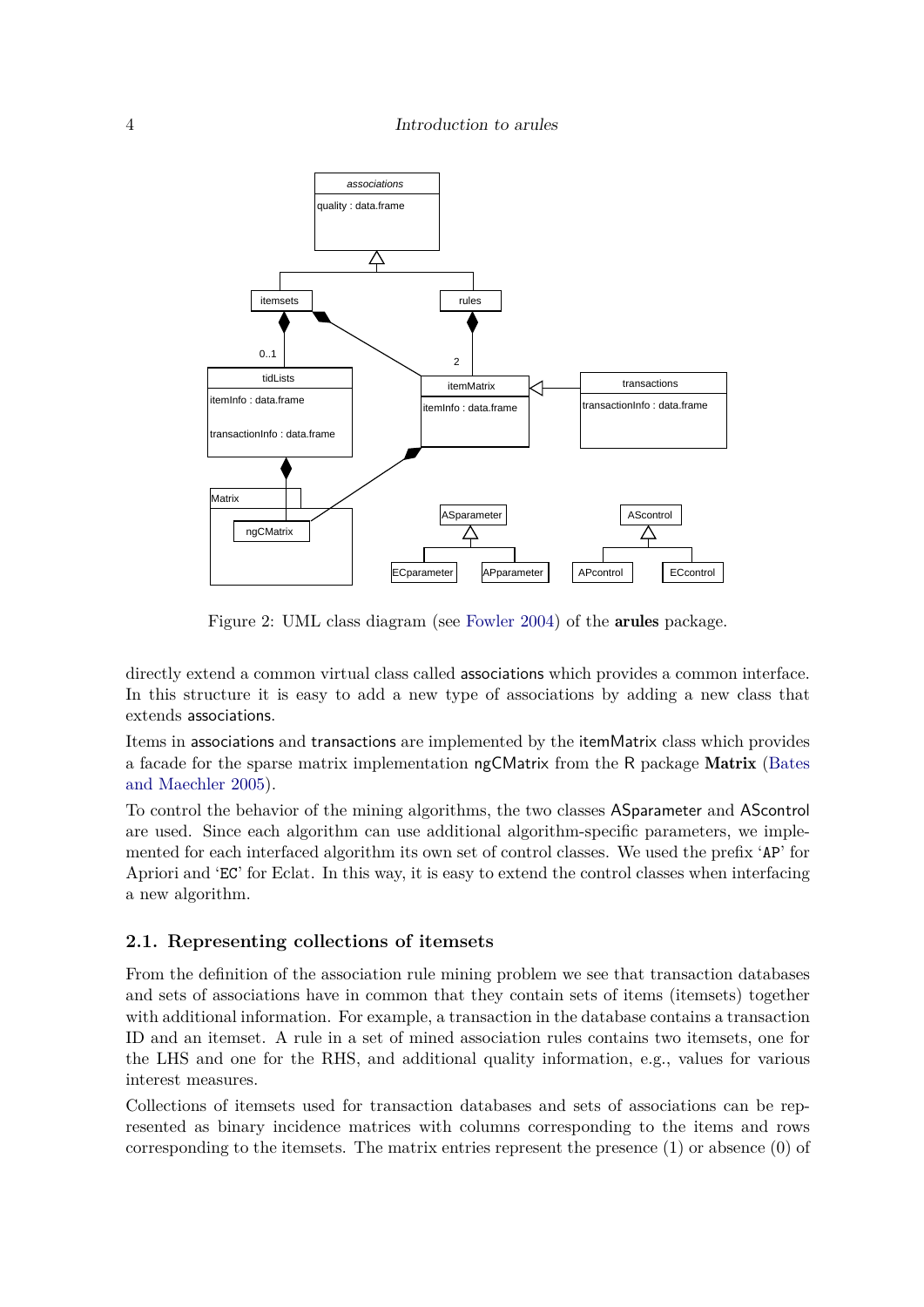|          |       | items       |                |              |       |  |
|----------|-------|-------------|----------------|--------------|-------|--|
|          |       | $\dot{i}_1$ | $\overline{i}$ | $i_{3}$      | $i_4$ |  |
|          |       | milk        |                | bread butter | beer  |  |
|          | $X_1$ |             |                |              |       |  |
|          | $X_2$ |             |                |              |       |  |
| itemsets | $X_3$ |             |                |              |       |  |
|          |       |             |                |              |       |  |

<span id="page-4-0"></span>Figure 3: Example of a collection of itemsets represented as a binary incidence matrix.

an item in a particular itemset. An example of a binary incidence matrix containing itemsets for the example database in Figure [1](#page-1-0) on Page [2](#page-1-0) is shown in Figure [3.](#page-4-0) The order in which the items are stores (i.e., the order of the columns) is called in arules the *item coding* and is important when working directly with the binary matrix. Note also that we need to store collections of itemsets with possibly duplicated elements (identical rows), i.e, itemsets containing exactly the same items. This is necessary, since a transaction database can contain different transactions with the same items. Such a database is still a set of transactions since each transaction also contains a unique transaction ID.

Since a typical frequent itemset or a typical transaction (e.g., a supermarket transaction) only contains a small number of items compared to the total number of available items, the binary incidence matrix will in general be very sparse with many items and a very large number of rows. A natural representation for such data is a sparse matrix format. For our implementation we chose the ngCMatrix class defined in package Matrix. The ngCMatrix is a compressed, sparse, logical, column-oriented matrix which contains the indices of the TRUE rows and the pointers to the initial indices of elements in each column of the matrix. Despite the column orientation of the ngCMatrix, it is more convenient to work with incidence matrices which are row-oriented. This makes the most important manipulation, selecting a subset of transactions from a data set for mining, more comfortable and efficient. Therefore, we implemented the class itemMatrix providing a row-oriented facade to the ngCMatrix which stores a transposed incidence matrix<sup>[2](#page-4-1)</sup>. In sparse representation the following information needs to be stored for the collection of itemsets in Figure [3:](#page-4-0) A vector of indices of the nonzero elements (row-wise starting with the first row) 1*,* 2*,* 2*,* 4*,* 1*,* 2*,* 3*,* 3 and the pointers 1*,* 3*,* 5*,* 8 where each row starts in the index vector. The first two pointers indicate that the first row starts with element one in the index vector and ends with element 2 (since with element 3 already the next row starts). The first two elements of the index vector represent the items in the first row which are  $i_1$  and  $i_2$  or milk and bread, respectively. The two vectors are stored in the ngCMatrix. Note that indices for the ngCMatrix start with zero rather than with one and thus actually the vectors 0*,* 1*,* 1*,* 3*,* 0*,* 3*,* 3 and 0*,* 3*,* 4*,* 7 are stored. However, the data structure of the ngCMatrix class is not intended to be directly accessed by the end user of arules. The interfaces of itemMatrix can be used without knowledge of how the internal representation of the data works. However, if necessary, the ngCMatrix can be directly accessed by developers to add functionality to arules (e.g., to develop new types of associations or interest measures or to efficiently compute a distance matrix between itemsets for clustering). In this case, the

<span id="page-4-1"></span><sup>&</sup>lt;sup>2</sup>Note that the developers of package Matrix contains some support for a sparse row-oriented format, but the available functionality currently is rather minimal. Once all required functionality is implemented, arules will switch the internal representation to sparse row-oriented logical matrices.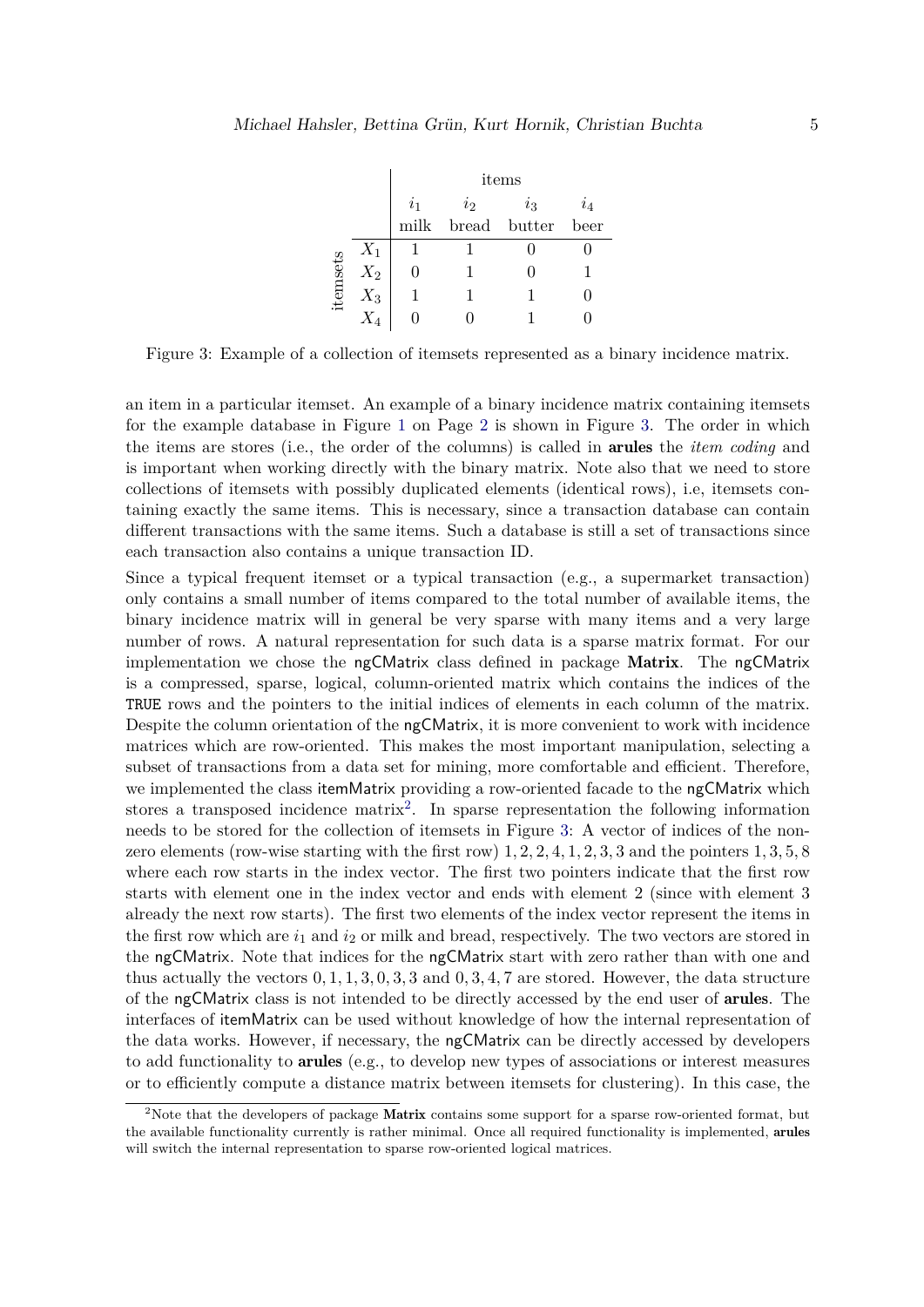#### 6 Introduction to arules

ngCMatrix should be accessed using the coercion mechanism from itemMatrix to ngCMatrix via as().

In addition to the sparse matrix, itemMatrix stores item labels (e.g., names of the items) and handles the necessary mapping between the item label and the corresponding column number in the incidence matrix. Optionally, itemMatrix can also store additional information on items. For example, the category hierarchy in a supermarket setting can be stored which enables the analyst to select only transactions (or as we later see also rules and itemsets) which contain items from a certain category (e.g., all dairy products).

For itemMatrix, basic matrix operations including dim() and subset selection ([) are available. The first element of dim() and [ corresponds to itemsets or transactions (rows), the second element to items (columns). For example, on a transaction data set in variable x the subset selection  $x[1:10, 16:20]$ ' selects a matrix containing the first 10 transactions and items 16 to 20.

Since itemMatrix is used to represent sets or collections of itemsets additional functionality is provided. length() can be used to get the number of itemsets in an itemMatrix. Technically, length() returns the number of rows in the matrix which is equal to the first element returned by dim(). Identical itemsets can be found with duplicated(), and duplicates can be removed with unique(). match() can be used to find matching elements in two collections of itemsets.

With c(), several itemMatrix objects can be combined by successively appending the rows of the objects, i.e., creating a collection of itemsets which contains the itemsets from all itemMatrix objects. This operation is only possible if the itemMatrix objects employed are "compatible," i.e., if the matrices have the same number of columns and the items are in the same order. If two objects contain the same items (item labels), but the order in the matrix is different or one object is missing some items, recode() can be used to make them compatible by reordering and inserting columns.

To get the actual number of items in the itemsets stored in the itemMatrix, size() is used. It returns a vector with the number of items (ones) for each element in the set (row sum in the matrix). Obtaining the sizes from the sparse representations is a very efficient operation, since it can be calculated directly from the vector of column pointers in the ngCMatrix. For a purchase incidence matrix, size() will produce a vector as long as the number of transactions in the matrix with each element of the vector containing the number of items in the corresponding transaction. This information can be used, e.g., to select or filter unusually long or short transactions.

itemFrequency() calculates the frequency for each item in an itemMatrix. Conceptually, the item frequencies are the column sums of the binary matrix. Technically, column sums can be implemented for sparse representation efficiently by just tabulating the vector of row numbers of the non-zero elements in the ngCMatrix. Item frequencies can be used for many purposes. For example, they are needed to compute interest measures. itemFrequency() is also used by itemFrequencyPlot() to produce a bar plot of item count frequencies or support. Such a plot gives a quick overview of a set of itemsets and shows which are the most important items in terms of occurrence frequency.

Coercion from and to matrix and list primitives is provided where names and dimnames are used as item labels. For the coercion from itemMatrix to list there are two possibilities. The usual coercion via as() results in a list of vectors of character strings, each containing the item labels of the items in the corresponding row of the itemMatrix. The actual conversion is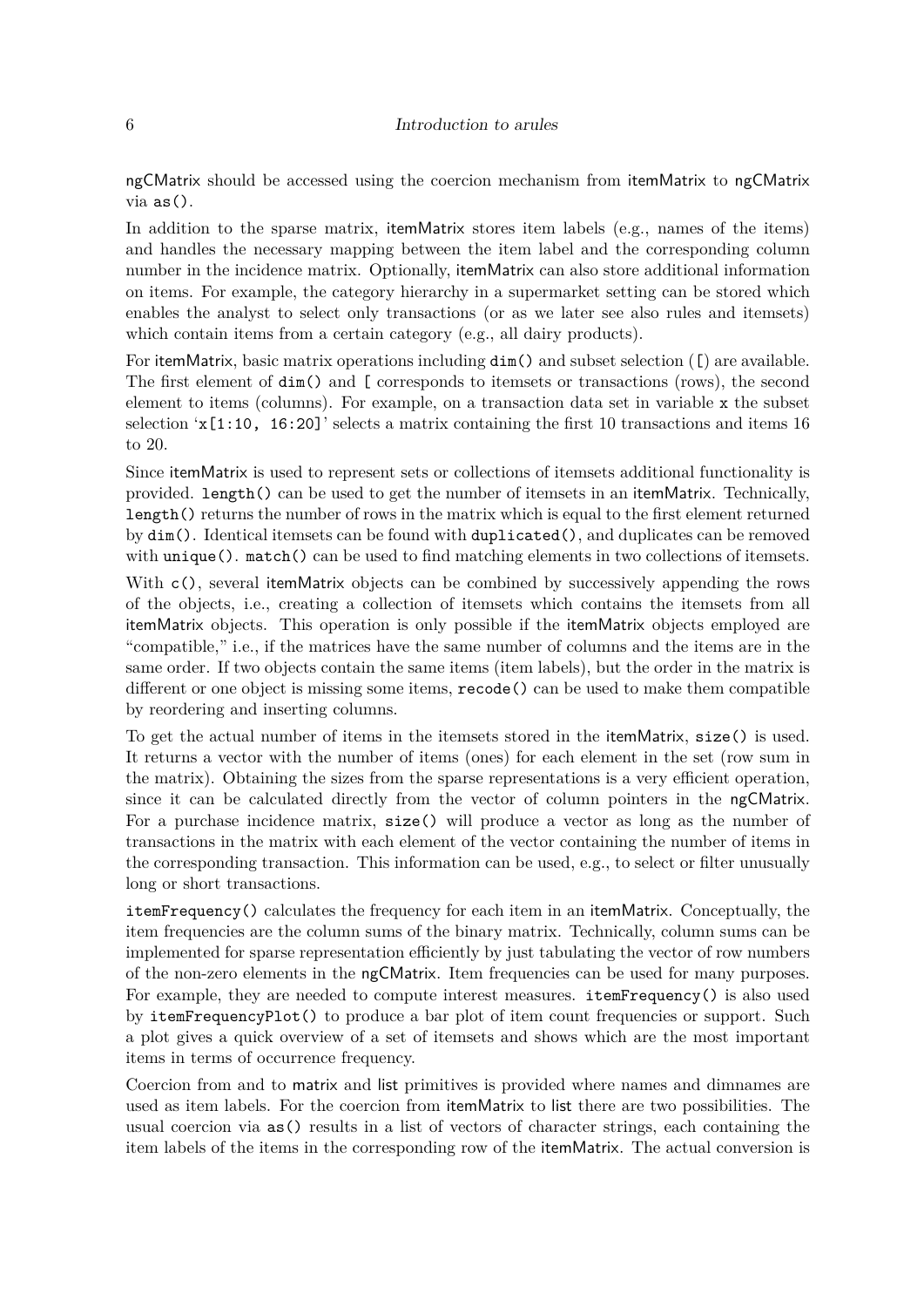|              |                |          |                | items        |          |       |        |                      |
|--------------|----------------|----------|----------------|--------------|----------|-------|--------|----------------------|
|              |                | milk     |                | bread butter | beer     |       |        | transaction ID lists |
|              | $\perp$        |          |                | 0            | $\theta$ |       | milk   | 1, 4                 |
| transactions | $\overline{2}$ | $\theta$ |                |              | $\theta$ | items | bread  | 1, 2, 4, 5           |
|              | 3              | 0        | $\overline{0}$ | $\theta$     |          |       | butter | 2, 4                 |
|              | $\overline{4}$ |          |                |              | $\theta$ |       | beer   | 3                    |
|              | 5              | 0        |                |              | 0        |       |        |                      |
|              |                |          |                |              |          |       |        |                      |
|              |                |          |                |              |          |       |        |                      |
|              |                |          | $\mathbf{a}$   |              |          |       |        | b                    |

<span id="page-6-0"></span>Figure 4: Example of a set of transactions represented in (a) horizontal layout and in (b) vertical layout.

done by LIST() with its default behavior (argument decode set to TRUE). If in turn LIST() is called with the argument decode set to FALSE, the result is a list of integer vectors with column numbers for items instead of the item labels. For many computations it is useful to work with such a list and later use the item column numbers to go back to the original itemMatrix for, e.g., subsetting columns. For subsequently decoding column numbers to item labels, decode() is also available.

Finally, image() can be used to produce a level plot of an itemMatrix which is useful for quick visual inspection. For transaction data sets (e.g., point-of-sale data) such a plot can be very helpful for checking whether the data set contains structural changes (e.g., items were not offered or out-of-stock during part of the observation period) or to find abnormal transactions (e.g., transactions which contain almost all items may point to recording problems). Spotting such problems in the data can be very helpful for data preparation.

#### **2.2. Transaction data**

The main application of association rules is for market basket analysis where large transaction data sets are mined. In this setting each transaction contains the items which were purchased at one visit to a retail store (see e.g., [Berry and Linoff 1997\)](#page-35-6). Transaction data are normally recorded by point-of-sale scanners and often consists of tuples of the form:

*< transaction ID, item ID, item ID, . . . >*

All tuples with the same transaction ID form a single transaction which contains all the items given by the item IDs in the tuples. Additional information denoted by the ellipsis dots might be available. For example, a customer ID might be provided via a loyalty program in a supermarket. Further information on transactions (e.g., time, location), on the items (e.g., category, price), or on the customers (socio-demographic variables such as age, gender, etc.) might also be available.

For mining, the transaction data is first transformed into a binary purchase incidence matrix with columns corresponding to the different items and rows corresponding to transactions. The matrix entries represent the presence  $(1)$  or absence  $(0)$  of an item in a particular transaction. This format is often called the *horizontal* database layout [\(Zaki 2000\)](#page-37-2). Alternatively,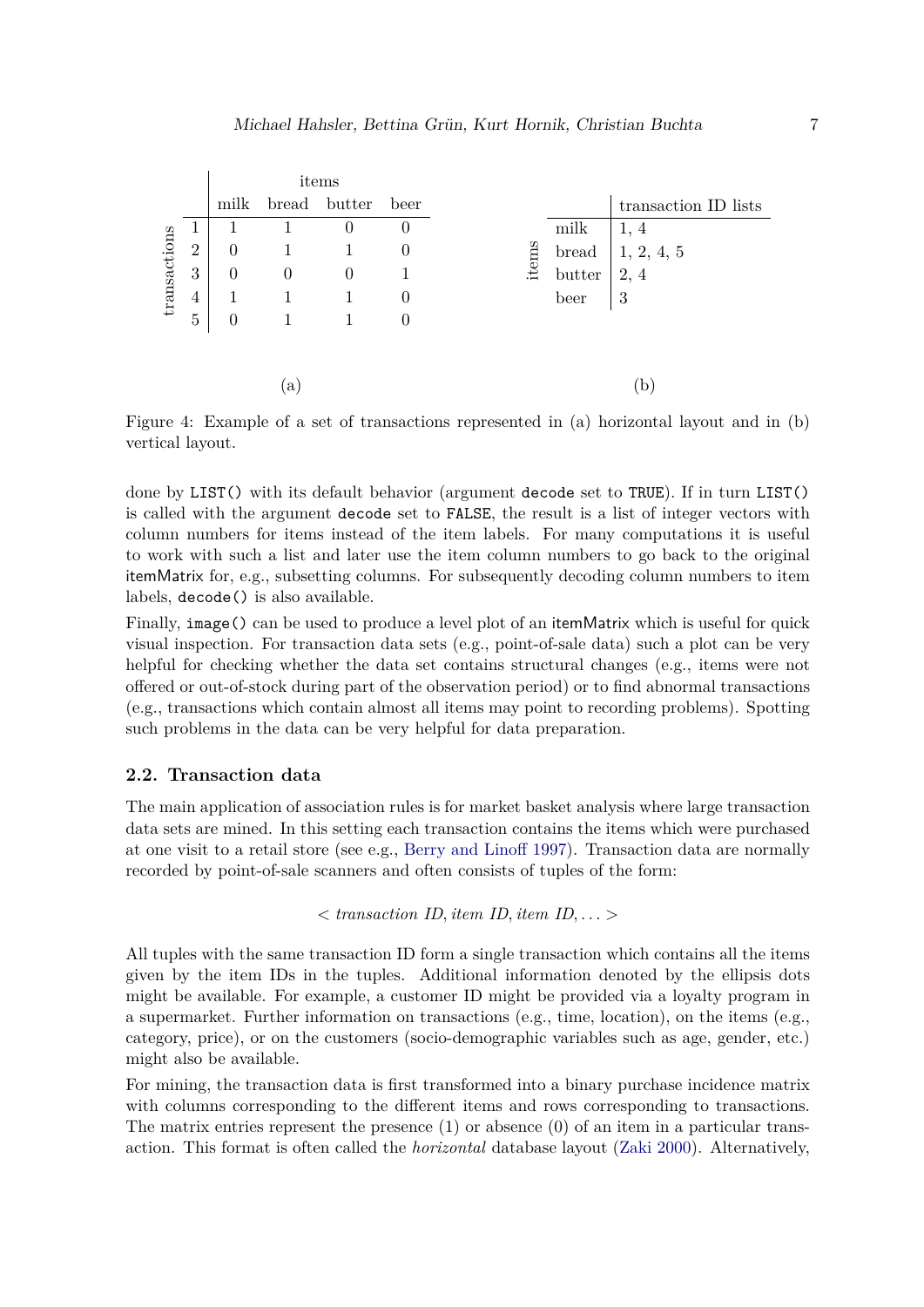transaction data can be represented in a *vertical* database layout in the form of *transaction ID lists* [\(Zaki 2000\)](#page-37-2). In this format for each item a list of IDs of the transactions the item is contained in is stored. In Figure [4](#page-6-0) the example database in Figure [1](#page-1-0) on Page [2](#page-1-0) is depicted in horizontal and vertical layouts. Depending on the algorithm, one of the layouts is used for mining. In arules both layouts are implemented as the classes transactions and tidLists. Similar to transactions, class tidLists also uses a sparse representation to store its lists efficiently. Objects of classes transactions and tidLists can be directly converted into each other by coercion.

The class transactions directly extends itemMatrix and inherits its basic functionality (e.g., subset selection, getting itemset sizes, plotting item frequencies). In addition, transactions has a slot to store further information for each transaction in form of a data.frame. The slot can hold arbitrary named vectors with length equal to the number of stored transactions. In arules the slot is currently used to store transaction IDs, however, it can also be used to store user IDs, revenue or profit, or other information on each transaction. With this information subsets of transactions (e.g., only transactions of a certain user or exceeding a specified profit level) can be selected.

Objects of class transactions can be easily created by coercion from matrix or list. If names or dimnames are available in these data structures, they are used as item labels or transaction IDs, accordingly. To import data from a file, the read.transactions() function is provided. This function reads files structured as shown in Figure [4](#page-6-0) and also the very common format with one line per transaction and the items separated by a predefined character. Finally, inspect() can be used to inspect transactions (e.g., "interesting" transactions obtained with subset selection).

Another important application of mining association rules has been proposed by [Piatetsky-](#page-36-0)[Shapiro](#page-36-0) [\(1991\)](#page-36-0) and [Srikant and Agrawal](#page-37-3) [\(1996\)](#page-37-3) for discovering interesting relationships between the values of categorical and quantitative (metric) attributes. For mining associations rules, non-binary attributes have to be mapped to binary attributes. The straightforward mapping method is to transform the metric attributes into *k* ordinal attributes by building categories (e.g., an attribute income might be transformed into a ordinal attribute with the three categories: "low", "medium" and "high"). Then, in a second step, each categorical attribute with *k* categories is represented by *k* binary dummy attributes which correspond to the items used for mining. An example application using questionnaire data can be found in [Hastie](#page-36-1) *et al.* [\(2001\)](#page-36-1) in the chapter about association rule mining.

The typical representation for data with categorical and quantitative attributes in R is a data.frame. First, a domain expert has to create useful categories for all metric attributes. This task is supported in arules by functions such as discretize() and discretizeDF() which implement equal interval length, equal frequency, clustering-based and custom interval discretization. After discretization all columns in the data.frame need to be either logical or factors. The second step, the generation of binary dummy items, is automated in package arules by coercing from data.frame to transactions. In this process, the original attribute names and categories are preserved as additional item information and can be used to select itemsets or rules which contain items referring to a certain original attributes. By default it is assumed that missing values do not carry information and thus all of the corresponding dummy items are set to zero. If the fact that the value of a specific attribute is missing provides information (e.g., a respondent in an interview refuses to answer a specific question), the domain expert can create for the attribute a category for missing values which then will be included in the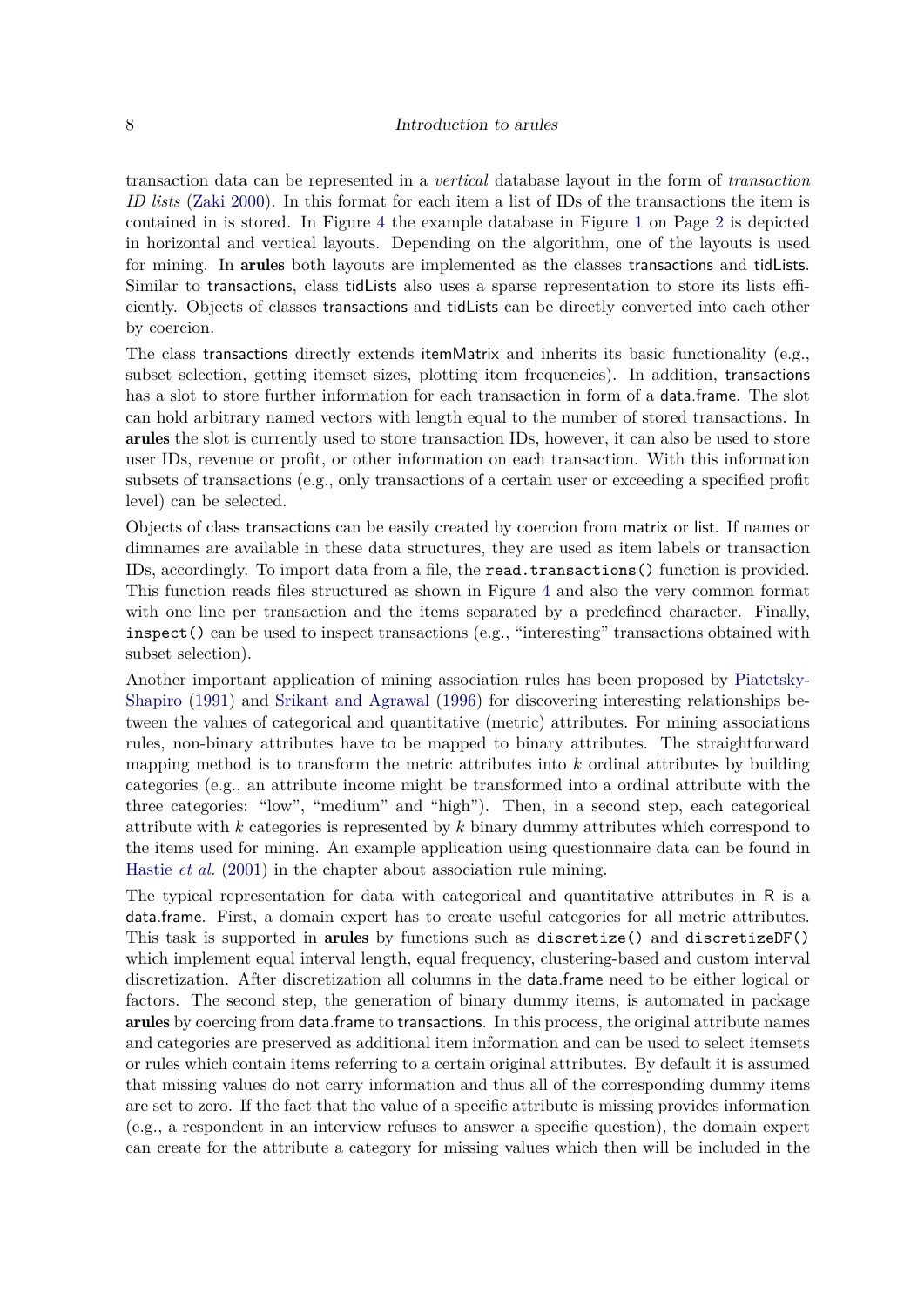transactions as its own dummy item.

The resulting transactions object can be mined and analyzed the same way as market basket data, see the example in Section [5.1.](#page-15-1)

#### **2.3. Associations: itemsets and sets of rules**

The result of mining transaction data in arules are associations. Conceptually, associations are sets of objects describing the relationship between some items (e.g., as an itemset or a rule) which have assigned values for different measures of quality. Such measures can be measures of significance (e.g., support), or measures of interestingness (e.g., confidence, lift), or other measures (e.g., revenue covered by the association).

All types of association have a common functionality in **arules** comprising the following methods:

- summary() to give a short overview of the set and inspect() to display individual associations,
- length() for getting the number of elements in the set,
- items () for getting for each association a set of items involved in the association (e.g., the union of the items in the LHS and the RHS for each rule),
- sorting the set using the values of different quality measures (sort()),
- subset extraction ([ and subset()),
- set operations (union(), intersect() and setequal()), and
- matching elements from two sets (match()),
- write() for writing associations to disk in human readable form. To save and load associations in compact form, use save() and load() from the base package.
- write.pmml() and read.pmml() can be used to write and read associations using PMML (Predictive Model Markup Language) via package pmml [\(Williams 2008\)](#page-37-4).

The associations currently implemented in package **arules** are sets of itemsets (e.g., used for frequent itemsets of their closed or maximal subset) and sets of rules (e.g., association rules). Both classes, itemsets and rules, directly extend the virtual class associations and provide the functionality described above.

Class itemsets contains one itemMatrix object to store the items as a binary matrix where each row in the matrix represents an itemset. In addition, it may contain transaction ID lists as an object of class tidLists. Note that when representing transactions, tidLists store for each item a transaction list, but here store for each itemset a list of transaction IDs in which the itemset appears. Such lists are currently only returned by eclat().

Class rules consists of two itemMatrix objects representing the left-hand-side (LHS) and the right-hand-side (RHS) of the rules, respectively.

The items in the associations and the quality measures can be accessed and manipulated in a safe way using accessor and replace methods for items, lhs, rhs, and quality. In addition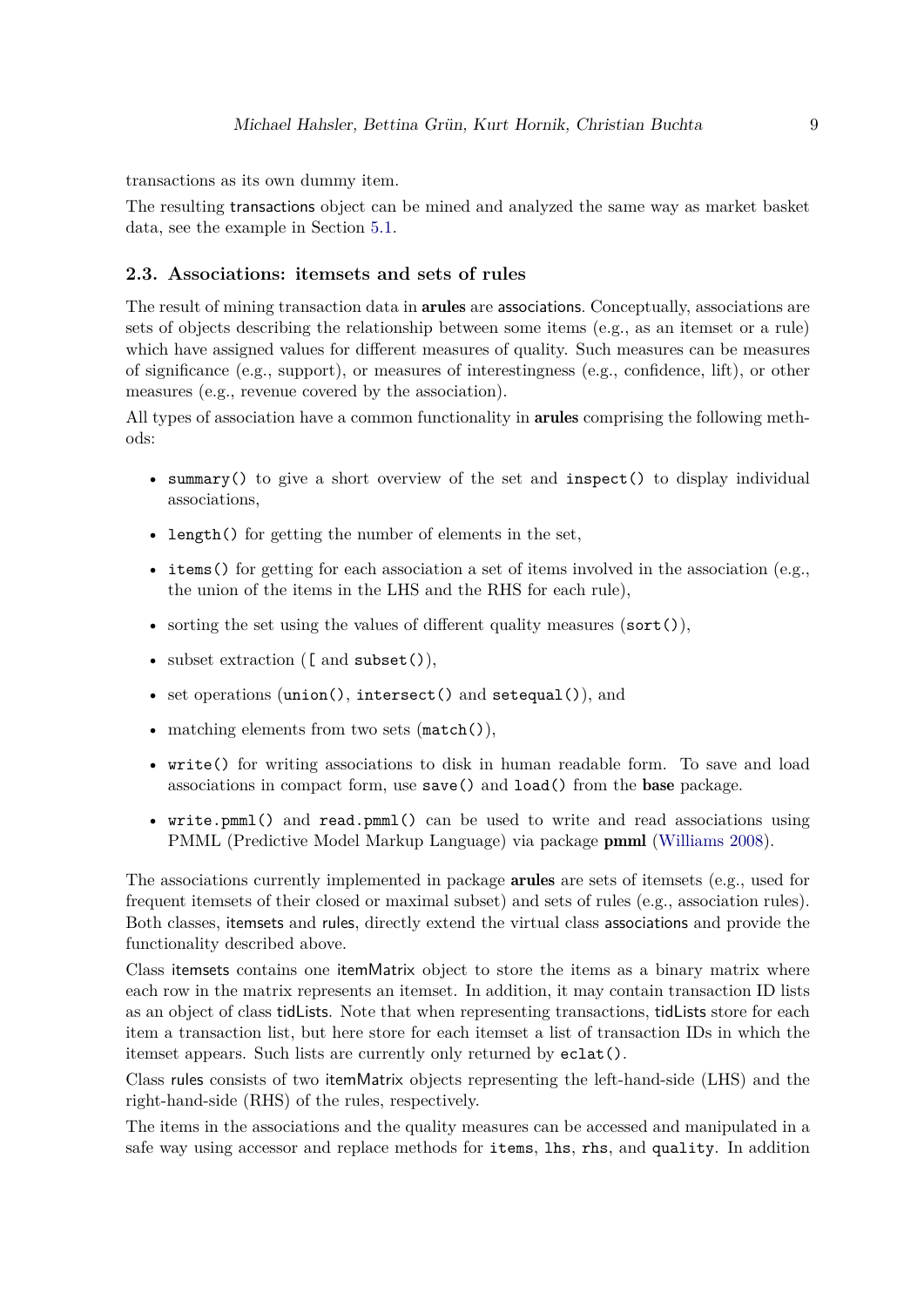#### 10 Introduction to arules

the association classes have built-in validity checking which ensures that all elements have compatible dimensions.

It is simple to add new quality measures to existing associations. Since the quality slot holds a data.frame, additional columns with new quality measures can be added. These new measures can then be used to sort or select associations using sort() or subset(). Adding a new type of associations to arules is straightforward as well. To do so, a developer has to create a new class extending the virtual associations class and implement the common functionality described above.

# **3. Mining algorithm interfaces**

<span id="page-9-0"></span>In package arules we interface free reference implementations of Apriori and Eclat by Christian Borgelt [\(Borgelt and Kruse 2002;](#page-35-7) [Borgelt 2003\)](#page-35-2) [3](#page-9-1) . The code is called directly from R by the functions  $\text{apriori}()$  and  $\text{eclat}()$  and the data objects are directly passed from R to the C code and back without writing to external files. The implementations can mine frequent itemsets, and closed and maximal frequent itemsets. In addition, apriori() can also mine association rules.

The data given to the apriori() and eclat() functions have to be transactions or something which can be coerced to transactions (e.g., matrix or list). The algorithm parameters are divided into two groups represented by the arguments parameter and control. The mining parameters (parameter) change the characteristics of the mined itemsets or rules (e.g., the minimum support) and the control parameters (control) influence the performance of the algorithm (e.g., enable or disable initial sorting of the items with respect to their frequency). These arguments have to be instances of the classes APparameter and APcontrol for the function apriori() or ECparameter and ECcontrol for the function eclat(), respectively. Alternatively, data which can be coerced to these classes (e.g., NULL which will give the default values or a named list with names equal to slot names to change the default values) can be passed. In these classes, each slot specifies a different parameter and the values. The default values are equal to the defaults of the stand-alone C programs [\(Borgelt 2004\)](#page-35-8) except that the standard definition of the support of a rule [\(Agrawal](#page-34-0) *et al.* [1993\)](#page-34-0) is employed for the specified minimum support required (Borgelt defines the support of a rule as the support of its antecedent).

For apriori() the appearance feature implemented by Christian Borgelt can also be used. With argument appearance of function apriori() one can specify which items have to or must not appear in itemsets or rules. For more information on this feature we refer to the Apriori manual [\(Borgelt 2004\)](#page-35-8).

The output of the functions apriori() and eclat() is an object of a class extending associations which contains the sets of mined associations and can be further analyzed using the functionality provided for these classes.

There exist many different algorithms which which use an incidence matrix or transaction ID list representation as input and solve the frequent and closed frequent itemset problems. Each algorithm has specific strengths which can be important for very large databases. Such algorithms, e.g. kDCI, LCM, FP-Growth or Patricia, are discussed in [Goethals and Zaki](#page-35-9) [\(2003\)](#page-35-9). The source code of most algorithms is available on the internet and, if a special

<span id="page-9-1"></span><sup>3</sup>Christian Borgelt provides the source code for Apriori and Eclat at <http://www.borgelt.net/fpm.html>.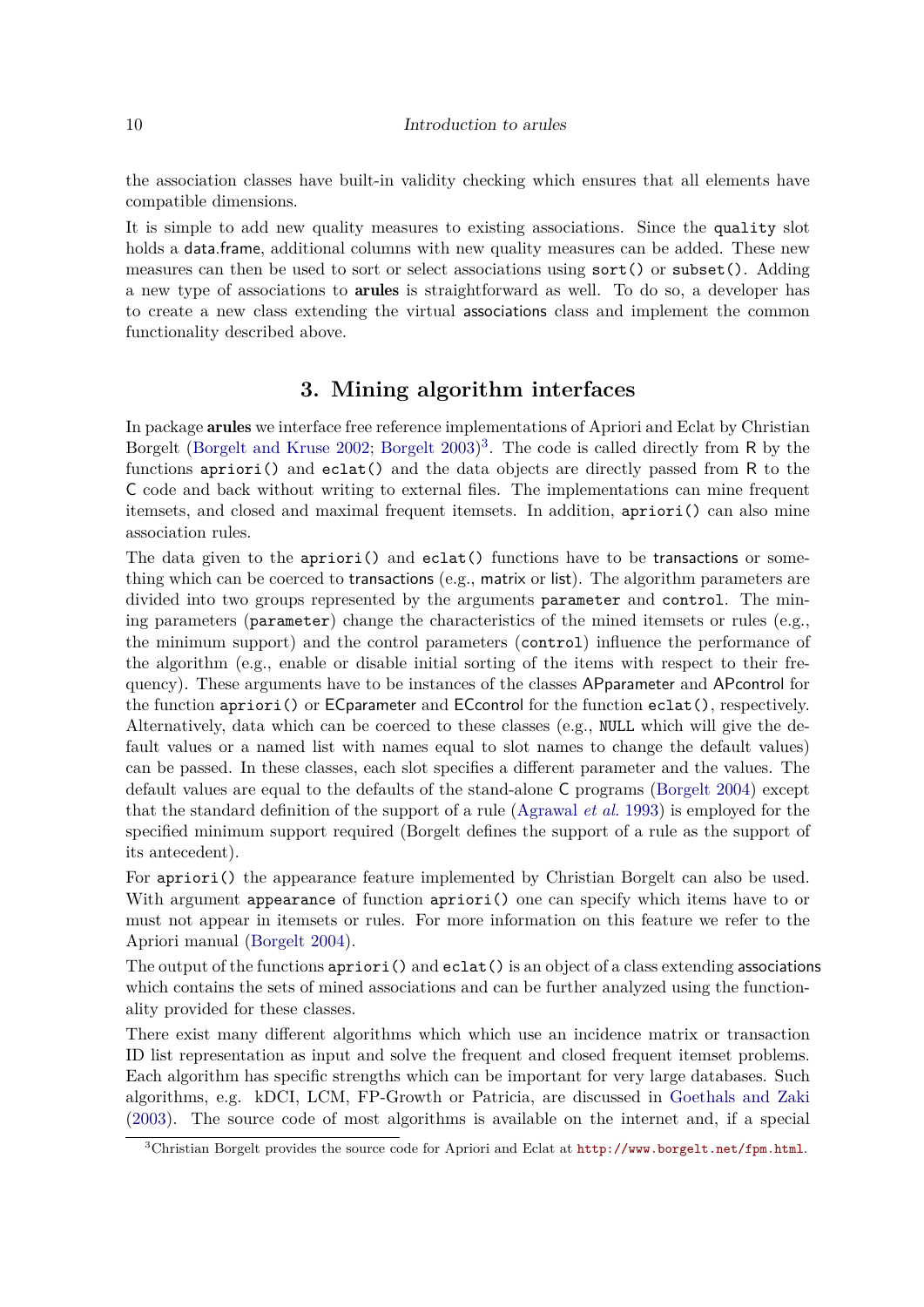algorithm is needed, interfacing the algorithms for **arules** is straightforward. The necessary steps are:

- 1. Adding interface code to the algorithm, preferably by directly calling into the native implementation language (rather than using files for communication), and an R function calling this interface.
- 2. Implementing extensions for ASparameter and AScontrol.

# **4. Auxiliary functions**

<span id="page-10-0"></span>In arules several helpful functions are implemented for support counting, rule induction, sampling, etc. In the following we will discuss some of these functions.

#### <span id="page-10-1"></span>**4.1. Counting support for itemsets**

Normally, itemset support is counted during mining the database with a given minimum support constraint. During this process all frequent itemsets plus some infrequent candidate itemsets are counted (or support is determined by other means). Especially for databases with many items and for low minimum support values, this procedure can be extremely time consuming since in the worst case, the number of frequent itemsets grows exponentially in the number of items.

If only the support information for a single or a few itemsets is needed, we might not want to mine the database for all frequent itemsets. We also do not know in advance how high (or low) to set the minimum support to still get the support information for the itemsets in question. For this problem, arules contains support() which determines the support for a set of given sets of items (as an itemMatrix).

For counting, we use a prefix tree [\(Knuth 1997\)](#page-36-6) to organize the counters. The used prefix tree is similar to the itemset tree described by [Borgelt and Kruse](#page-35-7) [\(2002\)](#page-35-7). However, we do not generate the tree level-wise, but we first generate a prefix tree which only contains the nodes necessary to hold the counters for all itemsets which need to be counted. Using the nodes in this tree only, we count the itemsets for each transaction recursively. After counting, the support for each itemset is contained in the node with the prefix equal to the itemset. The exact procedure is described in [Hahsler, Buchta, and Hornik](#page-35-10) [\(2008\)](#page-35-10).

In addition to determining the support of a few itemsets without mining all frequent itemsets, support() is also useful for finding the support of infrequent itemsets with a support so low that mining is infeasible due to combinatorial explosion.

## **4.2. Rule induction**

For convenience we introduce  $\mathcal{X} = \{X_1, X_2, \ldots, X_l\}$  for sets of itemsets with length *l*. Analogously, we write  $R$  for sets of rules. A part of the association rule mining problem is the generation (or induction) of a set of rules R from a set of frequent itemsets  $\mathcal{X}$ . The implementation of the Apriori algorithm used in arules already contains a rule induction engine and by default returns the set of association rules of the form  $X \Rightarrow Y$  which satisfy given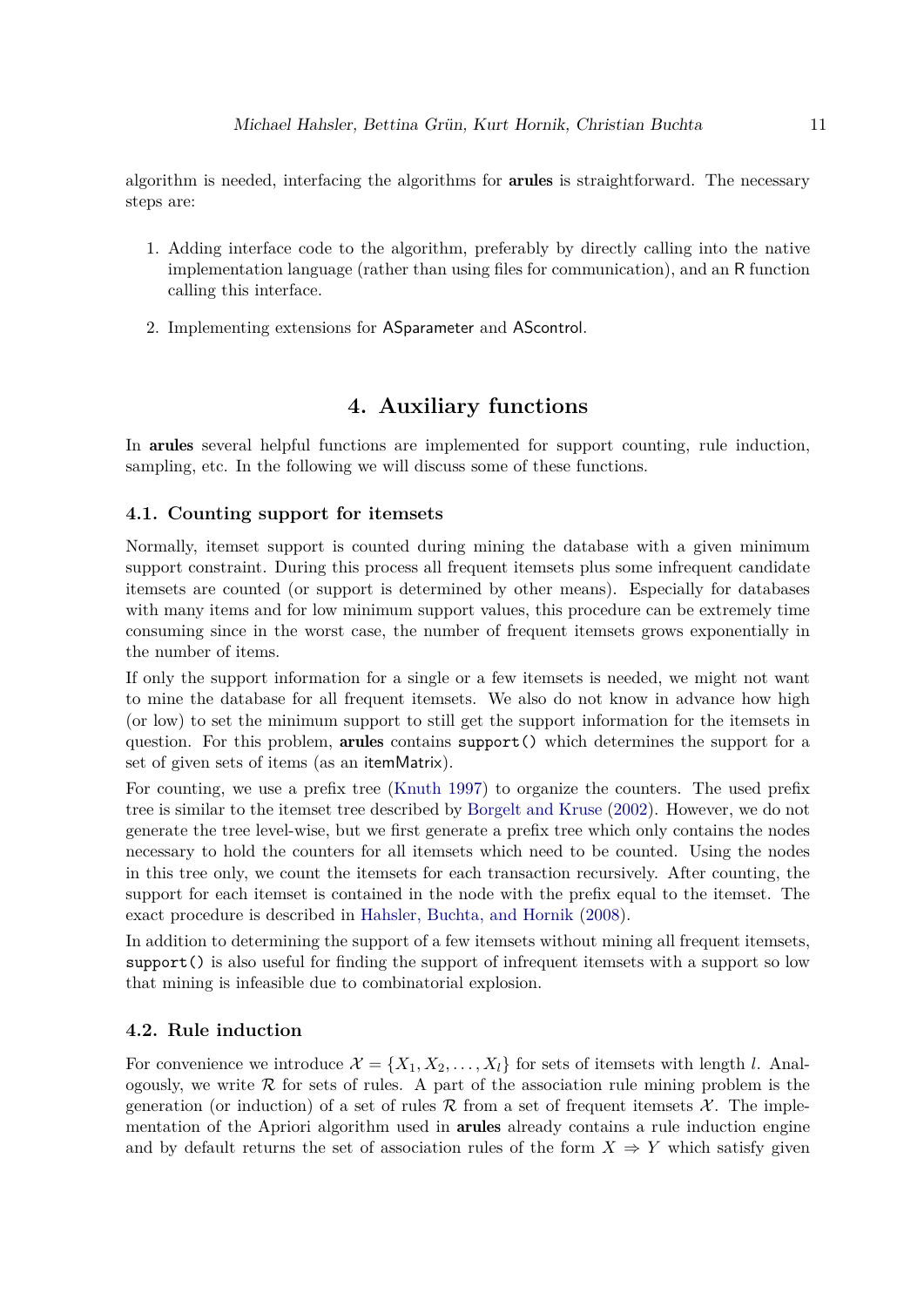#### 12 Introduction to arules

minimum support and minimum confidence. Following the definition of [Agrawal](#page-34-0) *et al.* [\(1993\)](#page-34-0) *Y* is restricted to single items.

In some cases it is necessary to separate mining itemsets and generating rules from itemsets. For example, only rules stemming from a subset of all frequent itemsets might be of interest to the user. The Apriori implementation efficiently generates rules by reusing the data structures built during mining the frequent itemsets. However, if Apriori is used to return only itemsets or Eclat or some other algorithm is used to mine itemsets, the data structure needed for rule induction is no longer available for computing rule confidence.

If rules need to be induced from an arbitrary set of itemsets, support values required to calculate confidence are typically missing. For example, if all available information is an itemset containing five items and we want to induce rules, we need the support of the itemset (which we might know), but also the support of all subsets of length four. The missing support information has to be counted from the database. Finally, to induce rules efficiently for a given set of itemsets, we also have to store support values in a suitable data structure which allows fast look-ups for calculating rule confidence.

Function ruleInduction() provided in arules uses a prefix tree to induce rules for a given confidence from an arbitrary set of itemsets  $\mathcal X$  in the following way:

- 1. Count the support values for each itemset  $X \in \mathcal{X}$  and the subsets  $\{X \setminus \{x\} : x \in X\}$ needed for rule generation in a single pass over the database and store them in a suitable data structure.
- 2. Populate set  $\mathcal R$  by selectively generating only rules for the itemsets in  $\mathcal X$  using the support information from the data structure created in step 1.

Efficient support counting is done as described in Section [4.1](#page-10-1) above. After counting, all necessary support counts are contained in the prefix tree. We can retrieve the needed support values and generating the rules is straight forward. The exact procedure is described in [Hahsler](#page-35-10) *et al.* [\(2008\)](#page-35-10).

### <span id="page-11-0"></span>**4.3. Sampling from transactions**

Taking samples from large databases for mining is a powerful technique which is especially useful if the original database does not fit into main memory, but the sample does. However, even if the database fits into main memory, sampling can provide an enormous speed-up for mining at the cost of only little degradation of accuracy.

[Mannila, Toivonen, and Verkamo](#page-36-7) [\(1994\)](#page-36-7) proposed sampling with replacement for association rule mining and quantify the estimation error due to sampling. Using Chernov bounds on the binomial distribution (the number of transactions which contains a given itemset in a sample), the authors argue that in theory even relatively small samples should provide good estimates for support.

[Zaki, Parthasarathy, Li, and Ogihara](#page-37-5) [\(1997a\)](#page-37-5) built upon the theoretic work by [Mannila](#page-36-7) *et al.* [\(1994\)](#page-36-7) and show that for an itemset *X* with support  $\tau = \text{supp}(X)$  and for an acceptable relative error of support  $\epsilon$  (an accuracy of  $1 - \epsilon$ ) at a given confidence level  $1 - c$ , the needed sample size *n* can be computed by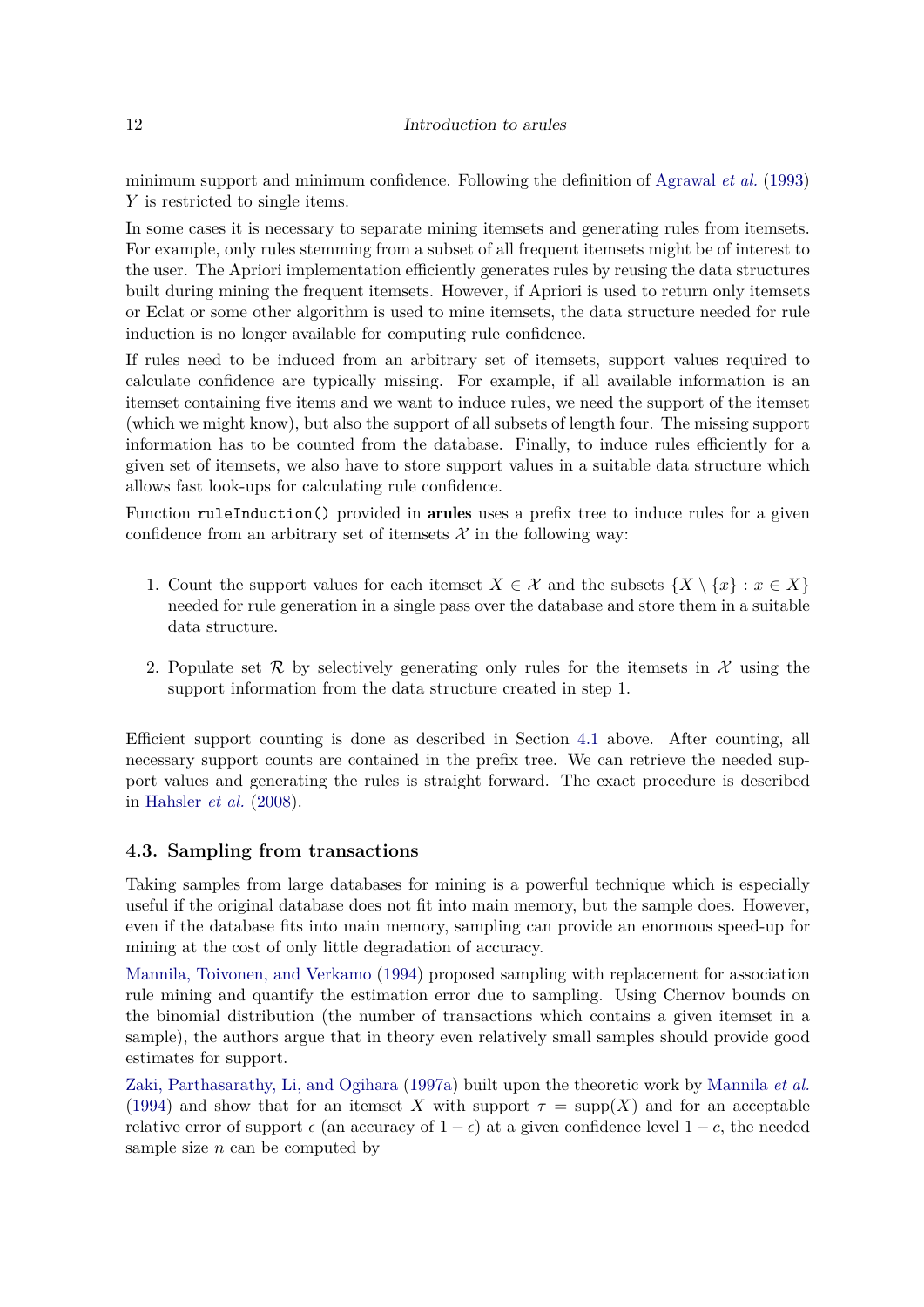<span id="page-12-0"></span>
$$
n = \frac{-2\ln(c)}{\tau \epsilon^2}.
$$
\n<sup>(1)</sup>

Depending on its support, for each itemset a different sample size is appropriate. As a heuristic, the authors suggest to use the user specified minimum support threshold for  $\tau$ . This means that for itemsets close to minimum support, the given error and confidence level hold while for more frequent itemsets the error rate will be less. However, with this heuristic the error rate for itemsets below minimum support can exceed  $\epsilon$  at the given confidence level and thus some infrequent itemsets might appear as frequent ones in the sample.

Zaki *[et al.](#page-37-5)* [\(1997a\)](#page-37-5) also evaluated sampling in practice on several data sets and conclude that sampling not only speeds mining up considerably, but also the errors are considerably smaller than those given by the Chernov bounds and thus samples with size smaller than obtained by Equation [1](#page-12-0) are often sufficient.

Another way to obtain the required sample size for association rule mining is progressive sampling [\(Parthasarathy 2002\)](#page-36-8). This approach starts with a small sample and uses progressively larger samples until model accuracy does not improve significantly anymore. [Parthasarathy](#page-36-8) [\(2002\)](#page-36-8) defines a proxy for model accuracy improvement by using a similarity measure between two sets of associations. The idea is that since larger samples will produce more accurate results, the similarity between two sets of associations of two consecutive samples is low if accuracy improvements are high and increases with decreasing accuracy improvements. Thus increasing sample size can be stopped if the similarity between consecutive samples reaches a "plateau."

[Toivonen](#page-37-6) [\(1996\)](#page-37-6) presents an application of sampling to reduce the needed I/O overhead for very large databases which do not fit into main memory. The idea is to use a random sample from the data base to mine frequent itemsets at a support threshold below the set minimum support. The support of these itemsets is then counted in the whole database and the infrequent itemsets are discarded. If the support threshold to mine the sample is picked low enough, almost all frequent itemsets and their support will be found in one pass over the large database.

In arules sampling is implemented by sample() which provides all capabilities of the standard sampling function in R (e.g., sampling with or without replacement and probability weights).

### **4.4. Generating synthetic transaction data**

Synthetic data can be used to evaluate and compare different mining algorithms and to study the behavior of measures of interestingness.

In arules the function random.transactions() can be used to create synthetic transaction data. Currently there are two methods available. The first method reimplements the well known generator for transaction data for mining association rules developed by [Agrawal](#page-34-1) [and Srikant](#page-34-1) [\(1994\)](#page-34-1). The second method implements a simple probabilistic model where each transaction is the result of one independent Bernoulli trial for each item (see [\(Hahsler, Hornik,](#page-36-9) [and Reutterer 2005b\)](#page-36-9)).

### **4.5. Sub-, super-, maximal and closed itemsets**

For some calculations it is necessary to find all sub- or supersets for a specific itemset in a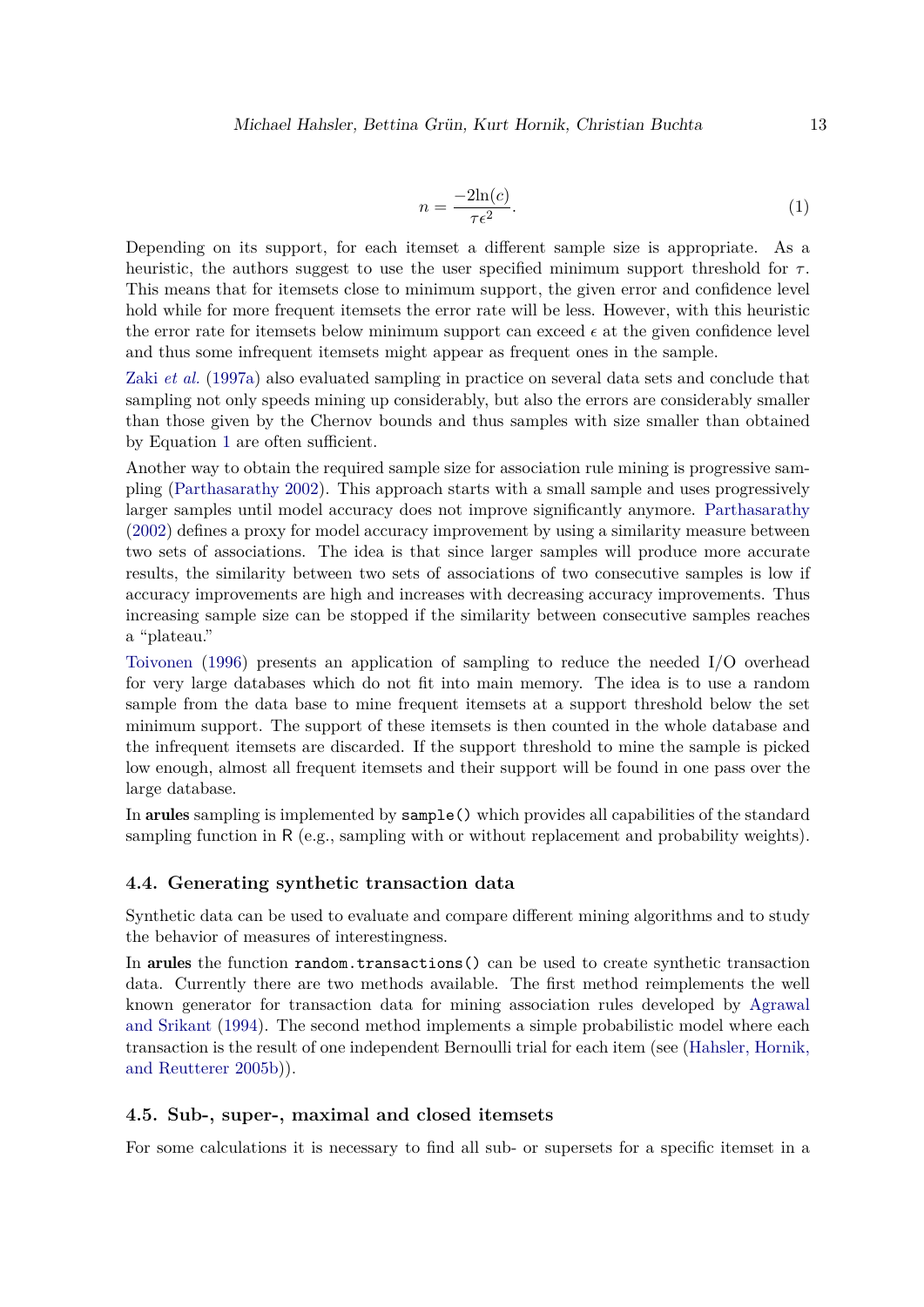set of itemsets. This functionality is implemented as is.subset() and is.superset(). For example, is. subset(x, y, proper = TRUE), finds all proper subsets of the itemsets in x in the set y. The result is a logical matrix with  $\text{length}(x)$  rows and  $\text{length}(y)$  columns. Each logical row vector represents which elements in y are subsets of the corresponding element in x. If y is omitted, the sub- or superset structure within the set x is returned.

Similar methods, is.maximal() and is.closed(), can be used to find all *maximal itemsets* or *closed itemsets* in a set. An itemset is maximal in a set if no proper superset of the itemset is contained in the set (Zaki *[et al.](#page-37-0)* [1997b\)](#page-37-0). An itemset is closed, if it is its own closure (i.e., for an items no superset with the same support exits) [\(Pasquier](#page-36-3) *et al.* [1999\)](#page-36-3).

Note that these methods can be extremely slow and have high memory usage if the set contains many itemsets.

## **4.6. Additional measures of interestingness**

arules provides interestMeasure() which can be used to calculate a broad variety of interest measures for itemsets and rules. To speed up the calculation, we try to reuse the quality information available from the sets of itemsets or rules (i.e., support, confidence, lift) and, only if necessary, missing information is obtained from the transactions used to mine the associations.

For example, available measures for itemsets are:

- All-confidence [\(Omiecinski 2003\)](#page-36-4)
- Cross-support ratio [\(Xiong, Tan, and Kumar 2003\)](#page-37-7)
- Support

For rules the following measures are implemented:

- Chi square measure [\(Liu, Hsu, and Ma 1999\)](#page-36-10)
- Conviction (Brin *[et al.](#page-35-0)* [1997\)](#page-35-0)
- Confidence
- Difference of Confidence (DOC) [\(Hofmann and Wilhelm 2001\)](#page-36-11)
- Hyper-lift and hyper-confidence [\(Hahsler and Hornik 2007b\)](#page-36-12)
- Leverage [\(Piatetsky-Shapiro 1991\)](#page-36-0)
- Lift
- Improvement [\(Bayardo, Agrawal, and Gunopulos 2000\)](#page-35-11)
- Support
- Several measures from [Tan, Kumar, and Srivastava](#page-37-8) [\(2004\)](#page-37-8) (e.g., cosine, Gini index, *φ*-coefficient, odds ratio)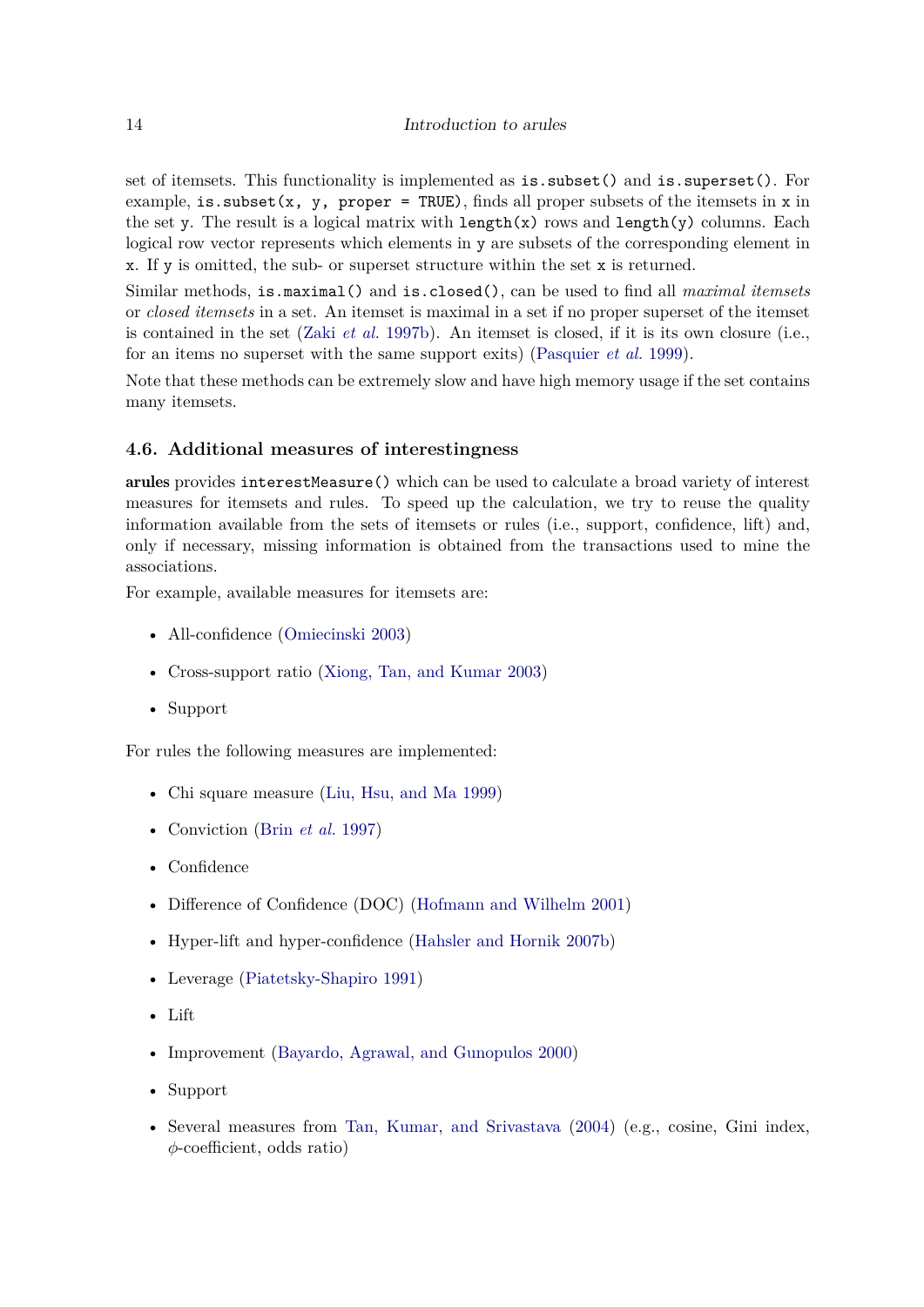## **4.7. Distance based clustering transactions and associations**

To allow for distance based clustering [\(Gupta, Strehl, and Ghosh 1999\)](#page-35-12), arules provides dissimilarity() which can be used to calculate dissimilarities and cross-dissimilarities between transactions or associations (i.e., itemsets and rules). Currently, the following standard measures for binary data are available: Jaccard coefficient, simple matching coefficient and dice coefficient. Additionally, dissimilarity between transactions can be calculated based on affinities between items [\(Aggarwal, Procopiuc, and Yu 2002\)](#page-34-2).

The result of dissimilarity() is either a dist object, which can be directly used by most clustering methods in R (e.g., holyet for hierarchical clustering), or an object of class ar\_cross\_dissimilarity.

Since the number of transactions or associations in often too large to efficiently calculate a dissimilarity matrix and apply a clustering algorithm, sample() can be used to cluster only a subset of transactions (associations). To assign the remaining transactions (associations) to clusters, predict() implements the nearest neighbor approach for predicting memberships for new data.

A small example can be found in [Hahsler and Hornik](#page-36-13) [\(2007a\)](#page-36-13).

# **4.8. Support for Item Hierarchies**

Often an item hierarchy is available for datasets used for association rule mining. For example in a supermarket dataset items like "bread" and "beagle" might belong to the item group (category) "baked goods." Transactions can store item hierarchies as additional columns in the itemInfo data.frame. arules provides support to use an item hierarchy to perform analysis at a group level of the item hierarchy using aggregate(), and to perform multi-level analysis to uncover relationships between individual items and item groups with addAggregate(). See ? hierarchy for details and examples.

#### **4.9. Item Coding**

Several applications require taking care of how the items are represented in the binary matrices used in transactions and associations. The order in which items are used as columns in objects of class itemMatrix is called in arules the *item coding*. Situations where consistent item coding is important include:

- Mining several different data sets or different subsets of a data set (e.g., samples) and performing computations on the resulting associations (e.g., comparing or combining rules).
- Creating transactions, itemsets or association rules manually.

The item coding is typically determined when data is coerced to transactions with transactions  $(x)$ or  $as(x, "transactions")$  and this process can lead to different item codings for slightly different data sets. The methods encode() and recode() can be used to create and change the item coding to make the representation of transactions, itemsets and rules compatible. To check if two objects use the same item coding, method compatible() can be used. More information and examples on item coding can be found in the manual page ? itemCoding.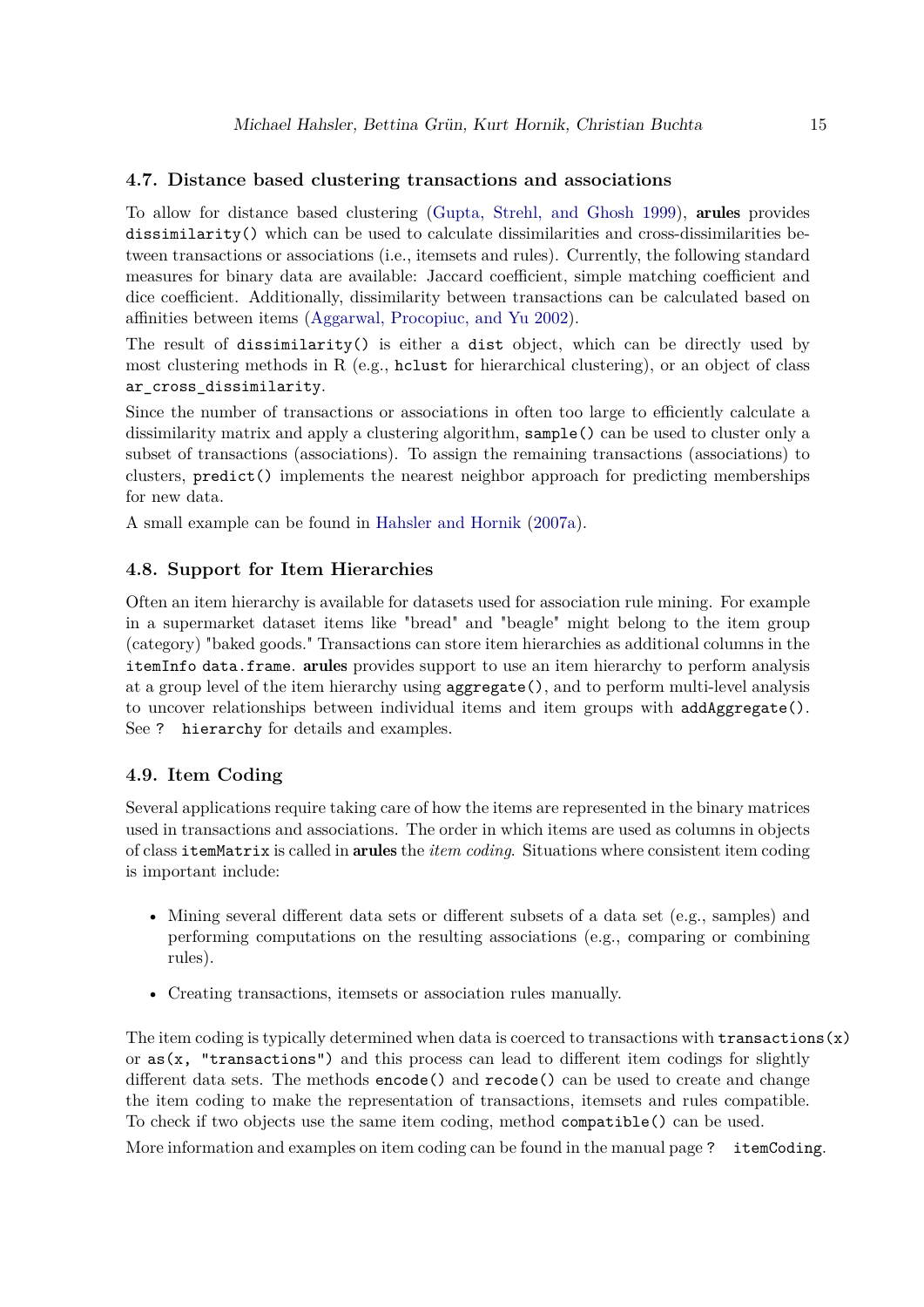# **5. Examples**

# <span id="page-15-1"></span><span id="page-15-0"></span>**5.1. Example 1: Analyzing and preparing a transaction data set**

In this example, we show how a data set can be analyzed and manipulated before associations are mined. This is important for finding problems in the data set which could make the mined associations useless or at least inferior to associations mined on a properly prepared data set. For the example, we look at the Epub transaction data contained in package arules. This data set contains downloads of documents from the Electronic Publication platform of the Vienna University of Economics and Business available via <http://epub.wu-wien.ac.at> from January 2003 to December 2008.

First, we load arules and the data set.

```
> library("arules")
> data("Epub")
> Epub
transactions in sparse format with
 15729 transactions (rows) and
```
936 items (columns)

We see that the data set consists of 15729 transactions and is represented as a sparse matrix with 15729 rows and 936 columns which represent the items. Next, we use the summary () to get more information about the data set.

```
> summary(Epub)
```

```
transactions as itemMatrix in sparse format with
 15729 rows (elements/itemsets/transactions) and
936 columns (items) and a density of 0.001758755
```
most frequent items: doc\_11d doc\_813 doc\_4c6 doc\_955 doc\_698 (Other) 356 329 288 282 245 24393

element (itemset/transaction) length distribution: sizes

|            | 1 2 3 4 5 6 7 8 9 10 11 12 |    |    |  |                     |          |    |      |     |
|------------|----------------------------|----|----|--|---------------------|----------|----|------|-----|
| 11615 2189 |                            |    |    |  | 854 409 198 121 93  | 50 42 34 |    | 26 — | 12  |
| 13         | -14                        | 15 |    |  | 16 17 18 19         | 20 21    | 22 | 23   | -24 |
| 10.        | 10                         |    |    |  | 6 8 6 5 8 2 2 3 2 3 |          |    |      |     |
| 25         | 26.                        | 27 | 28 |  | 30 34 36 38 41      |          | 43 | 52   | 58  |
|            | 4 5 1 1 1 2 1 2 1 1 1 1    |    |    |  |                     |          |    |      |     |
|            |                            |    |    |  |                     |          |    |      |     |

Min. 1st Qu. Median Mean 3rd Qu. Max.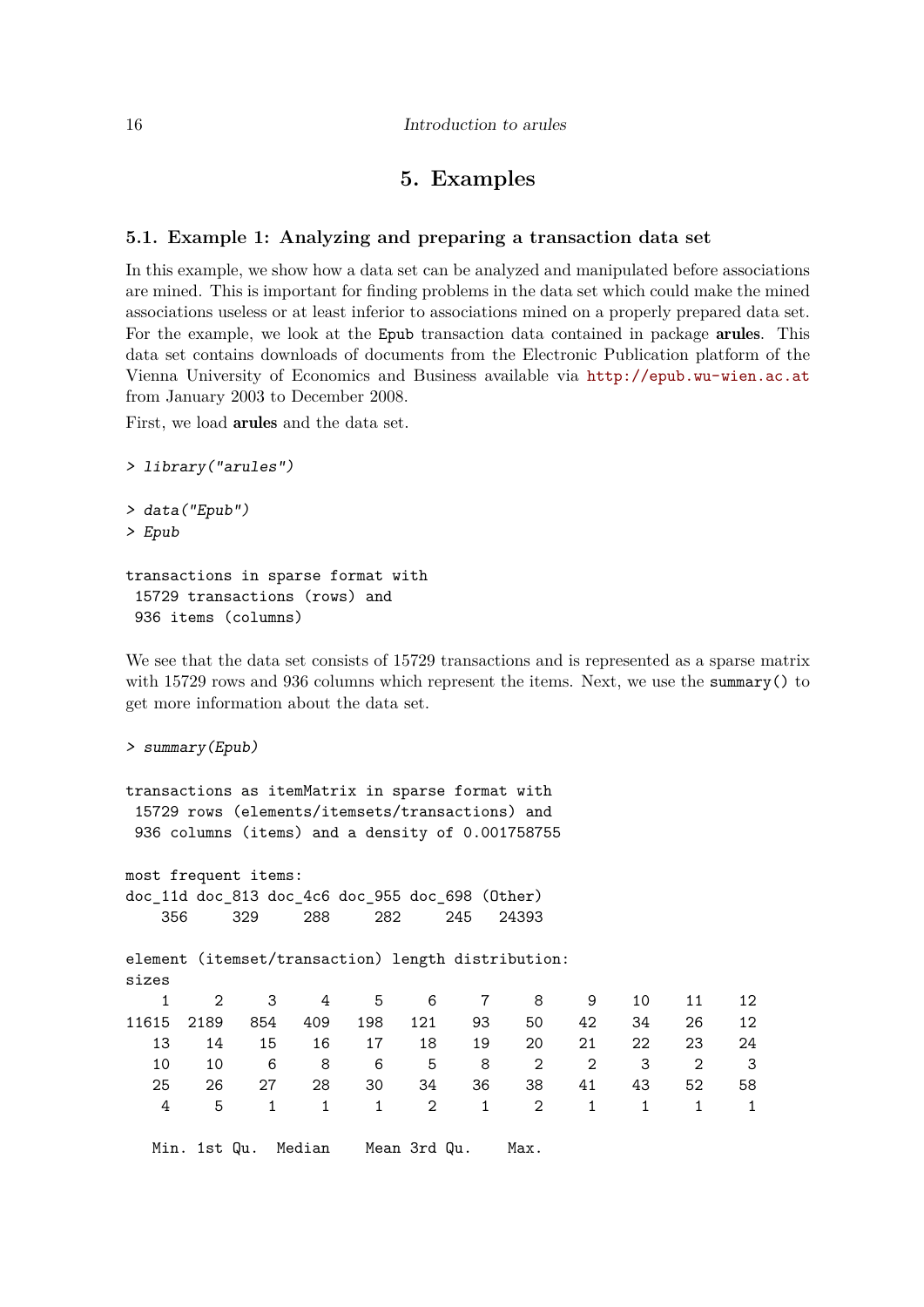```
1.000 1.000 1.000 1.646 2.000 58.000
includes extended item information - examples:
  labels
1 doc_11d
2 doc_13d
3 doc_14c
includes extended transaction information - examples:
     transactionID TimeStamp
10792 session_4795 2003-01-01 19:59:00
10793 session_4797 2003-01-02 06:46:01
10794 session_479a 2003-01-02 09:50:38
```
summary () displays the most frequent items in the data set, information about the transaction length distribution and that the data set contains some extended transaction information. We see that the data set contains transaction IDs and in addition time stamps (using class POSIXct) for the transactions. This additional information can be used for analyzing the data set.

```
> year <- strftime(as.POSIXlt(transactionInfo(Epub)[["TimeStamp"]]), "%Y")
> table(year)
```
year 2003 2004 2005 2006 2007 2008 987 1375 1611 3015 4050 4691

For 2003, the first year in the data set, we have 987 transactions. We can select the corresponding transactions and inspect the structure using a level-plot (see Figure [5\)](#page-17-0).

```
> Epub2003 <- Epub[year == "2003"]
> length(Epub2003)
```
[1] 987

```
> image(Epub2003)
```
The plot is a direct visualization of the binary incidence matrix where the the dark dots represent the ones in the matrix. From the plot we see that the items in the data set are not evenly distributed. In fact, the mostly white area to the right side suggests, that in the beginning of 2003 only very few items were available (less than 50) and then during the year more items were added until it reached a number of around 300 items. Also, we can see that there are some transactions in the data set which contain a very high number of items (denser horizontal lines). These transactions need further investigation since they could originate from data collection problems (e.g., a web robot downloading many documents from the publication site). To find the very long transactions we can use the size() and select very long transactions (containing more than 20 items).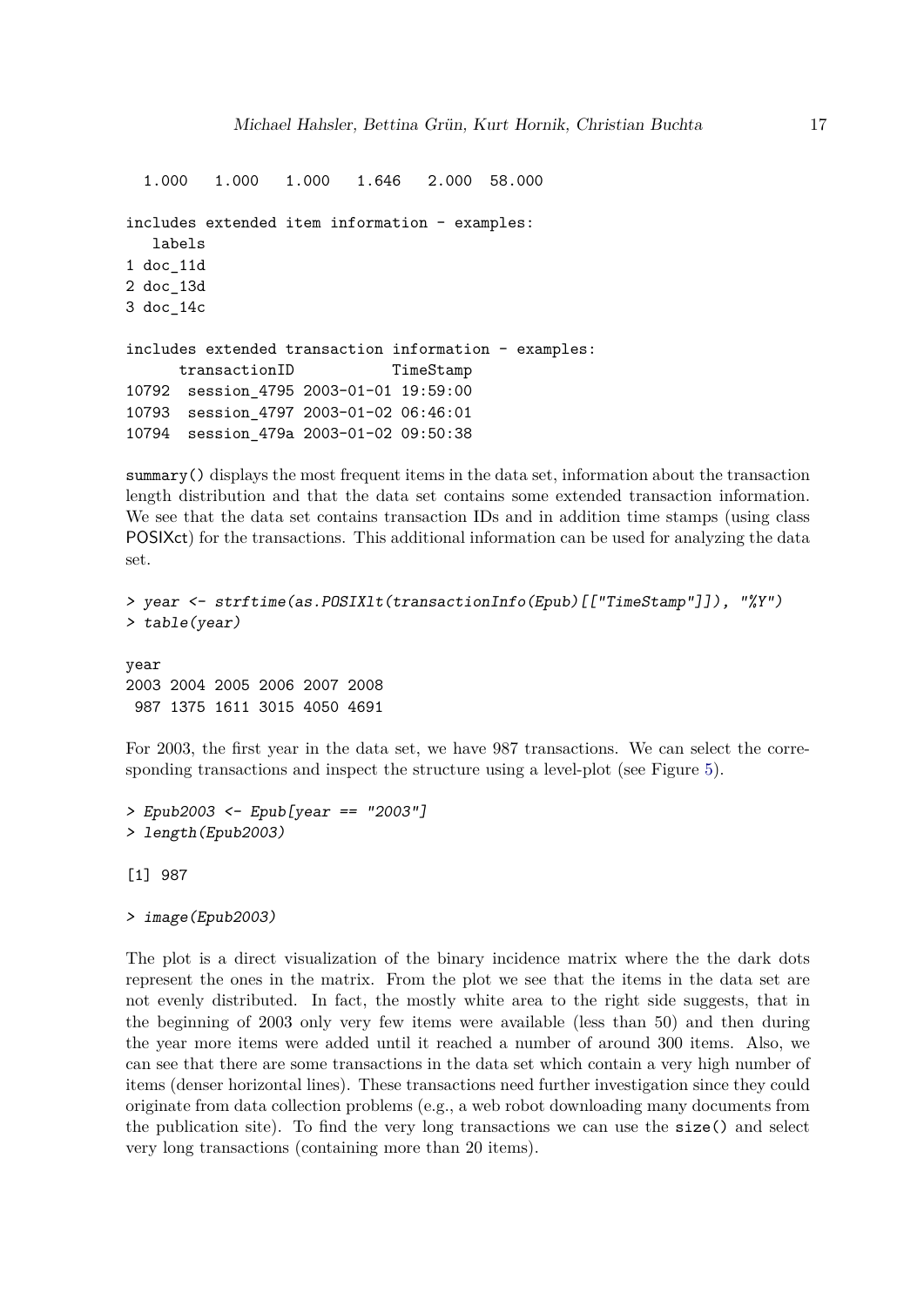

<span id="page-17-0"></span>Figure 5: The Epub data set (year 2003).

```
> transactionInfo(Epub2003[size(Epub2003) > 20])
```

| transactionID | TimeStamp                              |  |  |
|---------------|----------------------------------------|--|--|
|               | 11092 session 56e2 2003-04-29 12:30:38 |  |  |
|               | 11371 session 6308 2003-08-17 17:16:12 |  |  |

We found three long transactions and printed the corresponding transaction information. Of course, size can be used in a similar fashion to remove long or short transactions.

Transactions can be inspected using inspect(). Since the long transactions identified above would result in a very long printout, we will inspect the first 5 transactions in the subset for 2003.

```
> inspect(Epub2003[1:5])
```

| items                                                             |  | transactionID TimeStamp          |  |
|-------------------------------------------------------------------|--|----------------------------------|--|
| $[1]$ {doc 154}                                                   |  | session_4795 2003-01-01 19:59:00 |  |
| $[2]$ {doc 3d6}                                                   |  | session 4797 2003-01-02 06:46:01 |  |
| $[3]$ {doc 16f}                                                   |  | session 479a 2003-01-02 09:50:38 |  |
| $[4]$ {doc_11d, doc_1a7, doc_f4} session 47b7 2003-01-02 17:55:50 |  |                                  |  |
| $[5]$ {doc 83}                                                    |  | session 47bb 2003-01-02 20:27:44 |  |

Most transactions contain one item. Only transaction 4 contains three items. For further inspection transactions can be converted into a list with: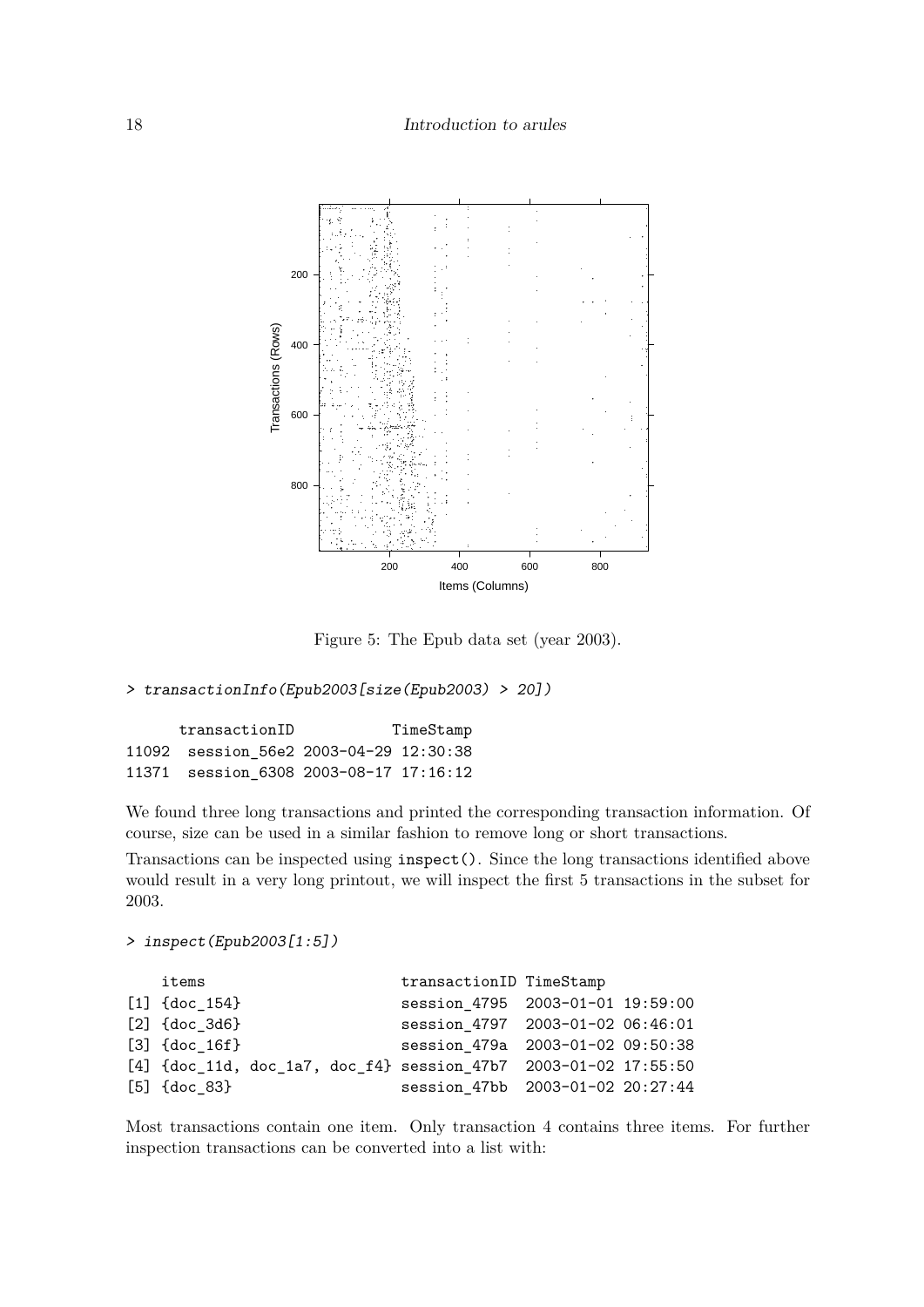```
> as(Epub2003[1:5], "list")
$session_4795
[1] "doc_154"
$session_4797
[1] "doc_3d6"
$session_479a
[1] "doc_16f"
$session_47b7
[1] "doc_11d" "doc_1a7" "doc_f4"
$session_47bb
[1] "doc_83"
```
Finally, transaction data in horizontal layout can be converted to transaction ID lists in vertical layout using coercion.

```
> EpubTidLists <- as(Epub, "tidLists")
> EpubTidLists
tidLists in sparse format with
 936 items/itemsets (rows) and
```
15729 transactions (columns)

For performance reasons the transaction ID list is also stored in a sparse matrix. To get a list, coercion to list can be used.

```
> as(EpubTidLists[1:3], "list")
```
\$doc\_11d

|        | $[1]$ "session_47b7"  | "session_47c2" | "session_47d8" |
|--------|-----------------------|----------------|----------------|
|        | [4] "session_4855"    | "session_488d" | "session_4898" |
|        | [7] "session_489b"    | "session_489c" | "session_48a1" |
|        | [10] "session_4897"   | "session_48a0" | "session_489d" |
|        | $[13]$ "session_48a5" | "session_489a" | "session_4896" |
|        | [16] "session_48aa"   | "session_48d0" | "session_49de" |
|        | $[19]$ "session_4b35" | "session_4bac" | "session_4c54" |
|        | [22] "session_4c9a"   | "session_4d8c" | "session_4de5" |
|        | $[25]$ "session_4e89" | "session_5071" | "session_5134" |
|        | $[28]$ "session_51e6" | "session_5227" | "session_522a" |
| $[31]$ | "session_5265"        | "session_52e0" | "session_52ea" |
|        | [34] "session_53e1"   | "session_5522" | "session_558a" |
|        | [37] "session_558b"   | "session_5714" | "session_5739" |
|        |                       |                |                |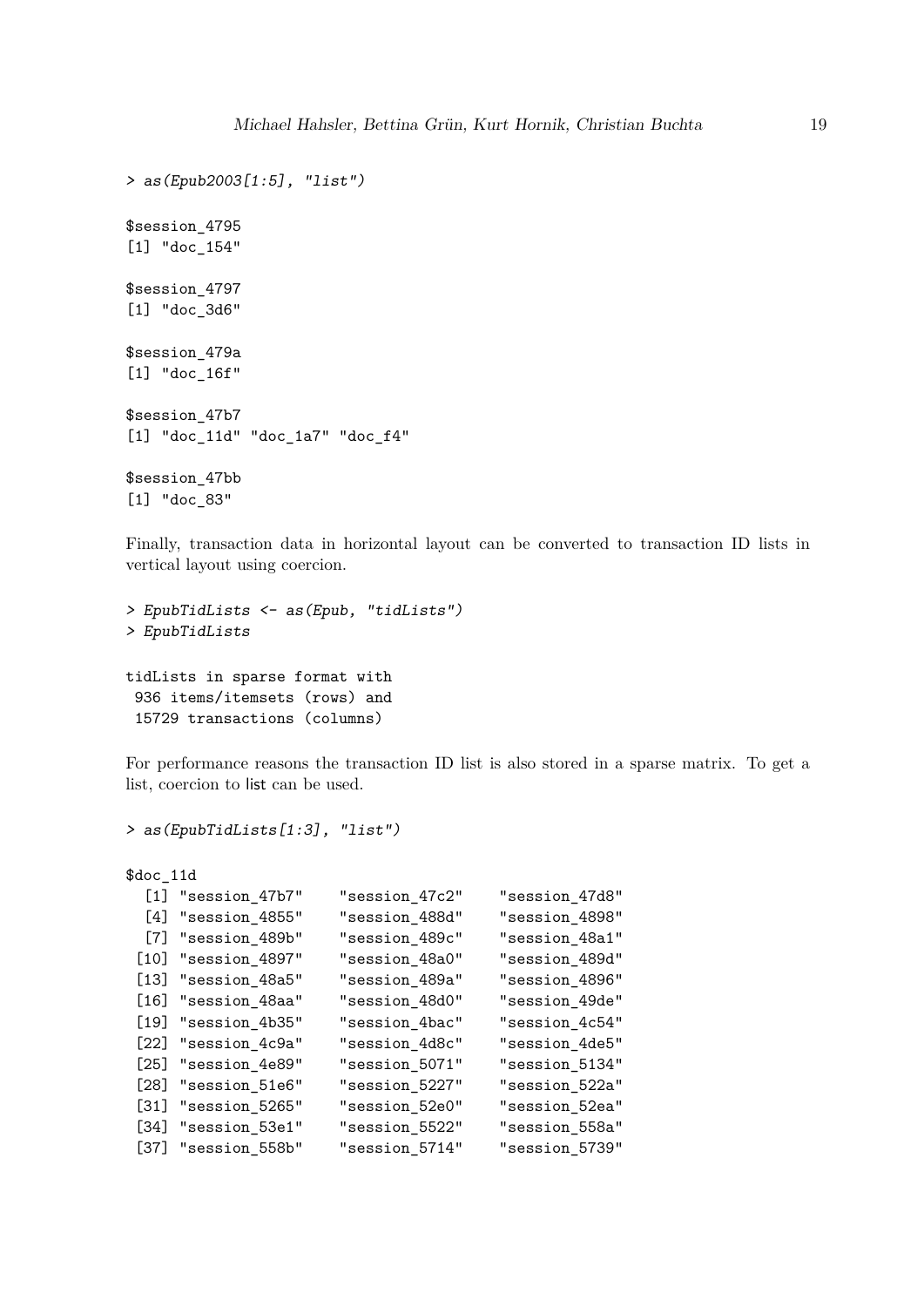| [40]    | "session_57c5"    | "session_5813" | "session_5861" |
|---------|-------------------|----------------|----------------|
| [43]    | "session_wu48452" | "session_5955" | "session_595a" |
| [46]    | "session_5aaa"    | "session_5acd" | "session_5b5f" |
| [49]    | "session_5bfc"    | "session_5f3d" | "session_5f42" |
| L52 J   | "session_5f69"    | "session_5fcf" | "session_6044" |
| [55]    | "session_6053"    | "session_6081" | "session_61b5" |
| [58]    | "session_635b"    | "session_64b4" | "session_64e4" |
| [61]    | "session_65d2"    | "session_67d1" | "session_6824" |
| [64]    | "session_68c4"    | "session_68f8" | "session_6b2c" |
| [67]    | "session_6c95"    | "session_6e19" | "session_6eab" |
| [70]    | "session_6ff8"    | "session_718e" | "session_71c1" |
| [73]    | "session_72d6"    | "session_7303" | "session_73d0" |
| [76]    | "session_782d"    | "session_7856" | "session_7864" |
| [79]    | "session_7a9b"    | "session_7b24" | "session_7bf9" |
| [82]    | "session_7cf2"    | "session_7d5d" | "session_7dae" |
| [85]    | "session_819b"    | "session_8329" | "session_834d" |
| [88]    | "session_84d7"    | "session_85b0" | "session_861b" |
| [91]    | "session_867f"    | "session_8688" | "session_86bb" |
| [94]    | "session_86ee"    | "session_8730" | "session_8764" |
| [97]    | "session_87a9"    | "session_880a" | "session_8853" |
| [100]   | "session_88b0"    | "session_8986" | "session_8a08" |
| [103]   | "session_8a73"    | "session_8a87" | "session_8aad" |
| [106]   | "session_8ae2"    | "session_8db4" | "session_8e1f" |
| [109]   | "session_wu53a42" | "session_8fad" | "session_8fd3" |
| [112]   | "session_9083"    | "session_90d8" | "session_9128" |
| $[115]$ | "session_9145"    | "session_916e" | "session_9170" |
| $[118]$ | "session_919e"    | "session_91df" | "session_9226" |
| [121]   | "session_9333"    | "session_9376" | "session_937e" |
| $[124]$ | "session_94d5"    | "session_9539" | "session_9678" |
| [127]   | "session_96a0"    | "session_9745" | "session_97b3" |
| [130]   | "session_985b"    | "session_9873" | "session_9881" |
| [133]   | "session_9994"    | "session_9a20" | "session_9a2f" |
| [136]   | "session_wu54edf" | "session_9af9" | "session_9b69" |
| $[139]$ | "session_9ba4"    | "session_9c27" | "session_9c99" |
| $[142]$ | "session_9ce8"    | "session_9de3" | "session_9e8a" |
| $[145]$ | "session_9ebc"    | "session_a051" | "session_a16e" |
| [148]   | "session_a19f"    | "session_a229" | "session_a24a" |
| $[151]$ | "session_a328"    | "session_a340" | "session_a3ab" |
| $[154]$ | "session_a3ee"    | "session_a43a" | "session_a4b2" |
| $[157]$ | "session_a515"    | "session_a528" | "session_a555" |
| [160]   | "session_a5bb"    | "session_a62d" | "session_a77a" |
| $[163]$ | "session_ab9c"    | "session_abe9" | "session_ac0e" |
| [166]   | "session_ad30"    | "session_adc9" | "session_af06" |
| [169]   | "session_af4a"    | "session_af8d" | "session_b0b7" |
| $[172]$ | "session_b391"    | "session_b6d3" | "session_b807" |
| $[175]$ | "session_b8c7"    | "session_b91f" | "session_bb0b" |
| $[178]$ | "session_bb8a"    | "session_bc3d" | "session_bc40" |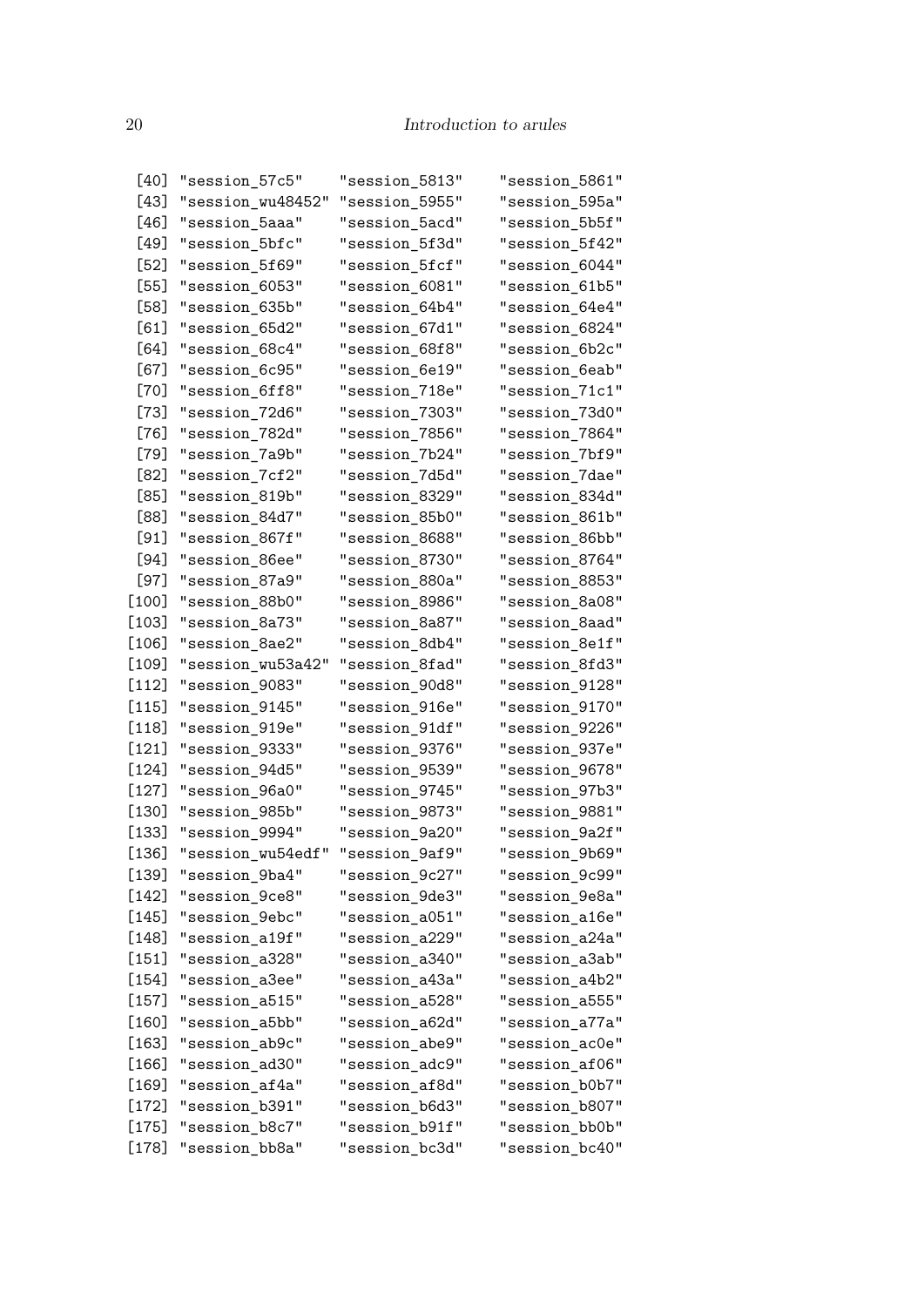| L181 J                | "session_bceb"  | "session_bea7"  | "session_bf9f"  |
|-----------------------|-----------------|-----------------|-----------------|
| [184]                 | "session_c359"  | "session_c3c2"  | "session_c442"  |
| [187]                 | "session_c62d"  | "session_c6ba"  | "session_c936"  |
| [190]                 | "session_ca81"  | "session_cad3"  | "session_cbd4"  |
| [193]                 | "session_cbe1"  | "session_cd63"  | "session_d14f"  |
| [196]                 | "session_d370"  | "session_d69f"  | "session_d815"  |
| [199]                 | "session_d82e"  | "session_d849"  | "session_d8b5"  |
| [202]                 | "session_da68"  | "session_db51"  | "session_db75"  |
| L205]                 | "session_dbcd"  | "session_dde2"  | "session_deac"  |
| L208 J                | "session_dfb7"  | "session_dfe9"  | "session_e00a"  |
| [211]                 | "session_e2ad"  | "session_e3c7"  | "session_e7d2"  |
| [214]                 | "session_e7e5"  | "session_e7f2"  | "session_ea38"  |
| [217]                 | "session_edbc"  | "session_edf9"  | "session_edfc"  |
| [220]                 | "session_f0be"  | "session_f2d9"  | "session_f2fe"  |
| [223]                 | "session_f39b"  | "session_f5e9"  | "session_f650"  |
| [226]                 | "session_f853"  | "session_f989"  | "session_fab1"  |
| L229 J                | "session_fcef"  | "session_fd0e"  | "session_fe49"  |
| [232]                 | "session_fe4f"  | "session_ffa0"  | "session_10057" |
| [235]                 | "session_1019a" | "session_1028a" | "session_10499" |
| [238]                 | "session_10513" | "session_105e3" | "session_10b03" |
| L241 J                | "session_10b53" | "session_10c0c" | "session_10cb2" |
| [244]                 | "session_10e4d" | "session 10e67" | "session_10e92" |
| [247]                 | "session_10fbd" | "session_10fcc" | "session_114f1" |
| [250]                 | "session_116fb" | "session_11822" | "session_1185e" |
| [253]                 | "session_118d0" | "session_11b0d" | "session_12182" |
| L256 J                | "session_121af" | "session_121ee" | "session_12405" |
| [259]                 | "session_126db" | "session_12825" | "session_12896" |
| [262]                 | "session_12a0b" | "session_12c7c" | "session_12e21" |
| L265 I                | "session_1346d" | "session_13622" | "session_13886" |
| L268 J                | "session_13d33" | "session_140bd" | "session_14428" |
| $\lfloor 271 \rfloor$ | "session_14b8a" | "session_14e58" | "session_14fdc" |
| L274 J                | "session_1517f" | "session_151b2" | "session_15549" |
| L277 J                | "session_155a9" | "session_1571b" | "session_15b18" |
| [280]                 | "session_15b99" | "session_15d2c" | "session_15e0c" |
| [283]                 | "session_15f75" | "session_15fbf" | "session_16621" |
| $[286]$               | "session_16691" | "session_16f0d" | "session_17027" |
| $[289]$               | "session_173fe" | "session_17eaf" | "session_17ecd" |
| [292]                 | "session_180dd" | "session_18641" | "session_187ae" |
| [295]                 | "session_18a0b" | "session_18b18" | "session_18db4" |
| [298]                 | "session_19048" | "session_19051" | "session_19510" |
| $[301]$               | "session_19788" | "session_197ee" | "session_19c04" |
| [304]                 | "session_19c7a" | "session_19f0c" | "session_1a557" |
| [307]                 | "session_1ac3c" | "session_1b733" | "session_1b76a" |
| [310]                 | "session_1b76b" | "session_1ba83" | "session_1c0a6" |
| [313]                 | "session_1c11c" | "session_1c304" | "session_1c4c3" |
| $[316]$               | "session_1cea1" | "session_1cfb9" | "session_1db2a" |
| $[319]$               | "session_1db96" | "session_1dbea" | "session_1dc94" |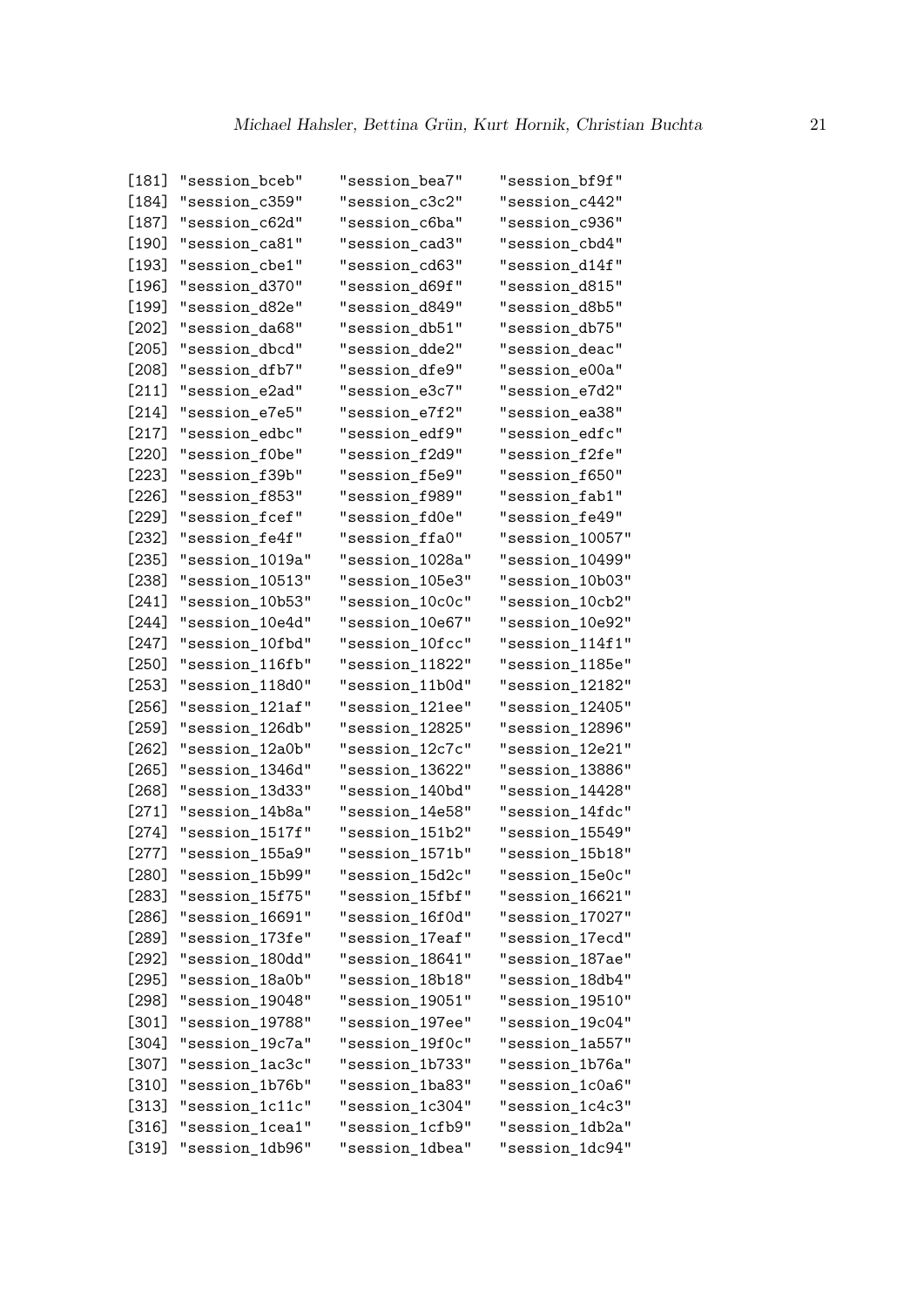```
[322] "session_1e361" "session_1e36e" "session_1e91e"
[325] "session_wu6bf8f" "session_1f3a8" "session_1f56c"
[328] "session_1f61e" "session_1f831" "session_1fced"
[331] "session_1fd39" "session_wu6c9e5" "session_20074"
[334] "session_2019f" "session_201a1" "session_209f9"
[337] "session_20e87" "session_2105b" "session_212a2"
[340] "session_2143b" "session_wu6decf" "session_218ca"
[343] "session_21bea" "session_21bfd" "session_223e1"
[346] "session_2248d" "session_22ae6" "session_2324d"
[349] "session_23636" "session_23912" "session_23a70"
[352] "session_23b0d" "session_23c17" "session_240ea"
[355] "session_24256" "session_24484"
$doc_13d
 [1] "session_4809" "session_5dbc" "session_8e0b" "session_cf4b"
 [5] "session_d92a" "session_102bb" "session_10e9f" "session_11344"
 [9] "session_11ca4" "session_12dc9" "session_155b5" "session_1b563"
[13] "session_1c411" "session_1f384" "session_22e97"
$doc_14c
 [1] "session_53fb" "session_564b" "session_5697" "session_56e2"
 [5] "session_630b" "session_6e80" "session_6f7c" "session_7c8a"
 [9] "session_8903" "session_890c" "session_89d2" "session_907e"
[13] "session_98b4" "session_c268" "session_c302" "session_cb86"
[17] "session_d70a" "session_d854" "session_e4c7" "session_f220"
[21] "session_fd57" "session_fe31" "session_10278" "session_115b0"
[25] "session_11baa" "session_11e26" "session_12185" "session_1414b"
[29] "session_14dba" "session_14e47" "session_15738" "session_15a38"
[33] "session_16305" "session_17b35" "session_19af2" "session_1d074"
[37] "session_1fcc4" "session_2272e" "session_23a3e"
```
In this representation each item has an entry which is a vector of all transactions it occurs in. tidLists can be directly used as input for mining algorithms which use such a vertical database layout to mine associations.

In the next example, we will see how a data set is created and rules are mined.

#### **5.2. Example 2: Preparing and mining a questionnaire data set**

As a second example, we prepare and mine questionnaire data. We use the Adult data set from the UCI machine learning repository [\(Asuncion and Newman 2007\)](#page-35-13) provided by package arules. This data set is similar to the marketing data set used by [Hastie](#page-36-1) *et al.* [\(2001\)](#page-36-1) in their chapter about association rule mining. The data originates from the U.S. census bureau database and contains 48842 instances with 14 attributes like age, work class, education, etc. In the original applications of the data, the attributes were used to predict the income level of individuals. We added the attribute income with levels small and large, representing an income of  $\leq$  USD 50,000 and  $>$  USD 50,000, respectively. This data is included in arules as a data.frame the data set AdultUCI.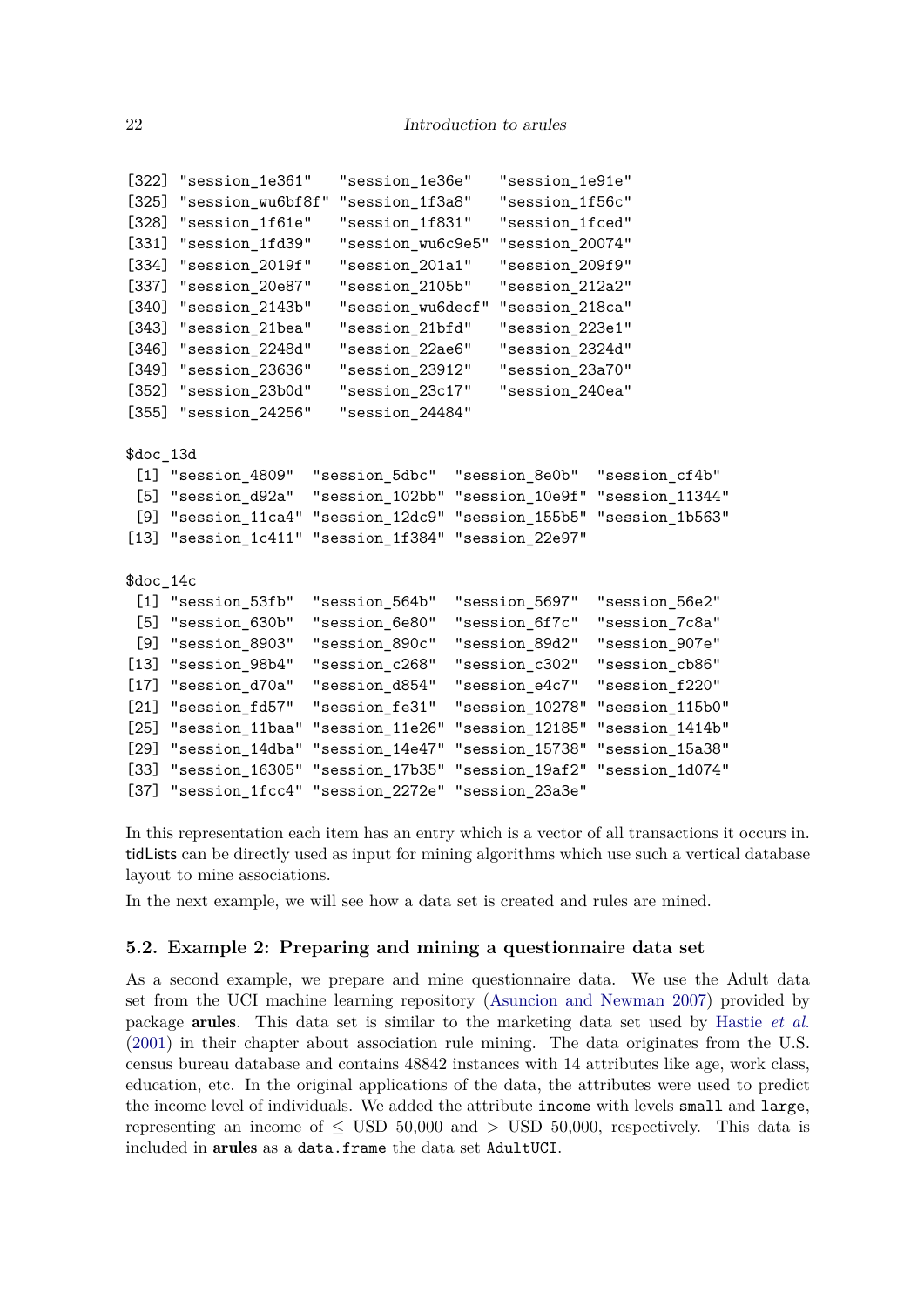```
> data("AdultUCI")
> dim(AdultUCI)
[1] 48842 15
> AdultUCI[1:2,]
 age workclass fnlwgt education education-num marital-status
1 39 State-gov 77516 Bachelors 13 Never-married
2 50 Self-emp-not-inc 83311 Bachelors 13 Married-civ-spouse
     occupation relationship race sex capital-gain capital-loss
1 Adm-clerical Not-in-family White Male 2174 0
2 Exec-managerial Husband White Male 0 0
 hours-per-week native-country income
1 40 United-States small
2 13 United-States small
```
AdultUCI contains a mixture of categorical and metric attributes and needs some preparations before it can be transformed into transaction data suitable for association mining. While the apriori function will try to convert the data.frame to transactions by performing discretization of numbers, it is typically preferred to prepare the data and coerce the dataset into transactions manually.

First, we remove the two attributes fnlwgt and education-num. The first attribute is a weight calculated by the creators of the data set from control data provided by the Population Division of the U.S. census bureau. The second removed attribute is just a numeric representation of the attribute education which is also part of the data set.

*> AdultUCI[["fnlwgt"]] <- NULL > AdultUCI[["education-num"]] <- NULL*

Next, we need to map the four remaining metric attributes (age, hours-per-week, capital-gain and capital-loss) to ordinal attributes by building suitable categories. We divide the attributes age and hours-per-week into suitable categories using knowledge about typical age groups and working hours. For the two capital related attributes, we create a category called None for cases which have no gains/losses. Then we further divide the group with gains/losses at their median into the two categories Low and High.

```
> AdultUCI[[ "age"]] <- ordered(cut(AdultUCI[[ "age"]], c(15,25,45,65,100)),
+ labels = c("Young", "Middle-aged", "Senior", "Old"))
> AdultUCI[[ "hours-per-week"]] <- ordered(cut(AdultUCI[[ "hours-per-week"]],
+ c(0,25,40,60,168)),
+ labels = c("Part-time", "Full-time", "Over-time", "Workaholic"))
> AdultUCI[[ "capital-gain"]] <- ordered(cut(AdultUCI[[ "capital-gain"]],
       + c(-Inf,0,median(AdultUCI[[ "capital-gain"]][AdultUCI[[ "capital-gain"]]>0]),Inf)),
     + labels = c("None", "Low", "High"))
> AdultUCI[[ "capital-loss"]] <- ordered(cut(AdultUCI[[ "capital-loss"]],
```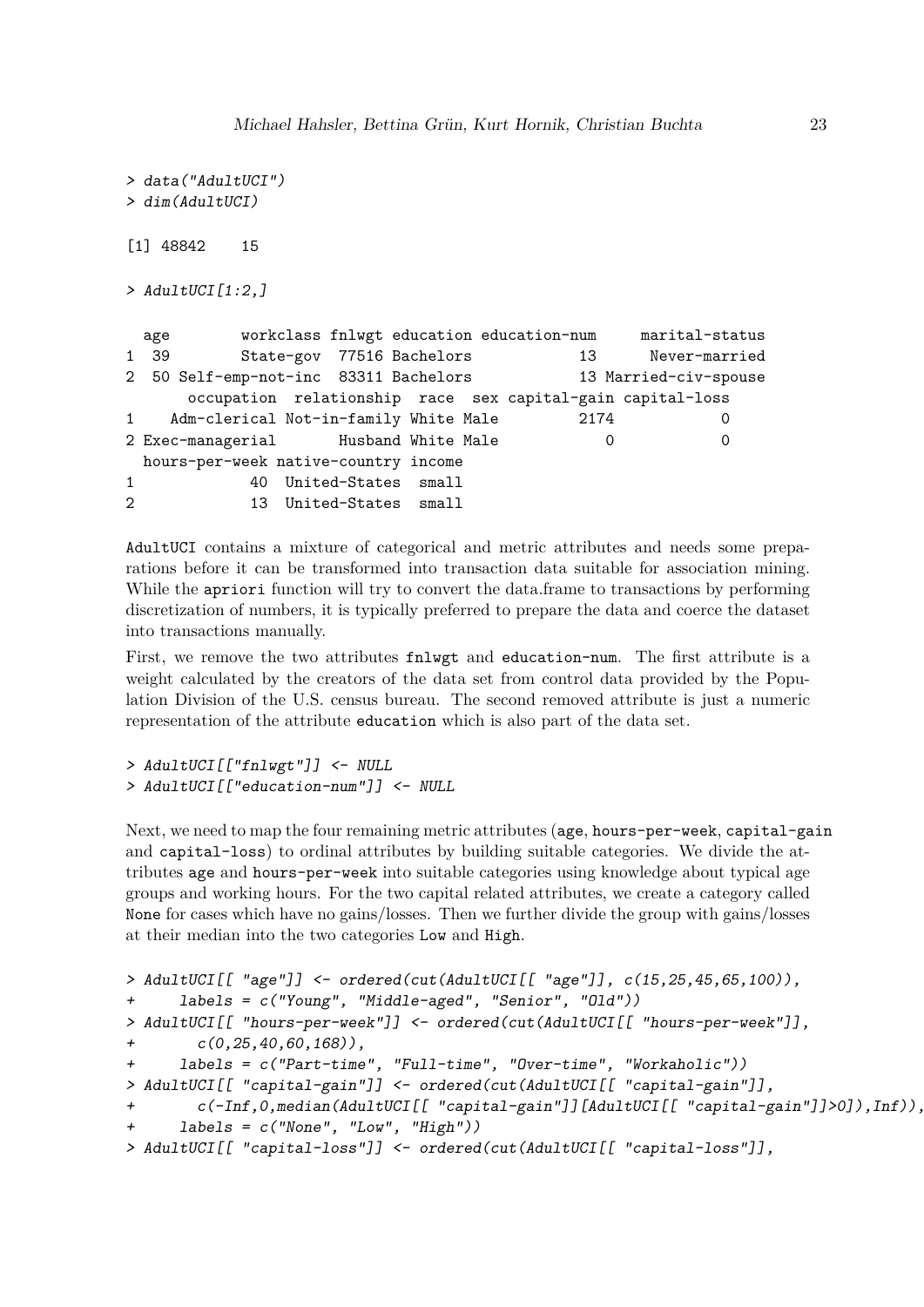```
24 Introduction to arules
```

```
+ c(-Inf,0,
+ median(AdultUCI[[ "capital-loss"]][AdultUCI[[ "capital-loss"]]>0]),Inf)),
+ labels = c("none", "low", "high"))
```
Now, the data can create transactions by using the constructor function. This results in a binary incidence matrix appropriate for association rule mining.

```
> Adult <- transactions(AdultUCI)
> Adult
transactions in sparse format with
 48842 transactions (rows) and
 115 items (columns)
```
The remaining categorical attributes were automatically recoded into binary items. During encoding the item labels were generated in the form of <*variable name* >=<*category label* >. Note that for cases with missing values all items corresponding to the attributes with the missing values were set to zero.

```
> summary(Adult)
```

```
transactions as itemMatrix in sparse format with
 48842 rows (elements/itemsets/transactions) and
 115 columns (items) and a density of 0.1089939
```

```
most frequent items:
        capital-loss=none capital-gain=None
                46560 44807
native-country=United-States race=White
                43832 41762
       workclass=Private (Other)
                33906 401333
element (itemset/transaction) length distribution:
sizes
   9 10 11 12 13
  19 971 2067 15623 30162
  Min. 1st Qu. Median Mean 3rd Qu. Max.
  9.00 12.00 13.00 12.53 13.00 13.00
includes extended item information - examples:
       labels variables levels
1 age=Young age Young
2 age=Middle-aged age Middle-aged
3 age=Senior age Senior
```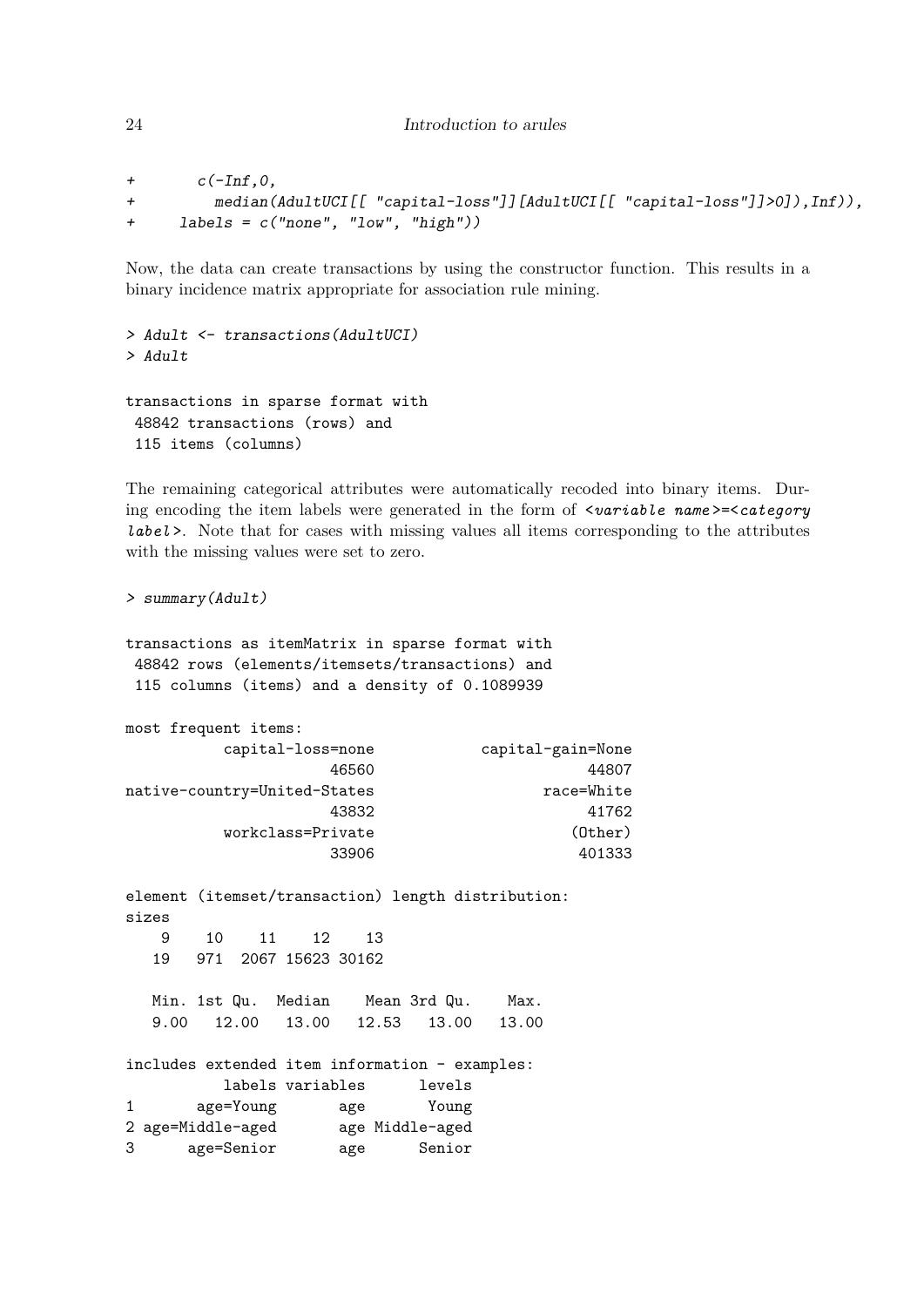

<span id="page-24-0"></span>Figure 6: Item frequencies of items in the Adult data set with support greater than 10%.

|                   | includes extended transaction information - examples: |  |  |
|-------------------|-------------------------------------------------------|--|--|
| transactionID     |                                                       |  |  |
|                   |                                                       |  |  |
| $\mathcal{D}_{1}$ |                                                       |  |  |
| 3                 |                                                       |  |  |

The summary of the transaction data set gives a rough overview showing the most frequent items, the length distribution of the transactions and the extended item information which shows which variable and which value were used to create each binary item. In the first example we see that the item with label age=Middle-aged was generated by variable age and level middle-aged.

To see which items are important in the data set we can use the itemFrequencyPlot(). To reduce the number of items, we only plot the item frequency for items with a support greater than 10% (using the parameter support). For better readability of the labels, we reduce the label size with the parameter cex.names. The plot is shown in Figure [6.](#page-24-0)

## *> itemFrequencyPlot(Adult, support = 0.1, cex.names=0.8)*

Next, we call the function apriori() to find all rules (the default association type for apriori()) with a minimum support of  $1\%$  and a confidence of 0.6.

*> rules <- apriori(Adult, + parameter = list(support = 0.01, confidence = 0.6))*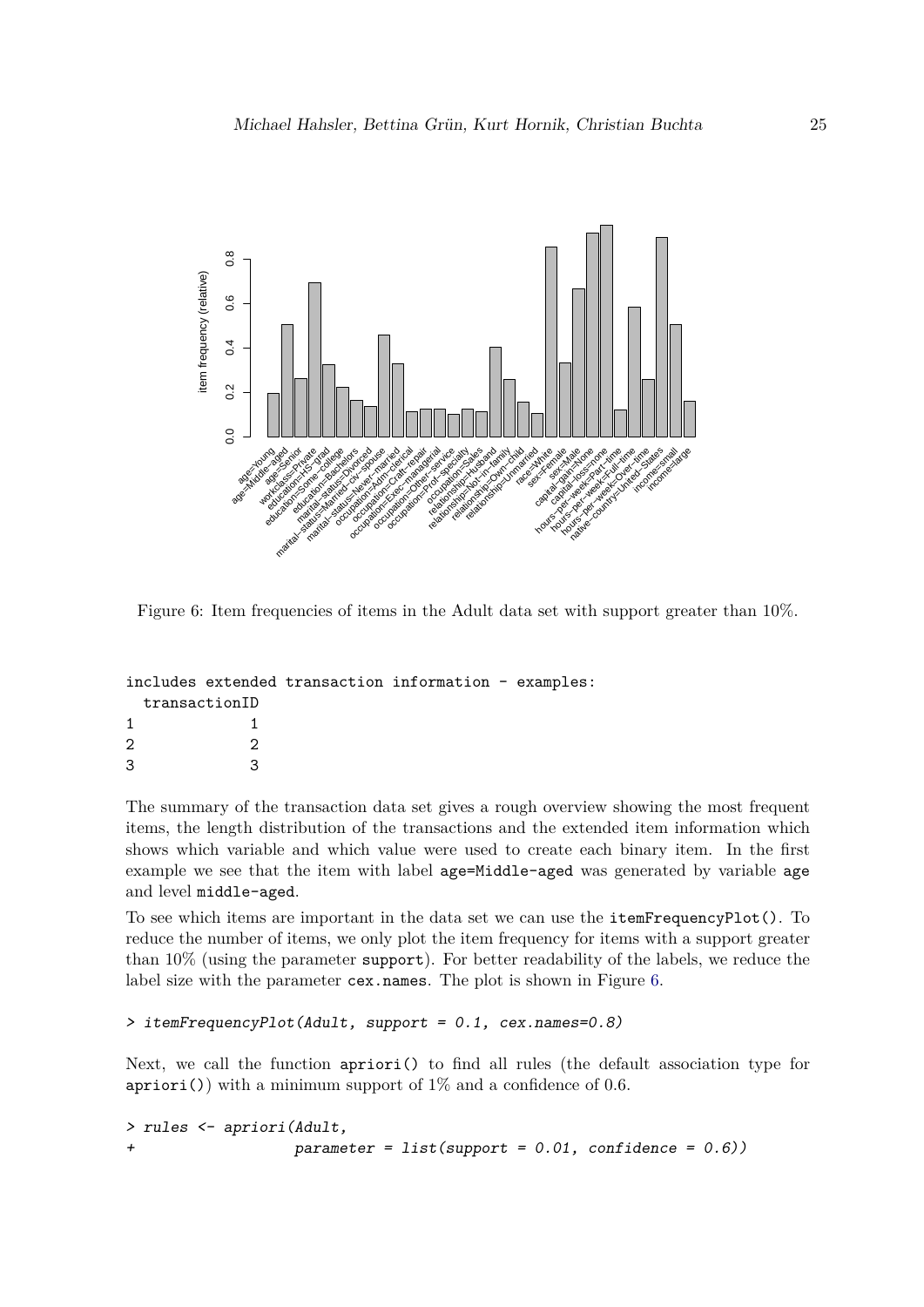```
Apriori
Parameter specification:
 confidence minval smax arem aval originalSupport maxtime support minlen
       0.6  0.1  1 none FALSE  TRUE  5  0.01  1
maxlen target ext
    10 rules TRUE
Algorithmic control:
 filter tree heap memopt load sort verbose
   0.1 TRUE TRUE FALSE TRUE 2 TRUE
Absolute minimum support count: 488
set item appearances ...[0 item(s)] done [0.00s].
set transactions ...[115 \text{ item(s)}, 48842 \text{ transaction(s)}] done [0.03s].
sorting and recoding items ... [67 item(s)] done [0.01s].
creating transaction tree ... done [0.02s].
checking subsets of size 1 2 3 4 5 6 7 8 9 10 done [0.65s].
writing ... [276443 rule(s)] done [0.03s].
creating S4 object ... done [0.06s].
> rules
```

```
set of 276443 rules
```
First, the function prints the used parameters. Apart from the specified minimum support and minimum confidence, all parameters have the default values. It is important to note that with parameter maxlen, the maximum size of mined frequent itemsets, is by default restricted to 5. Longer association rules are only mined if maxlen is set to a higher value. After the parameter settings, the output of the C implementation of the algorithm with timing information is displayed.

The result of the mining algorithm is a set of 276443 rules. For an overview of the mined rules summary() can be used. It shows the number of rules, the most frequent items contained in the left-hand-side and the right-hand-side and their respective length distributions and summary statistics for the quality measures returned by the mining algorithm.

```
> summary(rules)
set of 276443 rules
rule length distribution (lhs + rhs):sizes
   1 2 3 4 5 6 7 8 9 10
   6 432 4981 22127 52669 75104 67198 38094 13244 2588
  Min. 1st Qu. Median Mean 3rd Qu. Max.
```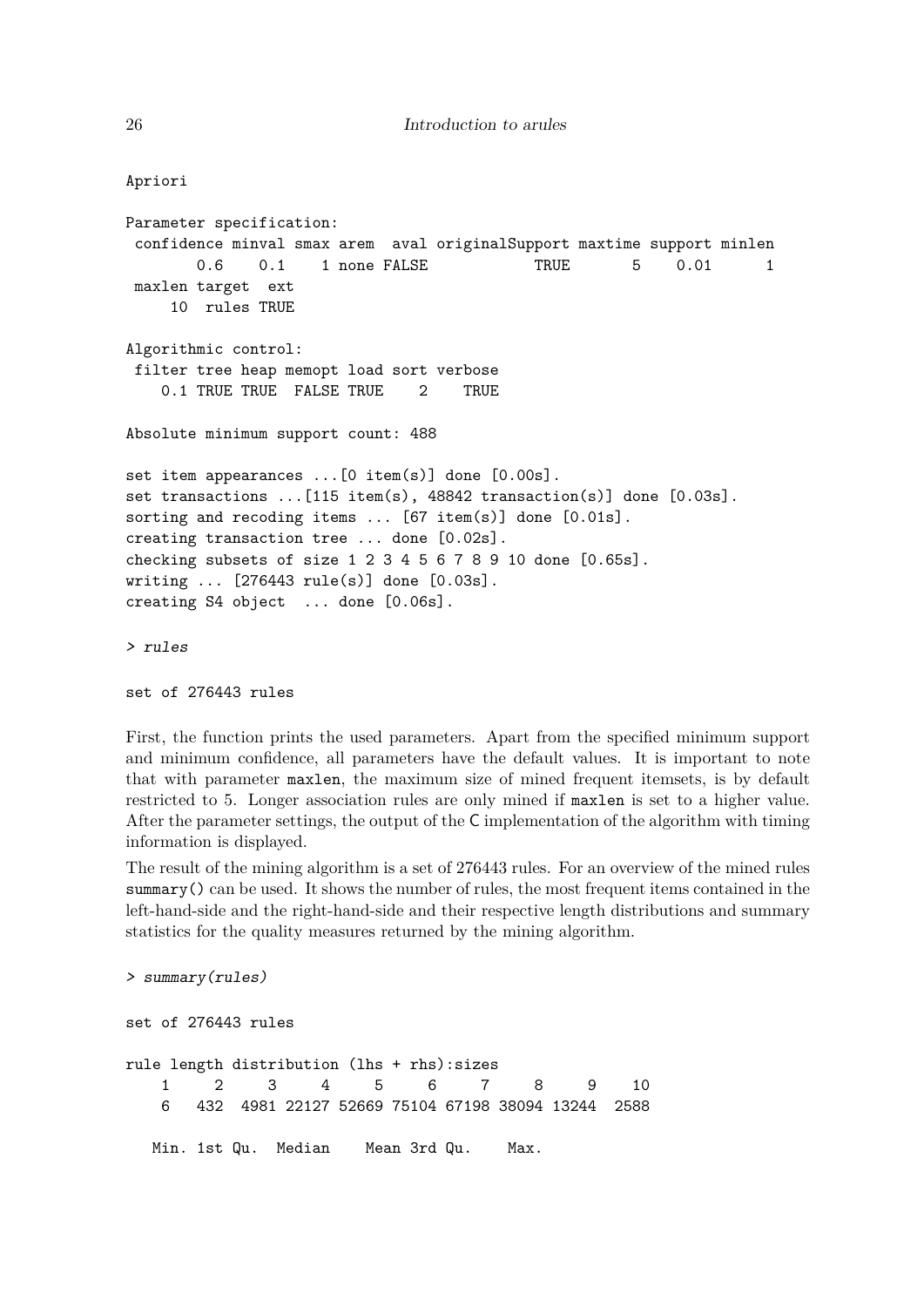```
1.000 5.000 6.000 6.289 7.000 10.000
summary of quality measures:
   support confidence coverage lift
 Min. :0.01001 Min. :0.6000 Min. :0.01001 Min. : 0.7171
 1st Qu.:0.01253 1st Qu.:0.7691 1st Qu.:0.01474 1st Qu.: 1.0100
Median :0.01701 Median :0.9051 Median :0.02043 Median : 1.0554
 Mean :0.02679 Mean :0.8600 Mean :0.03179 Mean : 1.3109
 3rd Qu.:0.02741 3rd Qu.:0.9542 3rd Qu.:0.03288 3rd Qu.: 1.2980
Max. :0.95328 Max. :1.0000 Max. :1.00000 Max. :20.6826
    count
Min. : 489
 1st Qu.: 612
Median : 831
Mean : 1308
3rd Qu.: 1339
Max. : 46560
mining info:
 data ntransactions support confidence
 Adult 48842  0.01  0.6
                                                             call
a priori(data = Adult, parameter = list(support = 0.01, confidence = 0.6))
```
As typical for association rule mining, the number of rules found is huge. To analyze these rules, for example, subset() can be used to produce separate subsets of rules for each item which resulted form the variable income in the right-hand-side of the rule. At the same time we require that the lift measure exceeds 1*.*2.

```
> rulesIncomeSmall <- subset(rules, subset = rhs %in% "income=small" & lift > 1.2)
> rulesIncomeLarge <- subset(rules, subset = rhs %in% "income=large" & lift > 1.2)
```
We now have a set with rules for persons with a small income and a set for persons with a large income. For comparison, we inspect for both sets the three rules with the highest confidence (using head()).

```
> inspect(head(rulesIncomeSmall, n = 3, by = "confidence"))
```

```
lhs methods of the rhs support confidence coverage
[1] {workclass=Private,
    marital-status=Never-married,
    relationship=Own-child,
    sex=Male,
    hours-per-week=Part-time,
    native-country=United-States} => {income=small} 0.01074895 0.7104195 0.01513042 1.4
[2] {workclass=Private,
```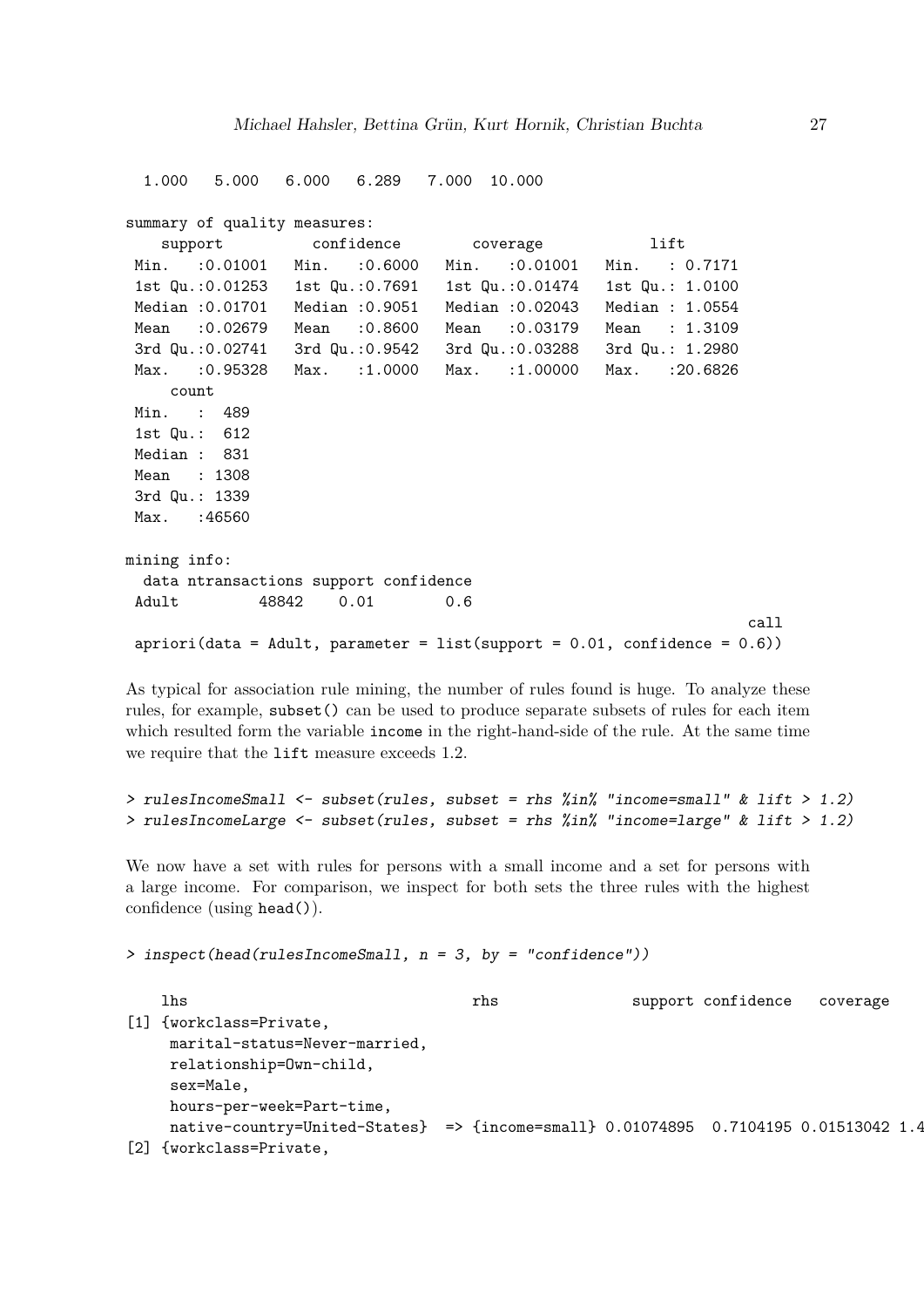```
marital-status=Never-married,
    relationship=Own-child,
    sex=Male,
    hours-per-week=Part-time} \implies {income=small} 0.01144507 0.7102922 0.01611318 1.4
[3] {workclass=Private,
    marital-status=Never-married,
    relationship=Own-child,
    sex=Male,
    capital-gain=None,
    hours-per-week=Part-time,
    native-country=United-States} => {income=small} 0.01046231 0.7097222 0.01474141 1.4
> inspect(head(rulesIncomeLarge, n = 3, by = "confidence"))
   lhs rhs rhs support confidence coverage
[1] {marital-status=Married-civ-spouse,
    capital-gain=High,
    native-country=United-States} => {income=large} 0.01562180 0.6849192 0.0228082
[2] {marital-status=Married-civ-spouse,
    capital-gain=High,
    capital-loss=none,
    native-country=United-States} => {income=large} 0.01562180 0.6849192 0.0228082
[3] {relationship=Husband,
    race=White,
    capital-gain=High,
    native-country=United-States} => {income=large} 0.01302158 0.6846071 0.0190205
```
From the rules we see that workers in the private sector working part-time or in the service industry tend to have a small income while persons with high capital gain who are born in the US tend to have a large income. This example shows that using subset selection and sorting a set of mined associations can be analyzed even if it is huge.

Finally, the found rules can be written to disk to be shared with other applications. To save rules in plain text format the function write() is used. The following command saves a set of rules as the file named 'data.csv' in comma separated value (CSV) format.

```
> write(rulesIncomeSmall, file = "data.csv", sep = ",", col.names = NA)
```
Alternatively, with package pmml [\(Williams 2008\)](#page-37-4) the rules can be saved in PMML (Predictive Modelling Markup Language), a standardized XML-based representation used my many data mining tools. Note that pmml requires the package XML which might not be available for all operating systems.

```
> write.PMML(rulesIncomeSmall, file = "data.xml")
```
The saved data can now be easily shared and used by other applications. Itemsets (with write() also transactions) can be written to a file in the same way.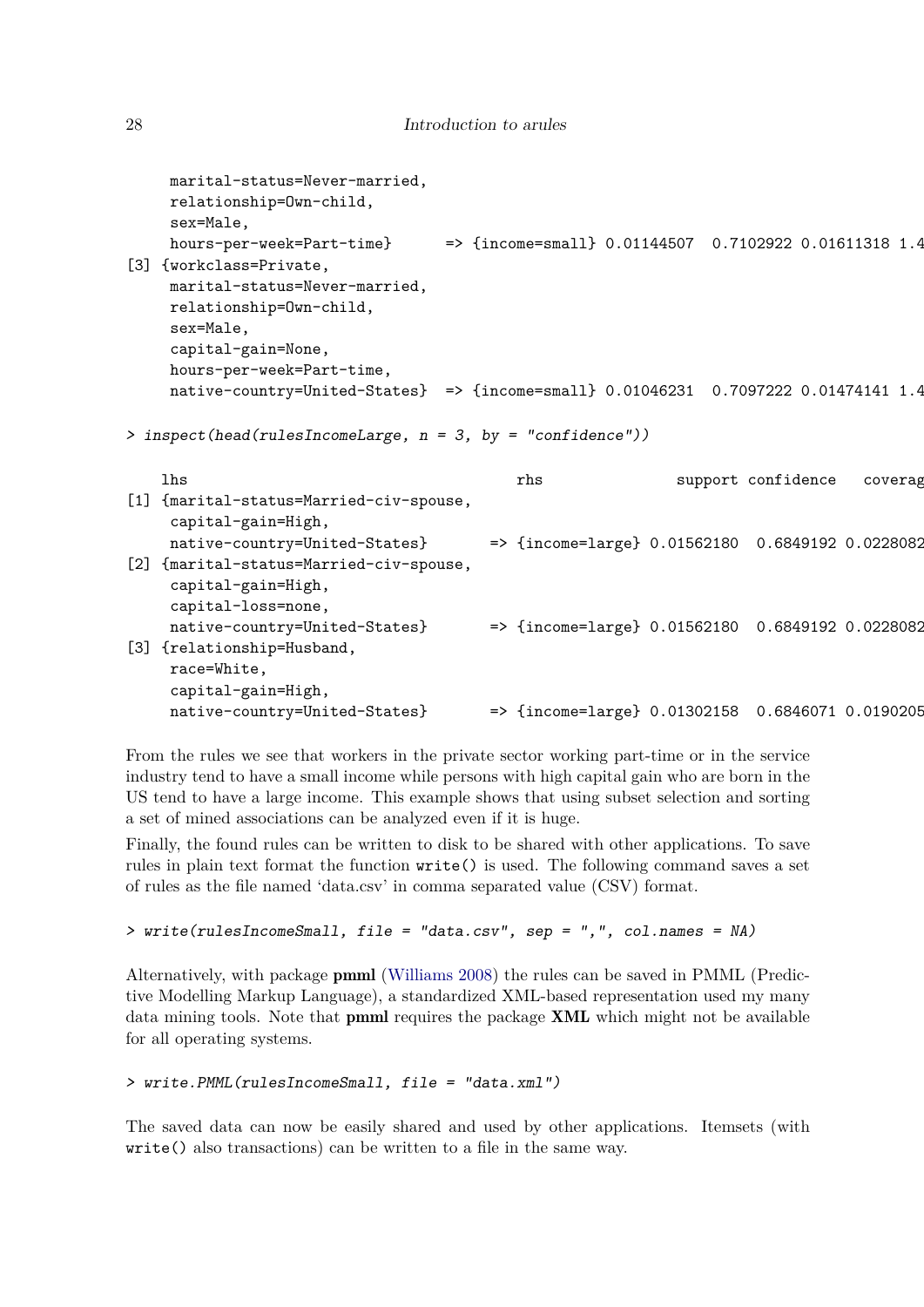### **5.3. Example 3: Extending arules with a new interest measure**

In this example, we show how easy it is to add a new interest measure, using *all-confidence* as introduced by [Omiecinski](#page-36-4) [\(2003\)](#page-36-4). The all-confidence of an itemset *X* is defined as

<span id="page-28-0"></span>
$$
all\text{-confidence}(X) = \frac{\text{supp}(X)}{\max_{I \subset X} \text{supp}(I)}\tag{2}
$$

This measure has the property conf $(I \Rightarrow X \setminus I) >$  all-confidence(*X*) for all  $I \subset X$ . This means that all possible rules generated from itemset *X* must at least have a confidence given by the itemset's all-confidence value. [Omiecinski](#page-36-4) [\(2003\)](#page-36-4) shows that the support in the denominator of equation [2](#page-28-0) must stem from a single item and thus can be simplified to  $\max_{i \in X} \text{supp}(\{i\}).$ 

To obtain an itemset to calculate all-confidence for, we mine frequent itemsets from the previously used Adult data set using the Eclat algorithm.

```
> data("Adult")
> fsets <- eclat(Adult, parameter = list(support = 0.05),
+ control = list(verbose=FALSE))
```
For the denominator of all-confidence we need to find all mined single items and their corresponding support values. In the following we create a named vector where the names are the column numbers of the items and the values are their support.

```
> singleItems <- fsets[size(items(fsets)) == 1]
> ## Get the col numbers we have support for
> singleSupport <- quality(singleItems)$support
> names(singleSupport) <- unlist(LIST(items(singleItems),
             + decode = FALSE))
> head(singleSupport, n = 5)
      66 63 111 60 8
0.9532779 0.9173867 0.8974243 0.8550428 0.6941976
```
Next, we can calculate the all-confidence using Equation [2](#page-28-0) for all itemsets. The single item support needed for the denomination is looked up from the named vector singleSupport and the resulting measure is added to the set's quality data frame.

```
> itemsetList <- LIST(items(fsets), decode = FALSE)
> allConfidence <- quality(fsets)$support /
      + sapply(itemsetList, function(x)
      + max(singleSupport[as.character(x)]))
> quality(fsets) <- cbind(quality(fsets), allConfidence)
```
The new quality measure is now part of the set of itemsets.

```
> summary(fsets)
```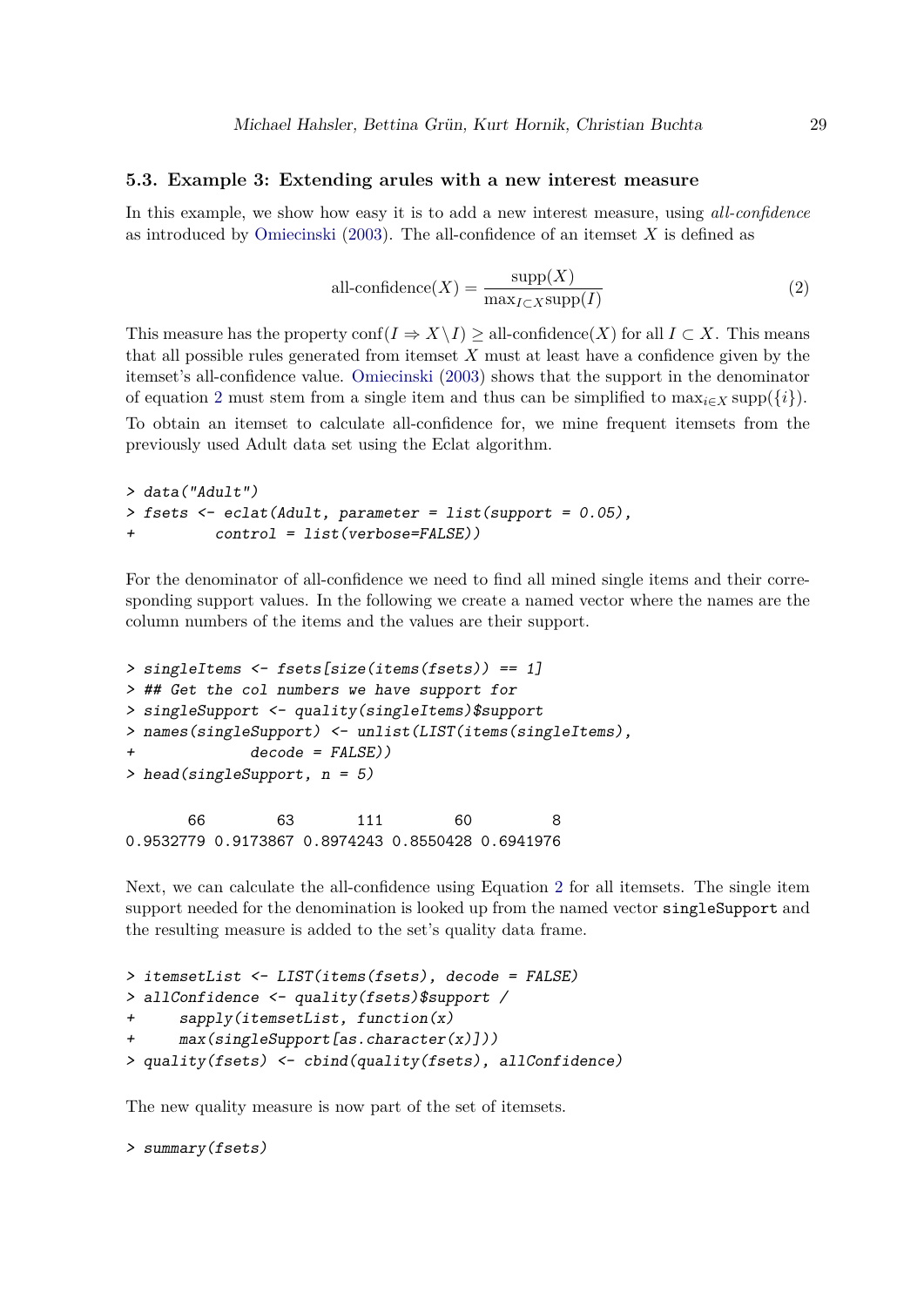```
set of 8496 itemsets
most frequent items:
         capital-loss=None native-country=United-States
                     4082 3973
         capital-gain=None race=White
                     3962 3781
         workclass=Private (Other)
                     3142 21931
element (itemset/transaction) length distribution:sizes
  1 2 3 4 5 6 7 8 9 10
 36 303 1078 2103 2388 1689 706 171 21 1
  Min. 1st Qu. Median Mean 3rd Qu. Max.
 1.000 4.000 5.000 4.811 6.000 10.000
summary of quality measures:
   support count allConfidence
Min. :0.05002 Min. : 2443 Min. :0.05247
 1st Qu.:0.06038 1st Qu.: 2949 1st Qu.:0.06597
Median :0.07546 Median : 3686 Median :0.08428
Mean :0.10124 Mean : 4945 Mean :0.11667
3rd Qu.:0.11279 3rd Qu.: 5509 3rd Qu.:0.12711
Max. :0.95328 Max. :46560 Max. :1.00000
includes transaction ID lists: FALSE
mining info:
 data ntransactions support
Adult 48842 0.05
                                                                        call
eclat(data = Adult, parameter = list(support = 0.05), control = list(verbose = FALSE))
It can be used to manipulate the set. For example, we can look at the itemsets which contain
an item related to education (using partial match with %pin%) and sort them by all-confidence
(we filter itemsets of length 1 first, since they have per definition an all-confidence of 1).
> fsetsEducation <- subset(fsets, subset = items %pin% "education")
> inspect(sort(fsetsEducation[size(fsetsEducation)>1],
+ by = "allConfidence")[1 : 3])
   items support count
[1] {education=HS-grad, hours-per-week=Full-time} 0.2090209 10209
```

```
[2] {education=HS-grad, income=small} 0.1807051 8826
[3] {workclass=Private, education=HS-grad} 0.2391794 11682
```
allConfidence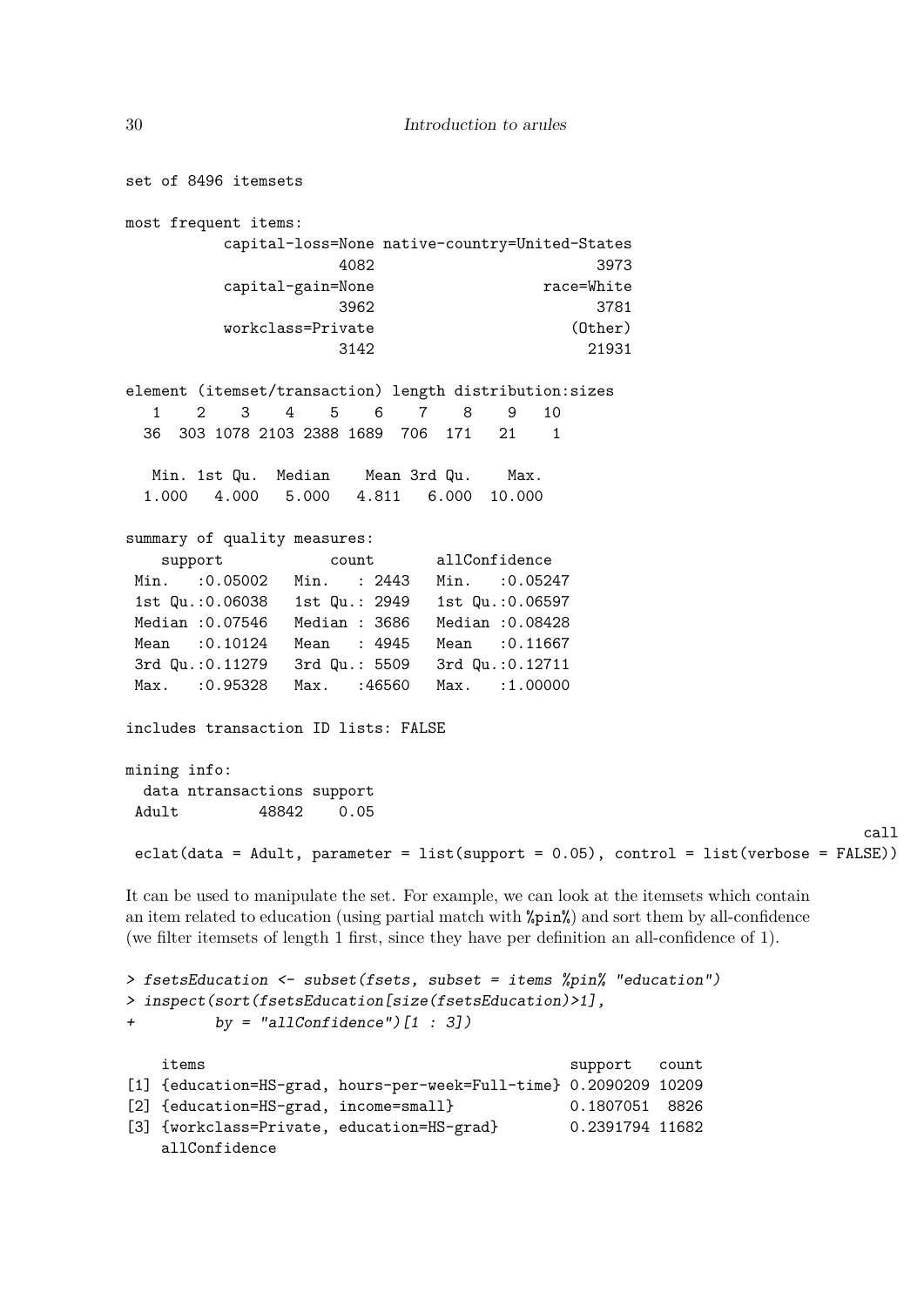[1] 0.3572453 [2] 0.3570388 [3] 0.3445408

The resulting itemsets show that the item high school graduate (but no higher education) is highly associated with working full-time, a small income and working in the private sector. All-confidence is along with many other measures of interestingness already implemented in arules as the function interestMeasure().

#### **5.4. Example 4: Sampling**

In this example, we show how sampling can be used in arules. We use again the Adult data set.

```
> data("Adult")
> Adult
transactions in sparse format with
48842 transactions (rows) and
 115 items (columns)
```
To calculate a reasonable sample size *n*, we use the formula developed by Zaki *[et al.](#page-37-5)* [\(1997a\)](#page-37-5) and presented in Section [4.3.](#page-11-0) We choose a minimum support of 5%. As an acceptable error rate for support  $\epsilon$  we choose 10% and as the confidence level  $(1 - c)$  we choose 90%.

```
> supp <- 0.05
> epsilon <- 0.1
> c <- 0.1
> n <- -2 * log(c)/ (supp * epsilon^2)
> n
```

```
[1] 9210.34
```
The resulting sample size is considerably smaller than the size of the original database. With sample() we produce a sample of size *n* with replacement from the database.

```
> AdultSample <- sample(Adult, n, replace = TRUE)
```
The sample can be compared with the database (the population) using an item frequency plot. The item frequencies in the sample are displayed as bars and the item frequencies in the original database are represented by the line. For better readability of the labels, we only display frequent items in the plot and reduce the label size with the parameter cex.names. The plot is shown in Figure [7.](#page-31-0)

```
> itemFrequencyPlot(AdultSample, population = Adult, support = supp,
+ cex.names = 0.7)
```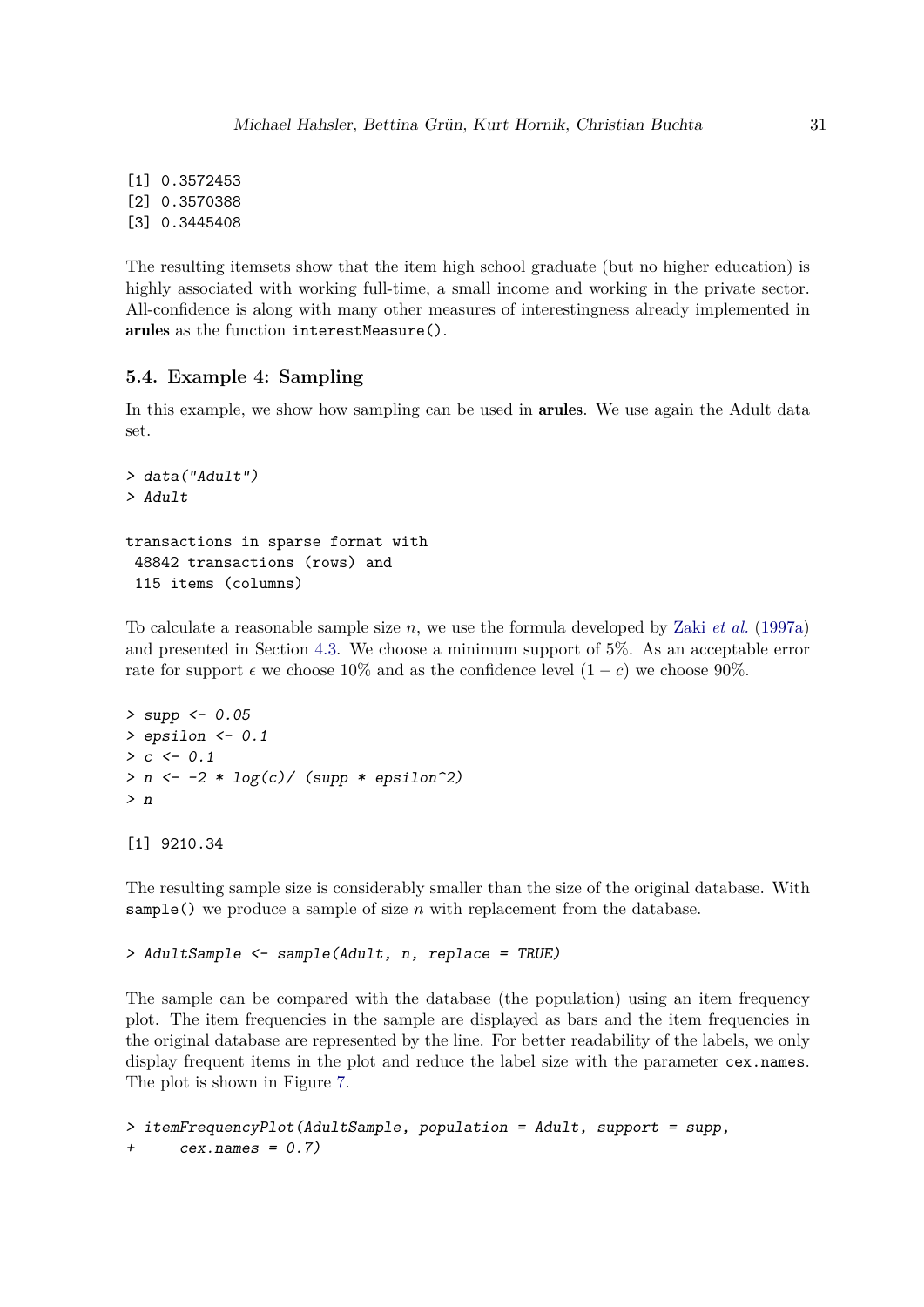

<span id="page-31-0"></span>Figure 7: Item frequencies in a sample of the Adult data set (bars) compared to the complete data set (line).

Alternatively, a sample can be compared with the population using the lift ratio (with lift  $=$  TRUE). The lift ratio for each item *i* is  $P(i|sample)/P(i|population)$  where the probabilities are estimated by the item frequencies. A lift ratio of one indicates that the items occur in the sample in the same proportion as in the population. A lift ratio greater than one indicates that the item is over-represented in the sample and vice versa. With this plot, large relative deviations for less frequent items can be identified visually (see Figure [8\)](#page-32-0).

```
> itemFrequencyPlot(AdultSample, population = Adult,
+ support = supp, lift = TRUE,
+ cex.names = 0.9)
```
To compare the speed-up reached by sampling we use the Eclat algorithm to mine frequent itemsets on both, the database and the sample and compare the system time (in seconds) used for mining.

```
> time <- system.time(itemsets <- eclat(Adult,
+ parameter = list(support = supp), control = list(verbose = FALSE)))
> time
  user system elapsed
 0.078 0.000 0.079
```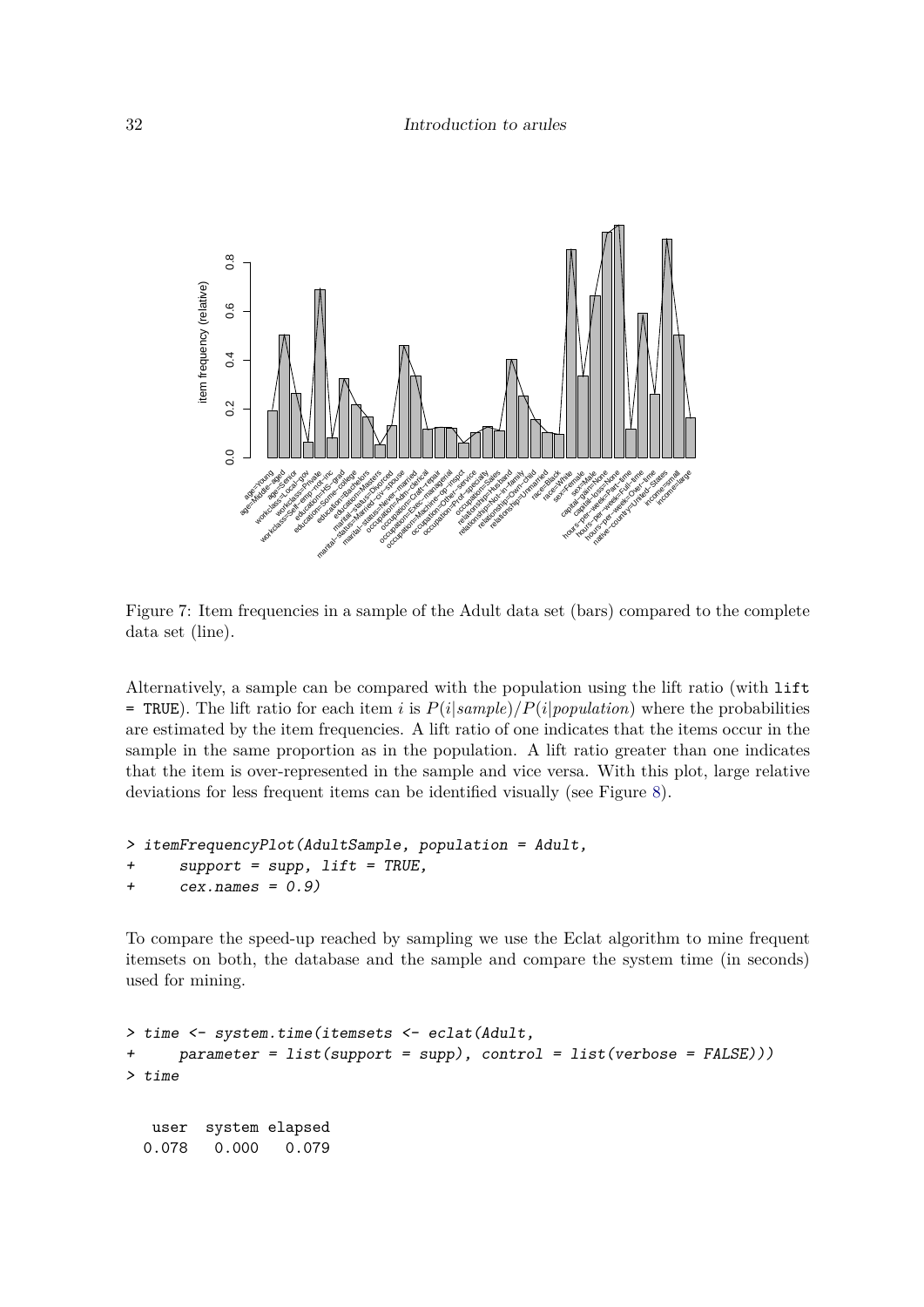

<span id="page-32-0"></span>Figure 8: Deviations of the item frequencies in the sample from the complete Adult data set.

```
> timeSample <- system.time(itemsetsSample <- eclat(AdultSample,
      + parameter = list(support = supp), control = list(verbose = FALSE)))
> timeSample
```
user system elapsed 0.022 0.000 0.022

The first element of the vector returned by system.time() gives the (user) CPU time needed for the execution of the statement in its argument. Therefore, mining the sample instead of the whole data base results in a speed-up factor of:

```
> # speed up
> time[1] / timeSample[1]
user.self
3.545455
```
To evaluate the accuracy for the itemsets mined from the sample, we analyze the difference between the two sets.

```
> itemsets
```
set of 8496 itemsets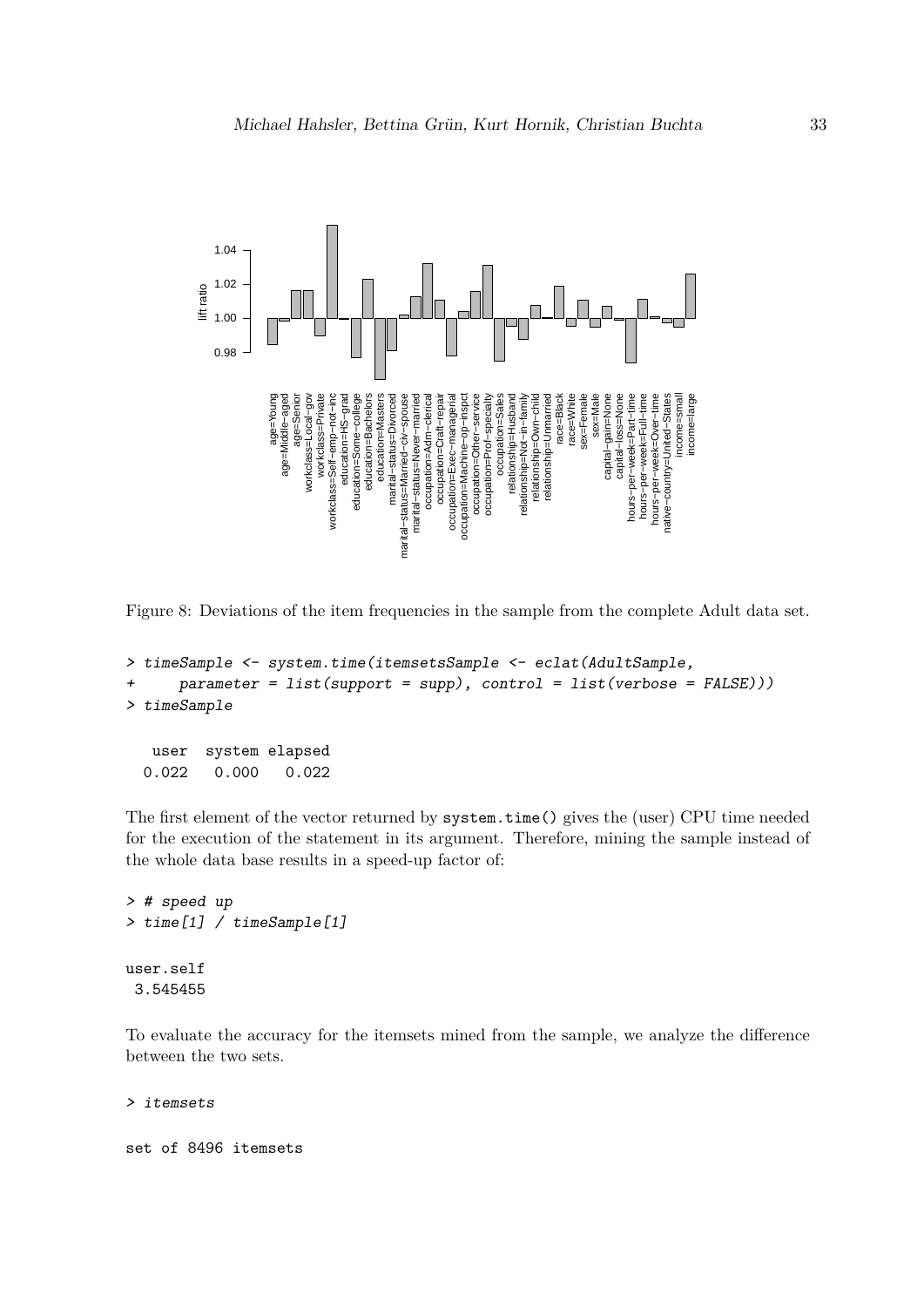*> itemsetsSample*

set of 8493 itemsets

The two sets have roughly the same size. To check if the sets contain similar itemsets, we match the sets and see what fraction of frequent itemsets found in the database were also found in the sample.

```
> match <- match(itemsets, itemsetsSample, nomatch = 0)
> ## remove no matches
> sum(match > 0) / length(itemsets)
```
[1] 0.9729284

Almost all frequent itemsets were found using the sample. The summaries of the support of the frequent itemsets which were not found in the sample and the itemsets which were frequent in the sample although they were infrequent in the database, respectively, give:

```
> summary(quality(itemsets[match == 0])$support)
```
Min. 1st Qu. Median Mean 3rd Qu. Max. 0.05004 0.05047 0.05093 0.05121 0.05149 0.05450

*> summary(quality(itemsetsSample[-match])\$support)*

Min. 1st Qu. Median Mean 3rd Qu. Max. 0.05005 0.05027 0.05103 0.05126 0.05212 0.05613

This shows that only itemsets with support very close to the minimum support were falsely missed or found.

For the frequent itemsets which were found in the database and in the sample, we can calculate accuracy from the the error rate.

```
> supportItemsets <- quality(itemsets[which(match > 0)])$support
> supportSample <- quality(itemsetsSample[match])$support
> accuracy <- 1 - abs(supportSample - supportItemsets) / supportItemsets
> summary(accuracy)
```
Min. 1st Qu. Median Mean 3rd Qu. Max. 0.8674 0.9644 0.9798 0.9755 0.9909 1.0000

The summary shows that sampling resulted in finding the support of itemsets with high accuracy. This small example illustrates that for extremely large databases or for application where mining time is important, sampling can be a powerful technique.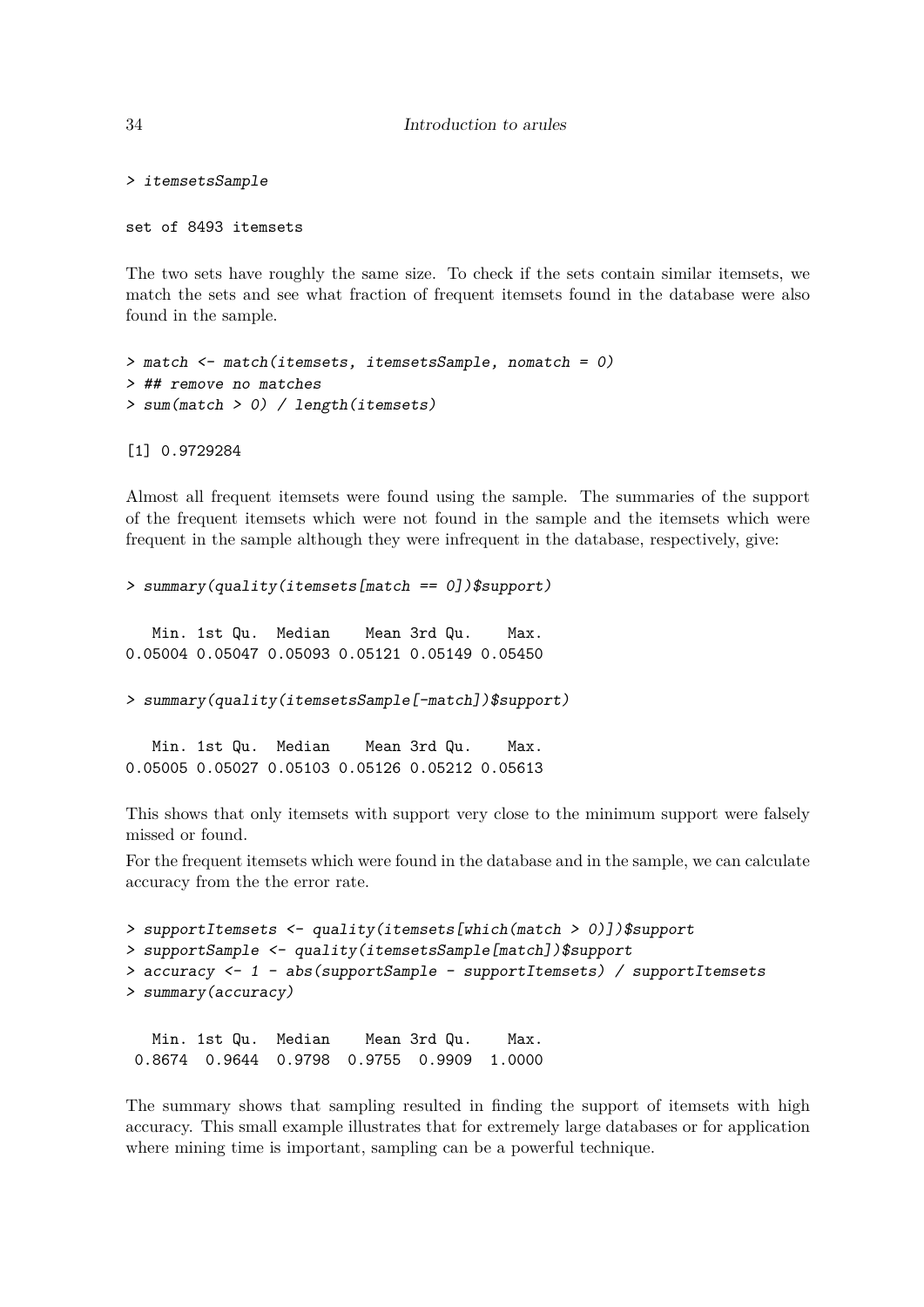# **6. Summary and outlook**

With package **arules** we provide the basic infrastructure which enables us to mine associations and analyze and manipulate the results. Previously, in R there was no such infrastructure available. The main features of arules are:

- Efficient implementation using sparse matrices.
- Simple and intuitive interface to manipulate and analyze transaction data, sets of itemsets and rules with subset selection and sorting.
- Interface to two fast mining algorithms.
- Flexibility in terms of adding new quality measures, and additional item and transaction descriptions which can be used for selecting transactions and analyzing resulting associations.
- Extensible data structure to allow for easy implementation of new types of associations and interfacing new algorithms.

There are several interesting possibilities to extend **arules**. For example, it would be very useful to interface algorithms which use statistical measures to find "interesting" itemsets (which are not necessarily frequent itemsets as used in an association rule context). Such algorithms include implementations of the  $\chi^2$ -test based algorithm by [Silverstein, Brin, and](#page-37-9) [Motwani](#page-37-9) [\(1998\)](#page-37-9) or the baseline frequency approach by [DuMouchel and Pregibon](#page-35-14) [\(2001\)](#page-35-14). Also, the implementation of distance based clustering in arules could be used for visualization of associations (see e.g., [Strehl and Ghosh 2003\)](#page-37-10).

# **Acknowledgments**

Part of arules was developed during the project "Statistical Computing with R" funded by of the "Jubiläumsstiftung der WU Wien." The authors of arules would like to thank Christian Borgelt for the implementation of Apriori and Eclat.

# **References**

- <span id="page-34-2"></span>Aggarwal CC, Procopiuc CM, Yu PS (2002). "Finding Localized Associations in Market Basket Data." *Knowledge and Data Engineering*, **14**(1), 51–62.
- <span id="page-34-0"></span>Agrawal R, Imielinski T, Swami A (1993). "Mining Association Rules between Sets of Items in Large Databases." In *Proceedings of the 1993 ACM SIGMOD International Conference on Management of Data*, pp. 207–216. ACM Press. URL [http://doi.acm.org/10.1145/](http://doi.acm.org/10.1145/170035.170072) [170035.170072](http://doi.acm.org/10.1145/170035.170072).
- <span id="page-34-1"></span>Agrawal R, Srikant R (1994). "Fast Algorithms for Mining Association Rules." In JB Bocca, M Jarke, C Zaniolo (eds.), *Proc. 20th Int. Conf. Very Large Data Bases, VLDB*, pp. 487– 499. Morgan Kaufmann.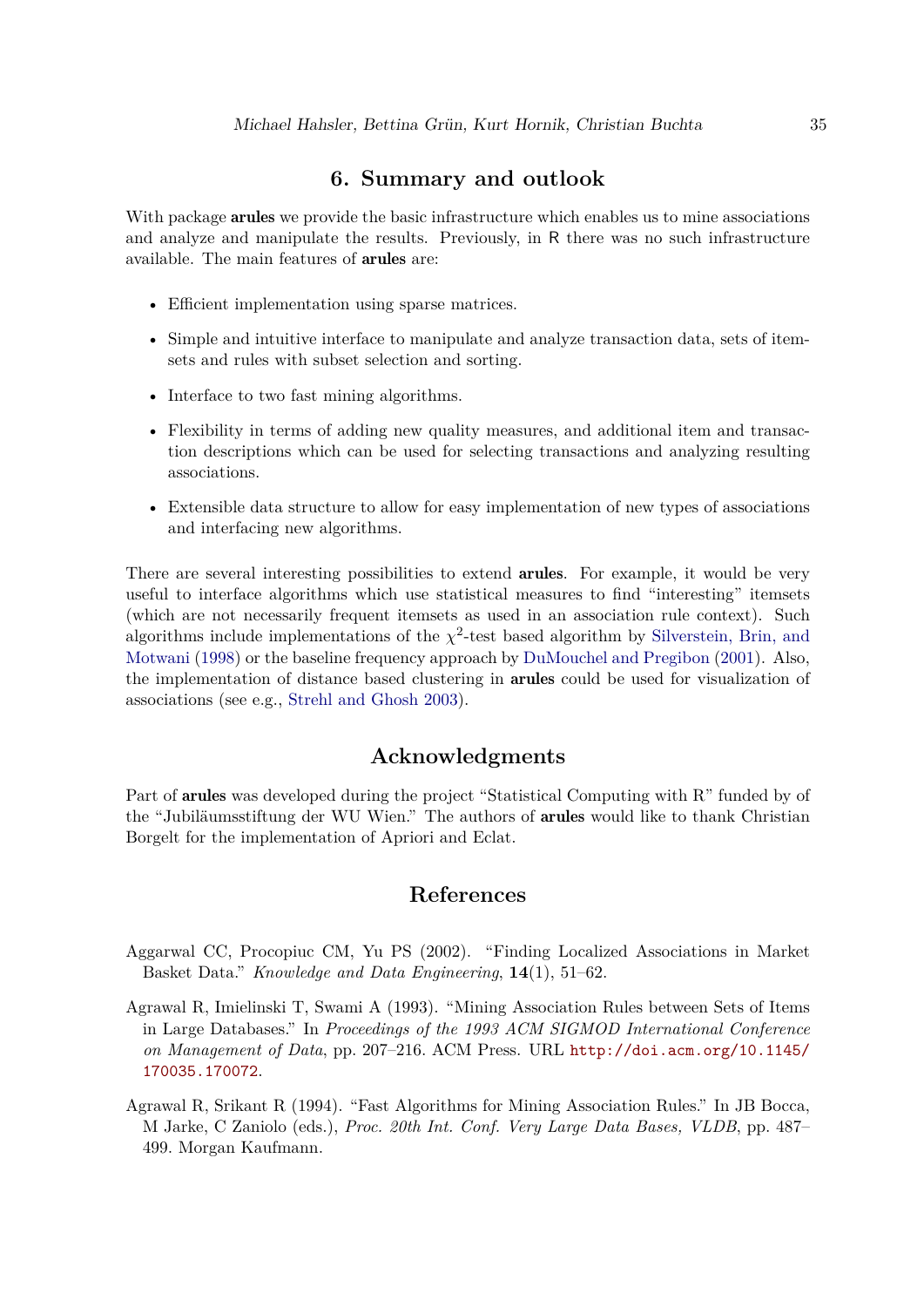- <span id="page-35-13"></span>Asuncion A, Newman DJ (2007). *UCI Repository of Machine Learning Databases*. University of California, Irvine, Deptartment of Information and Computer Sciences. URL [http:](http://www.ics.uci.edu/~mlearn/MLRepository.html) [//www.ics.uci.edu/~mlearn/MLRepository.html](http://www.ics.uci.edu/~mlearn/MLRepository.html).
- <span id="page-35-5"></span>Bates D, Maechler M (2005). *Matrix: A Matrix Package for R*. R package version 0.95-5.
- <span id="page-35-11"></span>Bayardo R, Agrawal R, Gunopulos D (2000). "Constraint-based rule mining in large, dense databases." *Data Mining and Knowledge Discovery*, **4**(2/3), 217–240.
- <span id="page-35-6"></span>Berry MJA, Linoff GS (1997). *Data Mining Techniques for Marketing, Sales and Customer Support*. Wiley Computer Publishing.
- <span id="page-35-2"></span>Borgelt C (2003). "Efficient Implementations of Apriori and Eclat." In *FIMI'03: Proceedings of the IEEE ICDM Workshop on Frequent Itemset Mining Implementations*.
- <span id="page-35-8"></span>Borgelt C (2004). *Finding Association Rules/Hyperedges with the Apriori Algorithm*. Working Group Neural Networks and Fuzzy Systems, Otto-von-Guericke-University of Magdeburg, Universitätsplatz 2, D-39106 Magdeburg, Germany. URL [http://fuzzy.cs.](http://fuzzy.cs.uni-magdeburg.de/~borgelt/apriori.html) [uni-magdeburg.de/~borgelt/apriori.html](http://fuzzy.cs.uni-magdeburg.de/~borgelt/apriori.html).
- <span id="page-35-7"></span>Borgelt C, Kruse R (2002). "Induction of Association Rules: Apriori Implementation." In *Proc. 15th Conf. on Computational Statistics (Compstat 2002, Berlin, Germany)*. Physika Verlag, Heidelberg, Germany.
- <span id="page-35-0"></span>Brin S, Motwani R, Ullman JD, Tsur S (1997). "Dynamic Itemset Counting and Implication Rules for Market Basket Data." In *SIGMOD 1997, Proceedings ACM SIGMOD International Conference on Management of Data*, pp. 255–264. Tucson, Arizona, USA.
- <span id="page-35-14"></span>DuMouchel W, Pregibon D (2001). "Empirical Bayes Screening for Multi-Item Associations." In F Provost, R Srikant (eds.), *Proceedings of the ACM SIGKDD Intentional Conference on Knowledge Discovery in Databases & Data Mining (KDD01)*, pp. 67–76. ACM Press.
- <span id="page-35-4"></span>Fowler M (2004). *UML Distilled: A Brief Guide to the Standard Object Modeling Language*. third edition. Addison-Wesley Professional.
- <span id="page-35-9"></span>Goethals B, Zaki MJ (eds.) (2003). *FIMI'03: Proceedings of the IEEE ICDM Workshop on Frequent Itemset Mining Implementations*. Sun SITE Central Europe (CEUR).
- <span id="page-35-1"></span>Goethals B, Zaki MJ (2004). "Advances in Frequent Itemset Mining Implementations: Report on FIMI'03." *SIGKDD Explorations*, **6**(1), 109–117.
- <span id="page-35-12"></span>Gupta GK, Strehl A, Ghosh J (1999). "Distance Based Clustering of Association Rules." In *Proc. ANNIE 1999, St. Louis*, volume 9, pp. 759–764. ASME. ISBN 0-7918-0098-9.
- <span id="page-35-10"></span>Hahsler M, Buchta C, Hornik K (2008). "Selective Association Rule Generation." *Computational Statistics*, **23**(2), 303–315. ISSN ISSN 0943-4062.
- <span id="page-35-3"></span>Hahsler M, Grün B, Hornik K (2005a). "arules – A Computational Environment for Mining Association Rules and Frequent Item Sets." *Journal of Statistical Software*, **14**(15), 1–25. ISSN 1548-7660. URL <http://www.jstatsoft.org/v14/i15/>.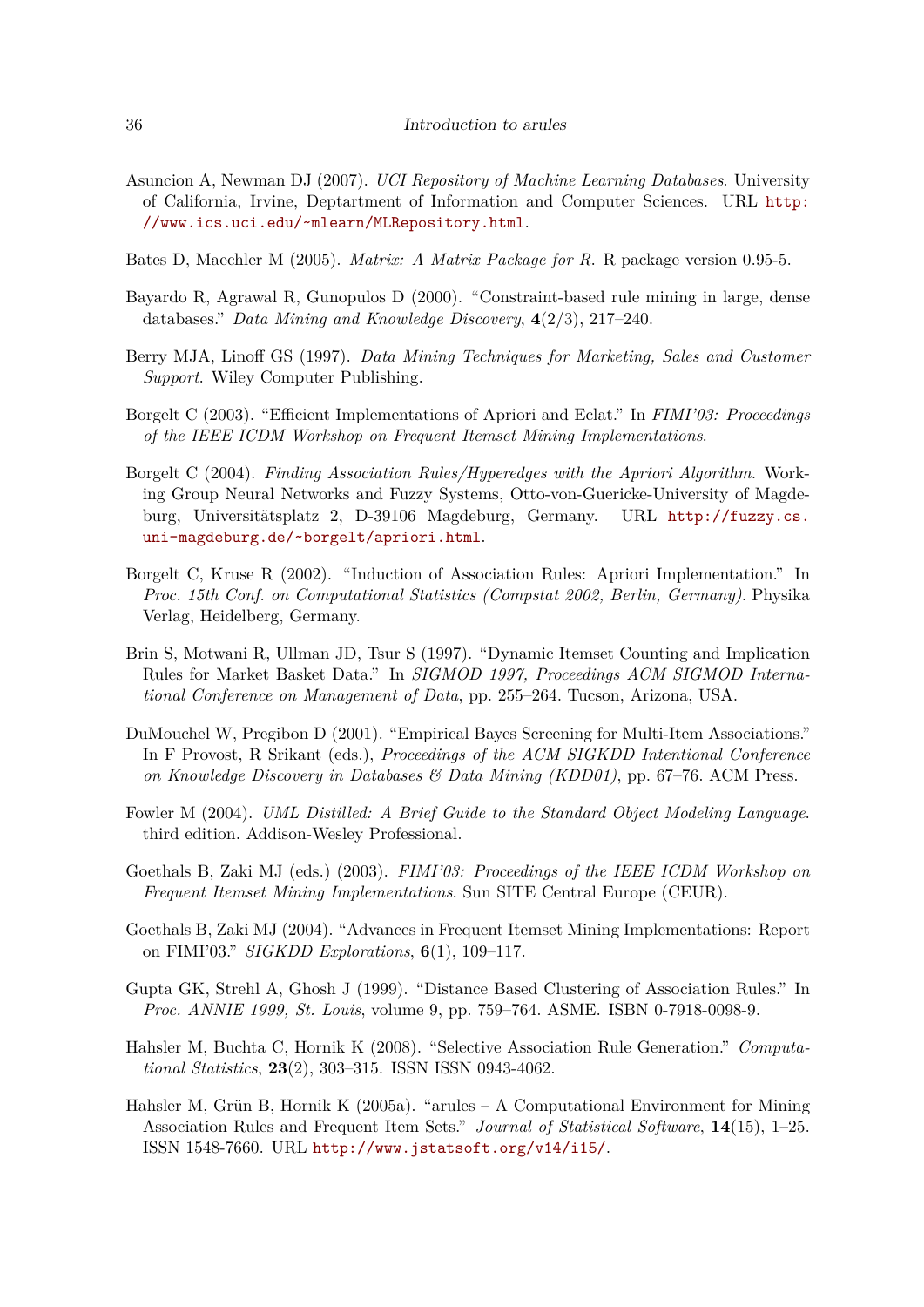- <span id="page-36-13"></span>Hahsler M, Hornik K (2007a). "Building on the arules Infrastructure for Analyzing Transaction Data with R." In R Decker, HJ Lenz (eds.), *Advances in Data Analysis, Proceedings of the 30th Annual Conference of the Gesellschaft für Klassifikation e.V., Freie Universität Berlin, March 8–10, 2006*, Studies in Classification, Data Analysis, and Knowledge Organization, pp. 449–456. Springer-Verlag.
- <span id="page-36-12"></span>Hahsler M, Hornik K (2007b). "New Probabilistic Interest Measures for Association Rules." *Intelligent Data Analysis*, **11**(5), 437–455. ISSN 1088-467X.
- <span id="page-36-9"></span>Hahsler M, Hornik K, Reutterer T (2005b). "Implications of Probabilistic Data Modeling for Rule Mining." *Technical Report 14*, Department of Statistics and Mathematics, Wirschaftsuniversität Wien, Augasse 2-6, 1090 Wien. URL [http://epub.wu-wien.ac.](http://epub.wu-wien.ac.at/dyn/openURL?id=oai:epub.wu-wien.ac.at:epub-wu-01_7f0) [at/dyn/openURL?id=oai:epub.wu-wien.ac.at:epub-wu-01\\_7f0](http://epub.wu-wien.ac.at/dyn/openURL?id=oai:epub.wu-wien.ac.at:epub-wu-01_7f0).
- <span id="page-36-1"></span>Hastie T, Tibshirani R, Friedman J (2001). *The Elements of Statistical Learning (Data Mining, Inference and Prediction)*. Springer Verlag.
- <span id="page-36-2"></span>Hipp J, Güntzer U, Nakhaeizadeh G (2000). "Algorithms for Association Rule Mining – A General Survey and Comparison." *SIGKDD Explorations*, **2**(2), 1–58.
- <span id="page-36-11"></span>Hofmann H, Wilhelm A (2001). "Visual comparison of association rules." *Computational Statistics*, **16**(3), 399–415. ISSN ISSN 0943-4062.
- <span id="page-36-6"></span>Knuth D (1997). *The Art of Computer Programming, Sorting and Searching*, volume 3, chapter Digital Searching, pp. 492–512. third edition.
- <span id="page-36-10"></span>Liu B, Hsu W, Ma Y (1999). "Pruning and summarizing the discovered associations." In *Proceedings of the fifth ACM SIGKDD international conference on Knowledge discovery and data mining (KDD-99)*, pp. 125–134. ACM Press.
- <span id="page-36-7"></span>Mannila H, Toivonen H, Verkamo AI (1994). "Efficient algorithms for discovering association rules." In UM Fayyad, R Uthurusamy (eds.), *AAAI Workshop on Knowledge Discovery in Databases (KDD-94)*, pp. 181–192. AAAI Press, Seattle, Washington.
- <span id="page-36-4"></span>Omiecinski ER (2003). "Alternative Interest Measures for Mining Associations in Databases." *IEEE Transactions on Knowledge and Data Engineering*, **15**(1), 57–69.
- <span id="page-36-8"></span>Parthasarathy S (2002). "Efficient Progressive Sampling for Association Rules." In *Proceedings of the 2002 IEEE International Conference on Data Mining (ICDM'02)*, pp. 354–361. IEEE Computer Society.
- <span id="page-36-3"></span>Pasquier N, Bastide Y, Taouil R, Lakhal L (1999). "Discovering Frequent Closed Itemsets for Association Rules." In *Proceeding of the 7th International Conference on Database Theory, Lecture Notes In Computer Science (LNCS 1540)*, pp. 398–416. Springer.
- <span id="page-36-0"></span>Piatetsky-Shapiro G (1991). "Discovery, Analysis, and Presentation of Strong Rules." In G Piatetsky-Shapiro, WJ Frawley (eds.), *Knowledge Discovery in Databases*. AAAI/MIT Press, Cambridge, MA.
- <span id="page-36-5"></span>R Development Core Team (2005). *R: A Language and Environment for Statistical Computing*. R Foundation for Statistical Computing, Vienna, Austria. ISBN 3-900051-07-0, URL <http://www.R-project.org>.